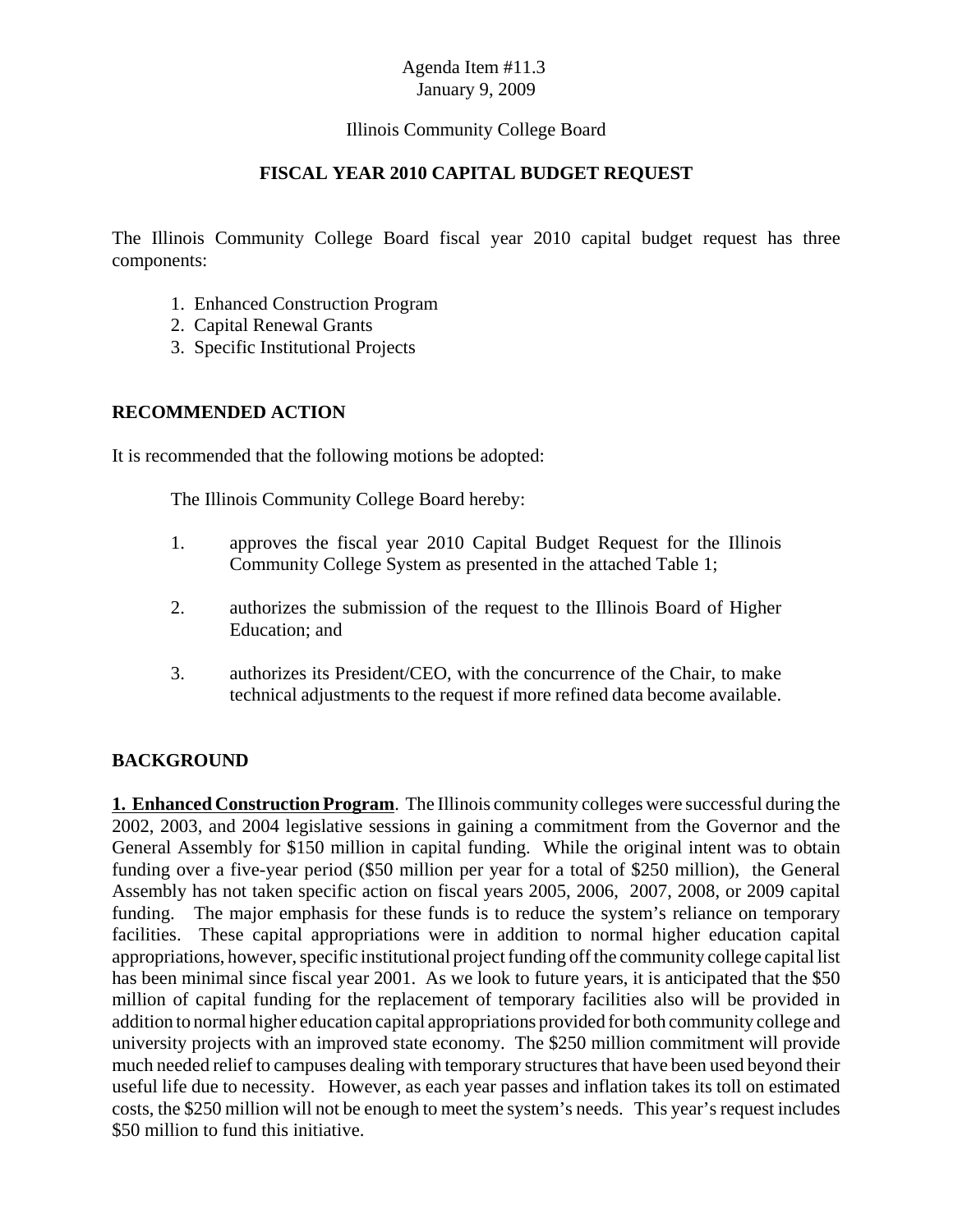**2. Capital Renewal Grants**. The General Assembly appropriated \$9.107 million in fiscal year 2004 for the capital renewal program. This was the same level of funding as the previous year and was at the Governor's recommended funding level. Funding for this initiative needs to be increasing to adequately address the deferred maintenance backlog. The General Assembly has not taken action on fiscal year 2005, 2006, 2007, 2008, or 2009 capital renewal funding.

Since the inception of the capital renewal grant program, formerly called the repair and renovation grant program, funds have been distributed to universities and community colleges based on the amount of owned gross square footage for each institution. With over 23 million gross square feet of facilities, community colleges comprise approximately 30 percent of all public higher education space. Since no capital renewal funding has been appropriated in the last 5 fiscal years, colleges have begun to struggle to provide funds to make the necessary campus improvements. Therefore, the fiscal year 2010 capital renewal grant request is a total of \$72 million which is comprised of \$12 million for each of the last five unfunded fiscal years (2005, 2006, 2007, 2008,2009) plus the request year (2010).

**3. Specific Institutional Projects**. Annual requests for state funding for construction projects are submitted by the colleges in the RAMP (Resource Allocation and Management Plan for the Community Colleges) Community College Capital Requests. One hundred and fifteen project requests were received with an estimated cost of \$1.8 billion and requiring an estimated \$1.4 billion in state funding to fully fund the requests. A summary of all district requests submitted for consideration are included on Table 2.

Table 1 presents the community college fiscal year 2010 capital budget request. Projects were evaluated using the criteria established in ICCB rules. The result of this staff evaluation process is a selection of projects for inclusion in the capital budget request and the establishment of a priority ranking assignment for each project. Included in this table is the total budget for each project recommended, as well as breakdown of the funding sources of local and state funds. Total state funding for the 56 specific projects recommended for inclusion in the fiscal year 2010 capital budget request is \$662.9 million. This represents a 8.8% increase over the fiscal year 2009 capital budget request. There were no new projects added and no projects were removed from the list; therefore, the FY 2010 list is an aggregation of the same projects found on last year's list adjusted for 4 percent inflation and a 6 percent Leadership in Energy and Environmental Design (LEED) cost estimate. This is the first year that a LEED cost estimation has been a required component in the projects' cost estimates.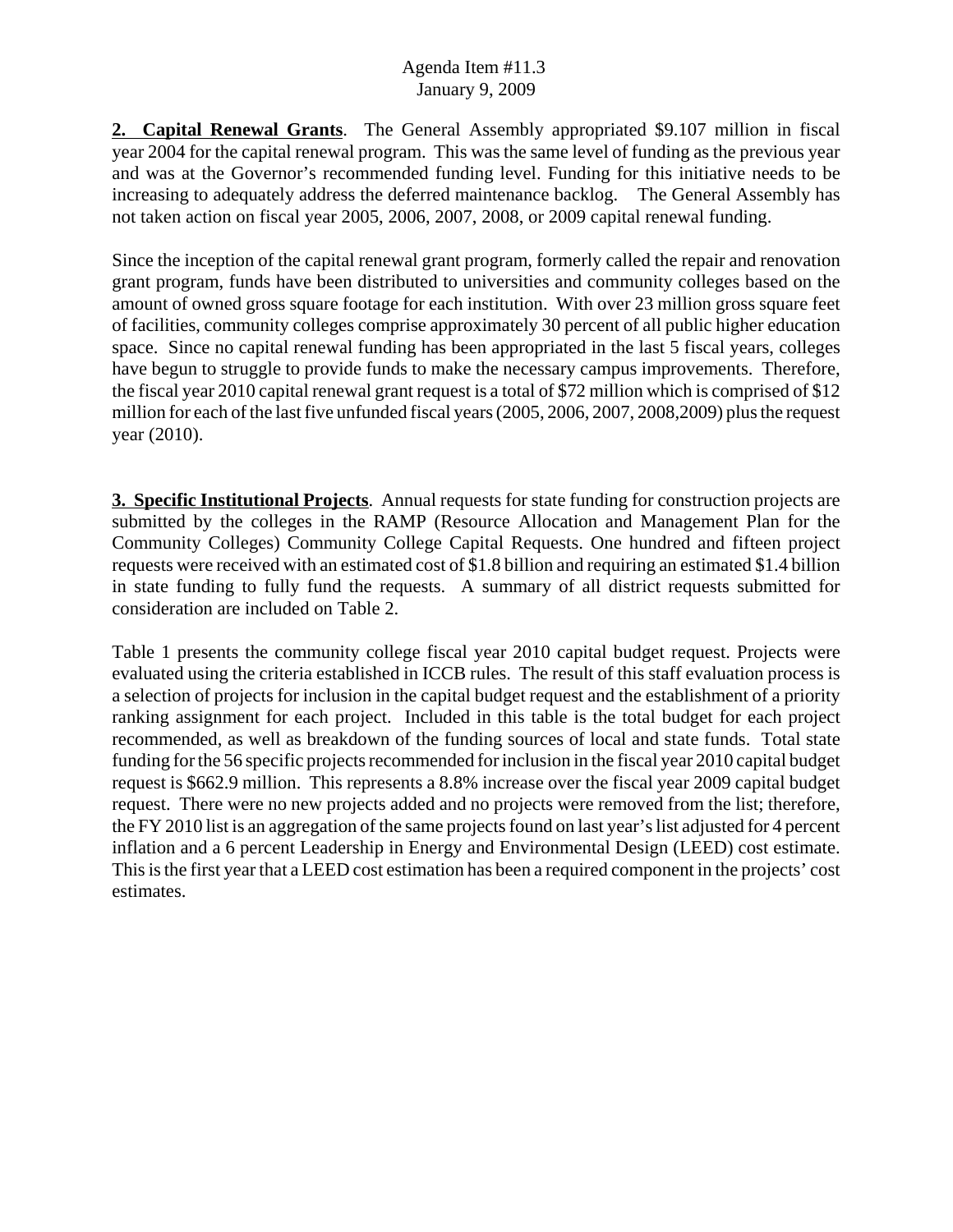#### **Table 1 Illinois Community College Board Fiscal Year 2010 Capital Budget Recommendation**

#### *Statewide Initiatives*

|                                                  | Cumulative   |
|--------------------------------------------------|--------------|
| <b>State</b>                                     | <b>State</b> |
| Fundina                                          | Fundina      |
| <b>Capital Renewal Grants</b><br>72.000.0        | 72.000.0     |
| 50.000.0<br><b>Enhanced Construction Program</b> | 122.000.0    |

#### *Specific Project Initiatives (in thousands)*

|                              |                                                                                      |                    |                  |                     | <b>State</b>                                                 |                    | <b>Adjusted for Eligible State Credits</b> | <b>Cumulative</b>      |
|------------------------------|--------------------------------------------------------------------------------------|--------------------|------------------|---------------------|--------------------------------------------------------------|--------------------|--------------------------------------------|------------------------|
|                              |                                                                                      |                    |                  |                     | ----------------------Proposed Funding--------- Construction | <b>State</b>       | Local                                      | <b>State</b>           |
| <b>Rank District</b>         | <b>Project Title</b>                                                                 | <b>State</b>       | Local            |                     | <b>Total Credits Applied</b>                                 | <b>Funding</b>     | Funding                                    | <b>Funding</b>         |
| 1 Lake Land                  | <b>Student Services Building Addition</b>                                            | 2,361.1            | 786.9            | 3,148.0             |                                                              | 2,361.1            | 786.9                                      | 2,361.1                |
| 2 Triton                     | <b>Rehabilitation of Technology Building</b>                                         | 10,666.1           | 3,555.3          | 14,221.4            |                                                              | 10,666.1           | 3,555.3                                    | 13,027.2               |
| 3 Joliet                     | <b>Utilities Renovation</b>                                                          | 4,522.9            | 1,507.6          | 6,030.5             |                                                              | 4,522.9            | 1,507.6                                    | 17,550.1               |
| 4 Rock Valley                | <b>Arts Instructional Center</b>                                                     | 21,060.6           | 7,020.1          | 28,080.7            |                                                              | 21,060.6           | 7,020.1                                    | 38,610.7               |
| 5 Elgin                      | <b>Spartan Drive Extension</b>                                                       | 2,244.8            | 748.2            | 2,993.0             |                                                              | 2,244.8            | 748.2                                      | 40,855.5               |
| 6 Parkland                   | <b>Student Services Center</b>                                                       | 15,442.1           | 5,147.6          | 20,589.7            |                                                              | 15,442.1           | 5,147.6                                    | 56,297.6               |
| 7 Harper                     | <b>Engineering &amp; Technology Center Renovation</b>                                | 20,336.8           | 6,778.9          | 27,115.7            |                                                              | 20,336.8           | 6,778.9                                    | 76,634.4               |
| 8 Rend Lake                  | <b>Art Program Addition</b>                                                          | 451.3              | 150.4            | 601.7               |                                                              | 451.3              | 150.4                                      | 77,085.7               |
| 9 Lake Land                  | <b>Rural Development Technology Center</b>                                           | 7,524.1            | 2,508.0          | 10,032.1            |                                                              | 7,524.1            | 2,508.0                                    | 84,609.8               |
| 10 DuPage                    | <b>Instructional Center Noise Abatement</b>                                          | 1,431.6            | 477.2            | 1,908.8             | 113.0                                                        | 1,544.6            | 364.2                                      | 86,154.4               |
| 11 Harper                    | <b>Campus Life/One Stop Admissions Center</b>                                        | 37,638.2           | 12,546.1         | 50,184.3            | 3,015.7                                                      | 40,653.9           | 9,530.4                                    | 126,808.3              |
| 12 Illinois Valley           | <b>Community Instructional Center Building</b>                                       | 16,323.1           | 5,441.0          | 21,764.1            |                                                              | 16,323.1           | 5,441.0                                    | 143,131.4              |
| 13 Lake County               | <b>Student Services/Adult Education/Lifelong Learning</b>                            |                    |                  |                     |                                                              |                    |                                            |                        |
|                              | <b>Building</b>                                                                      | 35,927.0           | 11,975.7         | 47,902.7            |                                                              | 35,927.0           | 11,975.7                                   | 179,058.4              |
| 14 Richland                  | <b>Student Success Center and Addition</b>                                           | 3,524.0            | 1,175.0          | 4,699.0             |                                                              | 3,524.0            | 1,175.0                                    | 182,582.4              |
| <b>15 IECC Lincoln Trail</b> | <b>Center for Technology</b>                                                         | 7,065.5            | 2.355.1          | 9,420.6             | 504.3                                                        | 7,569.8            | 1,850.8                                    | 190,152.2              |
| 16 Joliet                    | <b>Student Support Center and Remodeling of Classrooms</b>                           | 24,074.0           | 8,024.2          | 32,098.2            |                                                              | 24,074.0           | 8,024.2                                    | 214,226.2              |
| 17 Spoon River               | <b>Educational Buildings Remodeling and Expansion</b>                                | 4,743.0            | 1,581.1          | 6,324.1             |                                                              | 4,743.0            | 1,581.1                                    | 218,969.2              |
| <b>18 Lincoln Land</b>       | Project Outreach: Regional Center Expansion                                          | 2,899.8            | 966.6            | 3,866.4             |                                                              | 2,899.8            | 966.6                                      | 221,869.0              |
| 19 Southeastern              | <b>Carmi/White County Vocational Building Addition</b>                               | 1,239.3            | 413.0            | 1,652.3             |                                                              | 1,239.3            | 413.0                                      | 223,108.3              |
| 20 Sauk Valley               | <b>Remodel Natural Sciences Laboratories</b>                                         | 2,609.3            | 869.9            | 3,479.2             |                                                              | 2,609.3            | 869.9                                      | 225,717.6              |
| 21 Illinois Valley           | Renovations to Buildings B,C,& D (formerly                                           |                    |                  |                     |                                                              |                    |                                            |                        |
|                              | <b>Classroom/Library Remodeling/Addition)</b>                                        | 8.366.3            | 2.788.7          | 11.155.0            |                                                              | 8.366.3            | 2.788.7                                    | 234.083.9              |
| 22 Danville                  | <b>Addition/Remodeling of Mary Miller Center</b>                                     | 3,042.3            | 336.1            | 3,378.4             |                                                              | 3,042.3            | 336.1                                      | 237,126.2              |
| 23 Waubonsee                 | <b>Henning Academic Computing Center</b>                                             | 8,334.0            | 2,778.0          | 11,112.0            |                                                              | 8,334.0            | 2,778.0                                    | 245,460.2              |
| 24 IECC Olney Central        | <b>Applied Technology Center</b>                                                     | 1,438.0            | 479.0            | 1,917.0             | 479.0                                                        | 1,917.0            | 0.0                                        | 247,377.2              |
| 25 Carl Sandburg             | <b>Parking Lot Paving</b>                                                            | ▒▒<br>544.1        | 181.3            | 725.4               |                                                              | 544.1              | 181.3                                      | 247,921.3              |
| 26 DuPage                    | <b>Grounds and Retention Pond Improvements</b>                                       | 2,342.9            | 781.0            | 3,123.9             |                                                              | 2,342.9            | 781.0                                      | 250,264.2              |
| 27 Rend Lake                 | <b>Science and Nursing Building</b>                                                  | 7,312.2            | 2,437.4          | 9,749.6             |                                                              | 7,312.2            | 2,437.4                                    | 257,576.4              |
| 28 Parkland                  | <b>Applied Technology Addition</b>                                                   | 11,436.7           | 3,812.4          | 15,249.1            |                                                              | 11,436.7           | 3,812.4                                    | 269,013.1              |
| 29 Joliet                    | <b>City Center Construction</b>                                                      | 19,396.9           | 6,465.6          | 25,862.5            |                                                              | 19,396.9           | 6,465.6                                    | 288,410.0              |
| 30 Elgin                     | <b>Health Careers Center</b>                                                         | 14,745.0           | 4,915.0          | 19,660.0            |                                                              | 14,745.0           | 4,915.0                                    | 303,155.0              |
| 31 Morton                    | Parking Lot, Roadways, and Walkway Replacements                                      | 6,272.6            | 2,090.9          | 8,363.5             |                                                              | 6,272.6            | 2,090.9                                    | 309,427.6              |
| 32 Lake County               | <b>Grayslake Campus Classroom</b>                                                    | 29,045.7           | 9,681.9          | 38,727.6            |                                                              | 29,045.7           | 9,681.9                                    | 338,473.3              |
| 33 IECC Wabash Valley        | Technology/Student Support Expansion to Main Hall (and                               |                    |                  |                     |                                                              |                    |                                            |                        |
|                              | <b>Renovation</b> )                                                                  | 5,791.0            | 1,930.3          | 7,721.3             |                                                              | 5,791.0            | 1,930.3                                    | 344,264.3              |
| 34 McHenry                   | <b>Satellite Facility Ph.II</b>                                                      | 10,480.0           | 3,493.4          | 13,973.4            |                                                              | 10,480.0           | 3,493.4                                    | 354,744.3              |
| 35 Oakton                    | <b>Addition/Remodeling Des Plaines Campus</b>                                        | 26,326.6           | 8,775.5<br>445.0 | 35,102.1<br>1,780.1 |                                                              | 26,326.6           | 8,775.5<br>445.0                           | 381,070.9<br>382,406.0 |
| 36 Triton<br>37 Shawnee      | <b>Installation of Backflow Preventors</b><br><b>Cairo Regional Education Center</b> | 1,335.1<br>1,485.1 | 495.1            | 1,980.2             |                                                              | 1,335.1<br>1,485.1 | 495.1                                      | 383,891.1              |
| 38 Danville                  | <b>Clock Tower Center &amp; Ornamental Horticulture</b>                              |                    |                  |                     |                                                              |                    |                                            |                        |
|                              | Rehab/Remodeling                                                                     |                    |                  |                     |                                                              |                    |                                            |                        |
|                              |                                                                                      | 2,834.6            | 944.9            | 3,779.5             |                                                              | 2,834.6            | 944.9                                      | 386,725.7              |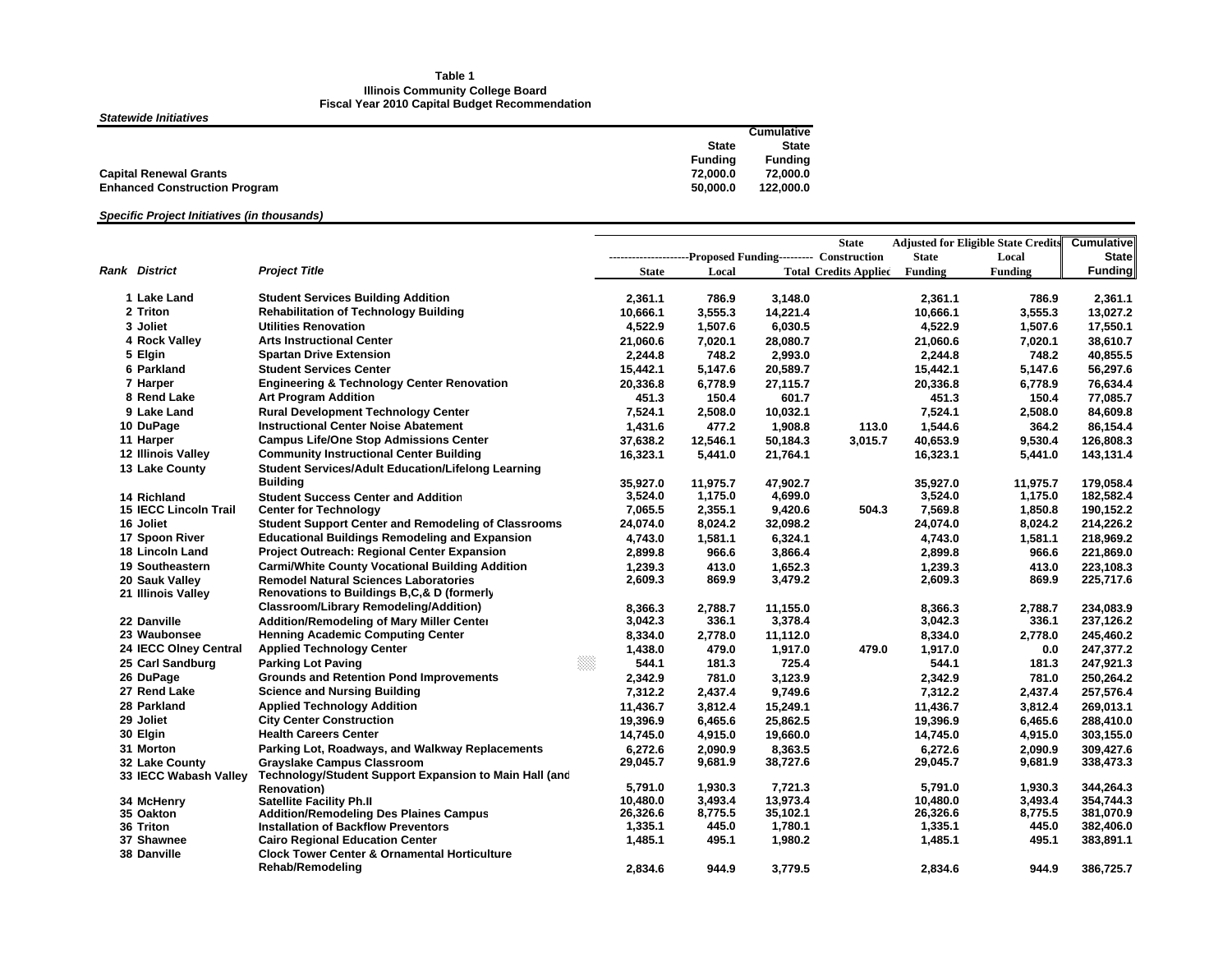#### **Table 1 Illinois Community College Board Fiscal Year 2010 Capital Budget Recommendation**

*Statewide Initiatives*

|                                                  | <b>Cumulative</b> |
|--------------------------------------------------|-------------------|
| <b>State</b>                                     | <b>State</b>      |
| <b>Fundina</b>                                   | <b>Funding</b>    |
| <b>Capital Renewal Grants</b><br>72.000.0        | 72.000.0          |
| 50.000.0<br><b>Enhanced Construction Program</b> | 122,000.0         |

#### *Specific Project Initiatives (in thousands)*

|                                |                                                        |              |           |           | <b>State</b>                                                  |                | <b>Adjusted for Eligible State Credits</b> | <b>Cumulative</b> |
|--------------------------------|--------------------------------------------------------|--------------|-----------|-----------|---------------------------------------------------------------|----------------|--------------------------------------------|-------------------|
|                                |                                                        |              |           |           | ----------------------Proposed Funding---------- Construction | <b>State</b>   | Local                                      | <b>State</b>      |
| <b>Rank District</b>           | <b>Project Title</b>                                   | <b>State</b> | Local     |           | <b>Total Credits Applied</b>                                  | <b>Funding</b> | Funding                                    | Funding           |
| 39 Richland                    | <b>Community Education Center and Infrastructure</b>   |              |           |           |                                                               |                |                                            |                   |
|                                | <b>Connection</b>                                      | 11,279.3     | 3,759.8   | 15,039.1  |                                                               | 11,279.3       | 3,759.8                                    | 398,005.0         |
| 40 Moraine Valley              | Rehab/Remodeling of Buildings A, B, G, & L             | 28,284.2     | 9,428.1   | 37,712.3  |                                                               | 28,284.2       | 9,428.1                                    | 426,289.2         |
| 41 Kaskaskia                   | <b>Vandalia Education Center</b>                       | 5,540.2      | 4,588.3   | 10,128.5  |                                                               | 5,540.2        | 4,588.3                                    | 431,829.4         |
| 42 Lake Land                   | Western Region Advanced Technology Center in Pana      | 8,601.6      | 2,867.2   | 11,468.8  |                                                               | 8,601.6        | 2.867.2                                    | 440,431.0         |
| 43 Lake County                 | <b>Classroom Building (Southlake Center)</b>           | 17,385.3     | 5,795.1   | 23,180.4  |                                                               | 17,385.3       | 5,795.1                                    | 457,816.3         |
| 44 Rock Valley                 | <b>Classroom Building III</b>                          | 15,672.6     | 5,224.2   | 20,896.8  |                                                               | 15,672.6       | 5.224.2                                    | 473,488.9         |
| 45 South Suburban              | <b>Allied Health Addition</b>                          | 30,203.1     | 10,067.7  | 40,270.8  | 2,220.2                                                       | 32,423.3       | 7,847.5                                    | 505,912.2         |
| 46 Lake Land                   | <b>Learning Resource Center</b>                        | 29,850.0     | 9,949.9   | 39,799.9  |                                                               | 29,850.0       | 9,949.9                                    | 535,762.2         |
| 47 Triton                      | <b>Renovation of Campus Light Fixtures</b>             | 1,137.6      | 379.2     | 1,516.8   |                                                               | 1,137.6        | 379.2                                      | 536,899.8         |
| <b>48 IECC Frontier</b>        | <b>Student Center Building</b>                         | 2,762.9      | 920.9     | 3,683.8   |                                                               | 2,762.9        | 920.9                                      | 539,662.7         |
| 49 Black Hawk                  | <b>Comunity Instructional Center Building</b>          | 22,935.8     | 7,645.4   | 30,581.2  |                                                               | 22,935.8       | 7.645.4                                    | 562,598.5         |
| 50 Kaskaskia                   | <b>Agricultural Facility</b>                           | 16,051.2     | 5,350.4   | 21,401.6  |                                                               | 16,051.2       | 5,350.4                                    | 578,649.7         |
| 51 Moraine Valley              | <b>Classroom Building II</b>                           | 16,010.8     | 5,337.0   | 21,347.8  |                                                               | 16,010.8       | 5.337.0                                    | 594,660.5         |
| 52 Lincoln Land                | <b>Learning Resource Center</b>                        | 17,239.2     | 5,746.3   | 22,985.5  |                                                               | 17,239.2       | 5,746.3                                    | 611,899.7         |
| 53 Triton                      | <b>Advanced Technology Building 2nd Floor Addition</b> | 18,315.6     | 6,105.2   | 24,420.8  |                                                               | 18,315.6       | 6.105.2                                    | 630,215.3         |
| 54 McHenry                     | Master Plan Ph.I Classroom Building                    | 11,754.0     | 3,917.7   | 15,671.7  |                                                               | 11,754.0       | 3,917.7                                    | 641,969.3         |
| 55 Richland                    | <b>Global Agribusiness Center</b>                      | 9.161.2      | 3,053.8   | 12,215.0  |                                                               | 9,161.2        | 3,053.8                                    | 651,130.5         |
| 56 Illinois Valley             | Additions/Renovations to Buildings C & G               | 11,748.8     | 3,916.2   | 15,665.0  |                                                               | 11,748.8       | 3,916.2                                    | 662,879.3         |
| <b>Project Specific Totals</b> |                                                        | 656,547.1    | 220,911.8 | 877,458.9 | 6,332.2                                                       | 662,879.3      | 214,579.6                                  |                   |
|                                |                                                        |              |           |           |                                                               |                |                                            |                   |

**Grand Total**

**784,879.3**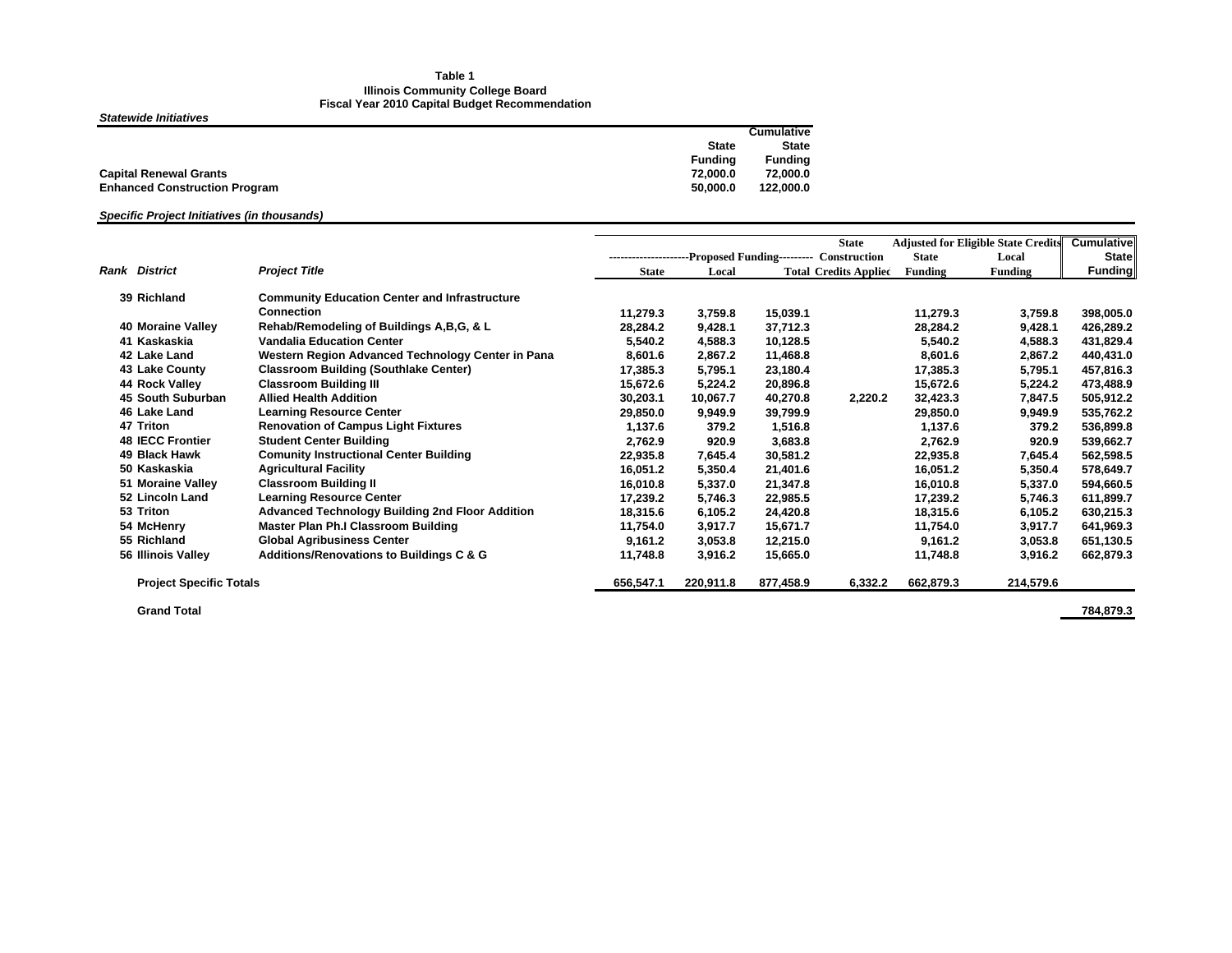#### **Illinois Community College Board**

#### **Table 2**

#### **SUMMARY OF ALL PROJECTS SUBMITTED IN FY 2010 RAMP REQUESTS**

| <b>District</b>         | <b>District</b><br><b>Priority</b><br># | <b>Project Title</b>                                          | <b>Total Estimated</b><br>Cost (in<br>thousands) | <b>District</b><br>Subtotal | <b>ICCB</b><br><b>Priority</b><br># |
|-------------------------|-----------------------------------------|---------------------------------------------------------------|--------------------------------------------------|-----------------------------|-------------------------------------|
| <b>Black Hawk</b>       | 1                                       | Community Instructional Center                                | \$30,581.2                                       | \$30,581.2                  | 49                                  |
| Chicago                 | 1                                       | Demolition of Old Kennedy-King building                       | \$16,582.5                                       |                             |                                     |
|                         | 2                                       | Truman Student Services Building and Parking Structure        | \$55,988.9                                       |                             |                                     |
|                         | 3                                       | District Office Renovations of Floors 4-6, 8                  | \$12,278.5                                       |                             |                                     |
|                         | 4                                       | Daley Industrial Technology Center                            | \$38,346.4                                       |                             |                                     |
|                         | 5                                       | Olive-Harvey New Building                                     | \$18,633.4                                       |                             |                                     |
|                         | 6                                       | Malcom X Asbestos Abatement                                   |                                                  | \$29,332.2 \$171,161.8      |                                     |
| <b>Danville</b>         | 1                                       | Addition/Remodeling Mary Miller Center                        | \$4,056.4                                        |                             | 22                                  |
|                         | 2                                       | Clock Tower Center and Horticulture Remodeling/Rehab          | \$3,779.5                                        | \$7,835.9                   | 38                                  |
| <b>DuPage</b>           | 1                                       | Berg Instructional Center Noise Abatement Improvements        | \$1,908.8                                        |                             | 10                                  |
|                         | 2                                       | Grounds and Rentention Pond Improvements                      | \$3,123.9                                        |                             | 26                                  |
|                         | 3                                       | Demolition of Buildings K,C,OCC& Filed Studies                | \$3,048.2                                        |                             |                                     |
|                         | 4                                       | Berg Instructional Center Exterior Skin Replacement           | \$10,794.9                                       |                             |                                     |
|                         | 5                                       | <b>Business &amp; Community Education Building</b>            | \$19,347.3                                       |                             |                                     |
|                         | 6                                       | Renovate Berg Instruction Center                              | \$19,622.2                                       |                             |                                     |
|                         | 7                                       | <b>Healthcare Education Institute</b>                         | \$9,360.8                                        |                             |                                     |
|                         | 8                                       | McAninich Arts Center Classroon Renovation                    | \$3,484.4                                        |                             |                                     |
|                         | 9                                       | Naperville Center Expansion                                   | \$5,753.9                                        |                             |                                     |
|                         | 10                                      | Berg Instructional Center Generator Replacement               | \$100.2                                          |                             |                                     |
|                         | 11                                      | MAC, PE, SRC & Carol Stream Centers Roof Replacement          | \$6,493.2                                        | \$83,037.8                  |                                     |
| <b>Elgin</b>            | 1                                       | Spartan Drive Extension                                       | \$2,993.0                                        |                             | 5                                   |
|                         | 2                                       | <b>Health Careers Center</b>                                  | \$19,660.0                                       |                             | 30                                  |
|                         | 3                                       | Library & Academic Computing Center                           | \$49,682.0                                       | \$72,335.0                  |                                     |
| <b>Harper</b>           | 1                                       | Classroom & Laboratory Renovations                            | \$27,115.7                                       |                             | 7                                   |
|                         | 2                                       | One Stop Admissions & Campus Life Center                      | \$50,184.3                                       |                             | 11                                  |
|                         | 3                                       | Wellness & Sports Center Blding M Renovations & Addition      |                                                  | \$39,234.7 \$116,534.7      |                                     |
| <b>Heartland</b>        | 1                                       | Roadway & Parking Infrastructure Repair                       | \$496.3                                          | \$496.3                     |                                     |
| Highland                |                                         | <b>NO REQUESTS</b>                                            |                                                  |                             |                                     |
| <b>Illinois Central</b> | 1                                       | Student and Community Center                                  | \$20,888.7                                       |                             |                                     |
|                         | 2                                       | <b>Culinary Institute Renovations</b>                         | \$4,295.1                                        | \$25,183.8                  |                                     |
| <b>Illinois Eastern</b> | 1                                       | Applied Technology Center                                     | \$1,917.0                                        |                             | 24                                  |
|                         | 2                                       | Wabash Valley Technology/Student Support Expansion to Main Ha | \$7,721.3                                        |                             | 33                                  |
|                         | 3                                       | Center for Technology                                         | \$9,420.6                                        |                             | 15                                  |
|                         | 4                                       | <b>Student Center</b>                                         | \$3,683.8                                        | \$22,742.7                  | 48                                  |
| <b>Illinois Valley</b>  | 1                                       | <b>Community Instructional Center</b>                         | \$21,764.1                                       |                             | 12                                  |
|                         | 2                                       | Renovations to Buildings B,C, & D                             | \$11,155.0                                       |                             | 21                                  |
|                         | 3                                       | Additions and Renovations to Buildings C and G                | \$15,665.0                                       | \$48,584.1                  | 56                                  |
| Joliet                  | 1                                       | <b>Utilities Renovation</b>                                   | \$6,030.5                                        |                             | 3                                   |
|                         | 2                                       | Construction of Student Center / Remodeling of Classrooms     | \$32,098.2                                       |                             | 16                                  |
|                         | 3                                       | <b>City Center Construction</b>                               | \$25,862.5                                       | \$63,991.2                  | 29                                  |
| Kankakee                |                                         | <b>NO REQUESTS</b>                                            |                                                  |                             |                                     |
| Kaskaskia               | 1                                       | Vandalia Education Center Phase II                            | \$10,128.5                                       |                             | 41                                  |
|                         | 2                                       | <b>Agricultural Facility</b>                                  | \$21,401.6                                       |                             | 50                                  |
|                         | 3                                       | Lifelong Learning Center Phase II                             | \$10,122.3                                       | \$41,652.4                  |                                     |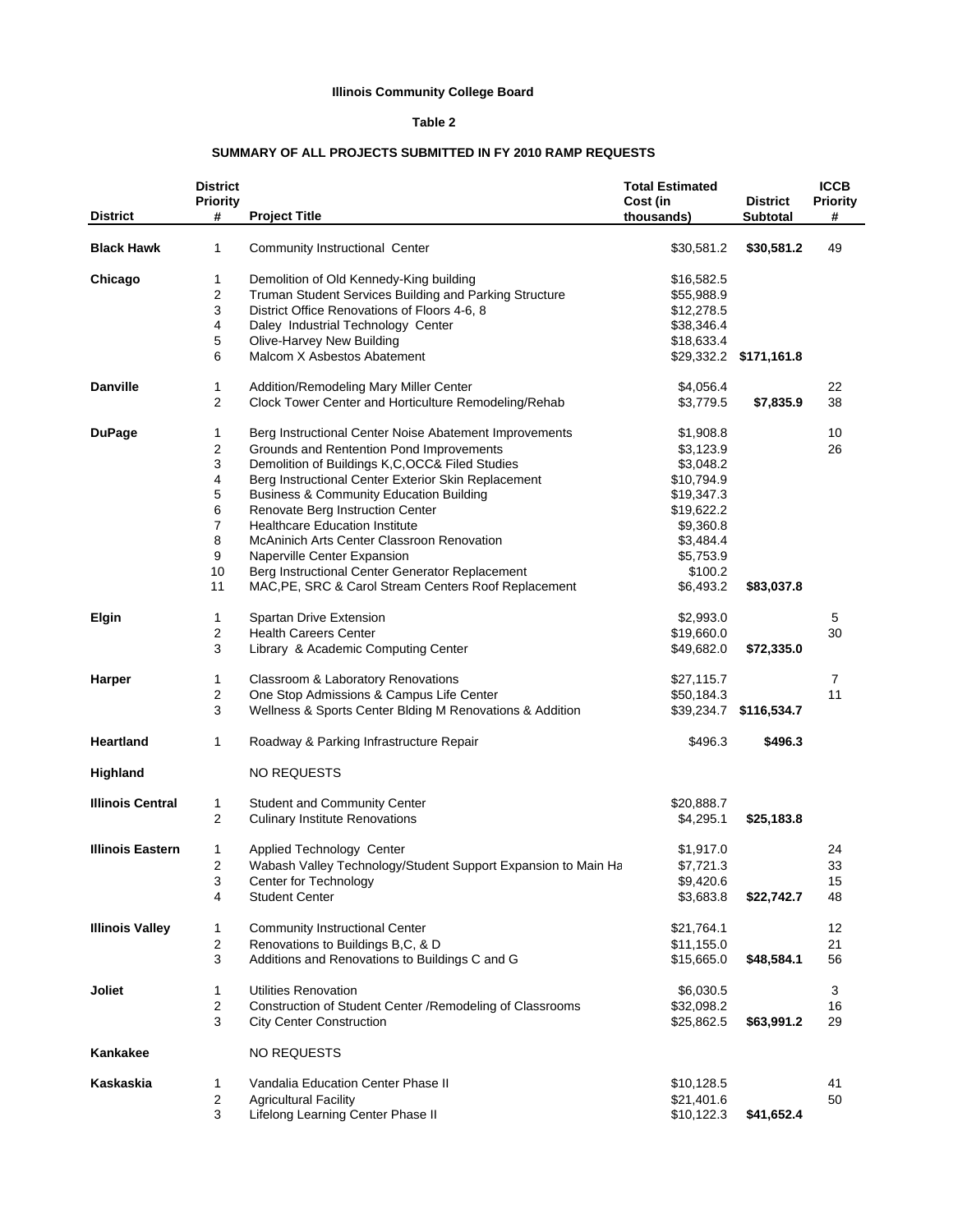#### **Illinois Community College Board**

#### **Table 2**

#### **SUMMARY OF ALL PROJECTS SUBMITTED IN FY 2010 RAMP REQUESTS**

|                       | <b>District</b><br><b>Priority</b> |                                                                             | <b>Total Estimated</b><br>Cost (in | <b>District</b>        | <b>ICCB</b><br><b>Priority</b> |
|-----------------------|------------------------------------|-----------------------------------------------------------------------------|------------------------------------|------------------------|--------------------------------|
| <b>District</b>       | #                                  | <b>Project Title</b>                                                        | thousands)                         | <b>Subtotal</b>        | #                              |
| Kishwaukee            |                                    | NO REQUESTS                                                                 |                                    |                        |                                |
| <b>Lake County</b>    | 1                                  | Student Services/Adult Educ/Lifelong Learning Center at Lakeshor            | \$47,902.7                         |                        | 13                             |
|                       | 2                                  | Grayslake Campus Building Phase I                                           | \$38,727.6                         |                        | 32                             |
|                       | 3                                  | Classroom Building at Southlake                                             | \$23,180.4                         |                        | 43                             |
|                       | 4                                  | Grayslake Campus Building Phase II                                          | \$49,893.3                         |                        |                                |
|                       | 5                                  | Infrastructure Repair and Replacement                                       |                                    | \$13,925.1 \$173,629.1 |                                |
| <b>Lake Land</b>      | 1                                  | <b>Student Services Building Addition</b>                                   | \$3,148.0                          |                        | 1                              |
|                       | 2                                  | Rural Development Technology Center                                         | \$10,032.1                         |                        | 9                              |
|                       | 3                                  | Western Region Advanced Technology Center                                   | \$11,468.8                         |                        | 42                             |
|                       | 4                                  | <b>Resource Center</b>                                                      | \$39,799.9                         |                        | 46                             |
|                       | 5                                  | <b>Education Building</b>                                                   | \$19,040.7                         |                        |                                |
|                       | 6                                  | Rehab of Northeast, Northwest, Southeast, Learning Resource Ctr             | \$23,535.5                         |                        |                                |
|                       | 7                                  | Health and Human Performance Center                                         | \$47,358.6                         |                        |                                |
|                       | 8                                  | <b>Center for Automotive Science</b>                                        |                                    | \$17,729.8 \$172,113.4 |                                |
|                       |                                    |                                                                             |                                    |                        |                                |
| Lewis and             |                                    |                                                                             |                                    |                        |                                |
| <b>Clark</b>          | 1                                  | Erickson Addition and Renovation                                            | \$13,900.1                         |                        |                                |
|                       | 2                                  | Security Blding and North Entrance / Campus Roadway Improveme               | \$4,174.1                          |                        |                                |
|                       | 3                                  | Library, Day Care and General Classroom Building                            | \$12,000.3                         |                        |                                |
|                       | 4                                  | Godfrey Mansion Relocation/Renovation/Addition                              | \$3,297.0                          |                        |                                |
|                       | 5                                  | Art Gallery (Hatheway Hall Renovation)                                      | \$926.5                            |                        |                                |
|                       | 6                                  | <b>Student Life Center</b>                                                  | \$20,939.6                         | \$55,237.6             |                                |
| <b>Lincoln Land</b>   | 1                                  | Project Outreach Center Expansion                                           | \$3,866.4                          |                        | 18                             |
|                       | 2                                  | <b>Workforce Center</b>                                                     | \$29,939.3                         |                        |                                |
|                       | 3                                  | Sangamon Menard Connecting Link                                             | \$6,765.3                          |                        |                                |
|                       | 4                                  | Learning Resource Center                                                    | \$22,985.5                         |                        | 52                             |
|                       | 5                                  | Sangamon Renovation of Vacated Space                                        | \$19,567.9                         |                        |                                |
|                       | 6                                  | Fine Arts Center                                                            | \$11,276.3                         | \$94,400.7             |                                |
| John A. Logan         | 1                                  | Cosmetology Renovations                                                     | \$1,255.4                          | \$1,255.4              |                                |
|                       |                                    |                                                                             |                                    |                        |                                |
| <b>McHenry</b>        | 1                                  | Off Campus Facility Phase II                                                | \$13,973.4                         |                        | 34                             |
|                       | 2                                  | Master Plan Phase One                                                       | \$15,671.7                         |                        | 54                             |
|                       | 3                                  | Master Plan Phase Two                                                       | \$28,265.5                         |                        |                                |
|                       | 4                                  | Greenhouse Remodel                                                          | \$1,671.3                          | \$59,581.9             |                                |
| <b>Moraine Valley</b> | 1                                  | Renovations of Building A, B & L/Health Careers Center                      | \$37,712.3                         |                        | 40                             |
|                       | 2                                  | <b>Classroom Building</b>                                                   | \$21,347.8                         | \$59,060.1             | 51                             |
| <b>Morton</b>         | 1                                  |                                                                             | \$8,363.5                          |                        | 31                             |
|                       |                                    | Parking Lots, Roadways, & Walkway Replacement                               | \$7,662.9                          |                        |                                |
|                       | $\overline{\mathbf{c}}$<br>3       | HVAC Equipment and Roofing Replacement<br><b>Campus Operations Building</b> | \$6,643.1                          | \$22,669.5             |                                |
|                       |                                    |                                                                             |                                    |                        |                                |
| Oakton                | 1                                  | Addition/Remodeling at the Des Plaines Campus                               | \$35,102.1                         | \$35,102.1             | 35                             |
| Parkland              | 1                                  | <b>Student Services Center</b>                                              | \$20,589.7                         |                        | 6                              |
|                       | 2                                  | Applied Technology Addition                                                 | \$15,249.1                         | \$35,838.8             | 28                             |
| <b>Prairie State</b>  | 1                                  | Student Life and Campus Center                                              | \$34,505.6                         | \$34,505.6             |                                |
| <b>Rend Lake</b>      | 1                                  | Art Program Addition                                                        | \$601.7                            |                        | 8                              |
|                       | 2                                  | Science and Nursing Building                                                | \$9,749.6                          |                        | 27                             |
|                       | 3                                  | Physical Rehabilitation and Fitness Center                                  | \$934.3                            |                        |                                |
|                       | 4                                  | <b>Telecommunications Center</b>                                            | \$1,530.9                          |                        |                                |
|                       | 5                                  | <b>Physical Plant Building</b>                                              | \$1,694.9                          | \$14,511.4             |                                |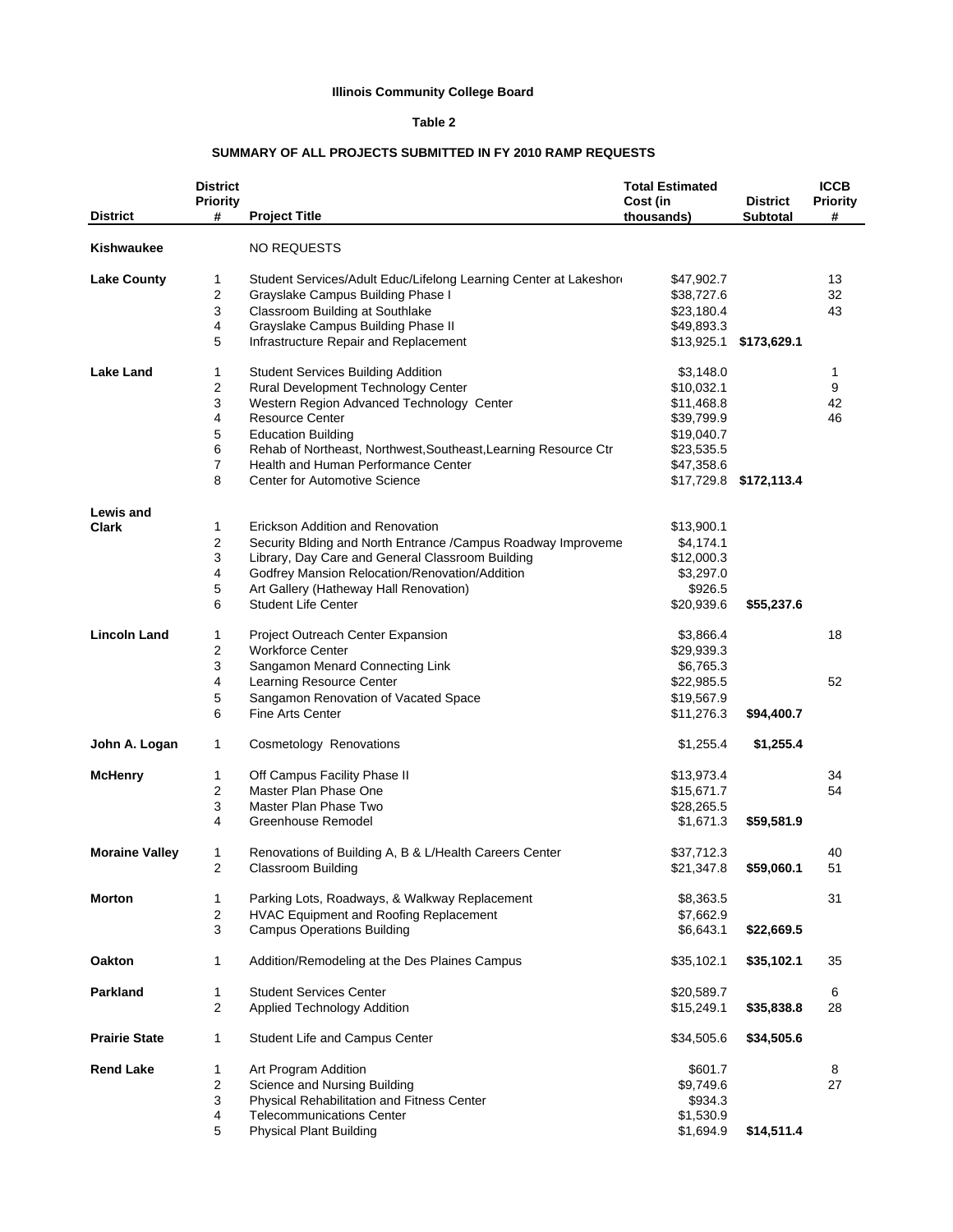#### **Illinois Community College Board**

#### **Table 2**

#### **SUMMARY OF ALL PROJECTS SUBMITTED IN FY 2010 RAMP REQUESTS**

| <b>District</b>      | <b>District</b><br><b>Priority</b><br># | <b>Project Title</b>                                            | <b>Total Estimated</b><br>Cost (in<br>thousands) | <b>District</b><br><b>Subtotal</b> | <b>ICCB</b><br><b>Priority</b><br># |
|----------------------|-----------------------------------------|-----------------------------------------------------------------|--------------------------------------------------|------------------------------------|-------------------------------------|
|                      |                                         |                                                                 |                                                  |                                    |                                     |
|                      |                                         |                                                                 |                                                  |                                    |                                     |
| <b>Richland</b>      | $\mathbf{1}$                            | <b>Student Success Center and Addition</b>                      | \$4,699.0                                        |                                    | 14                                  |
|                      | $\overline{2}$                          | Global Agribusiness Center                                      | \$12,215.0                                       |                                    | 55                                  |
|                      | 3                                       | <b>Community Education Center</b>                               | \$15,039.1                                       |                                    | 39                                  |
|                      | 4                                       | <b>Business Education Center Addition and Renovations</b>       | \$7,622.9                                        |                                    |                                     |
|                      | 5                                       | <b>Workforce Development Center</b>                             | \$5,347.0                                        | \$44,923.0                         |                                     |
| <b>Rock Valley</b>   | 1                                       | <b>Arts Instructional Center</b>                                | \$28,080.7                                       |                                    | 4                                   |
|                      | $\overline{2}$                          | Classroom Building III                                          | \$20,896.8                                       | \$48,977.5                         | 44                                  |
|                      |                                         |                                                                 |                                                  |                                    |                                     |
| <b>Carl Sandburg</b> | $\mathbf{1}$                            | Parking Lot Paving                                              | \$725.4                                          |                                    | 25                                  |
|                      | $\overline{2}$                          | Parking Lot F Expansion                                         | \$630.2                                          | \$1,355.6                          |                                     |
| <b>Sauk Valley</b>   | $\mathbf{1}$                            | Remodel Natural Science Laboratories                            | \$3,479.2                                        | \$3,479.2                          | 20                                  |
| <b>Shawnee</b>       | 1                                       | Cairo Regional Education Center                                 | \$1,980.2                                        | \$1,980.2                          | 37                                  |
| <b>South</b>         |                                         |                                                                 |                                                  |                                    |                                     |
| Suburban             | $\mathbf{1}$                            | Allied Health                                                   | \$40,270.8                                       |                                    | 45                                  |
|                      | $\overline{2}$                          | <b>Flood Control</b>                                            | \$4,964.3                                        |                                    |                                     |
|                      | 3                                       | Parking Lots and Roadways                                       | \$13,396.1                                       | \$58,631.2                         |                                     |
| <b>Southeastern</b>  | $\mathbf{1}$                            | Carmi/White County Vocational Building Addition                 | \$1,652.3                                        | \$1,652.3                          | 19                                  |
| Southwestern         | $\mathbf{1}$                            | Belleville Campus Academic Building II                          | \$25,530.0                                       |                                    |                                     |
|                      | $\overline{2}$                          | Belleville Campus Science and Technology Building               | \$45,852.8                                       | \$71,382.8                         |                                     |
| <b>Spoon River</b>   | $\mathbf{1}$                            | Educational Buildings Remodeling and Expansion                  | \$6,324.1                                        |                                    | 17                                  |
|                      | $\overline{2}$                          | Macomb Campus Building Renovations and Replacement              | \$18,193.7                                       | \$24,517.8                         |                                     |
| <b>Triton</b>        | 1                                       | Rehabilitation of Technology Building                           | \$14,221.4                                       |                                    | 2                                   |
|                      | 2                                       | <b>Backflow Preventors</b>                                      | \$1,780.1                                        |                                    | 36                                  |
|                      | 3                                       | Renovation of Campus Light Fixtures                             | \$1,516.8                                        |                                    | 47                                  |
|                      | 4                                       | Advanced Technology Blding 2nd Floor Addition & 1st Floor Renov | \$24,420.8                                       |                                    | 53                                  |
|                      | 5                                       | <b>Construction of Physical Plant Building</b>                  | \$26,192.3                                       |                                    |                                     |
|                      | 6                                       | Land Acquisition/Construct Health Careers Building              | \$18,042.7                                       |                                    |                                     |
|                      | 7                                       | Cernan Earth and Space Center Expansion                         | \$1,350.7                                        |                                    |                                     |
|                      | 8                                       | Rehabilitation of Potable Water - Phase 2                       | \$1,944.8                                        | \$89,469.6                         |                                     |
| Waubonsee            | $\mathbf{1}$                            | Henning Academic Computing Center                               | \$11,112.0                                       |                                    | 23                                  |
|                      | $\overline{2}$                          | Workforce & Economic Development Center                         | \$17,946.6                                       | \$29,058.6                         |                                     |
| Wood, John           |                                         | <b>NO REQUESTS</b>                                              |                                                  |                                    |                                     |
|                      |                                         | <b>GRAND TOTAL (STATE AND LOCAL)</b>                            | \$1,817,470.3                                    |                                    |                                     |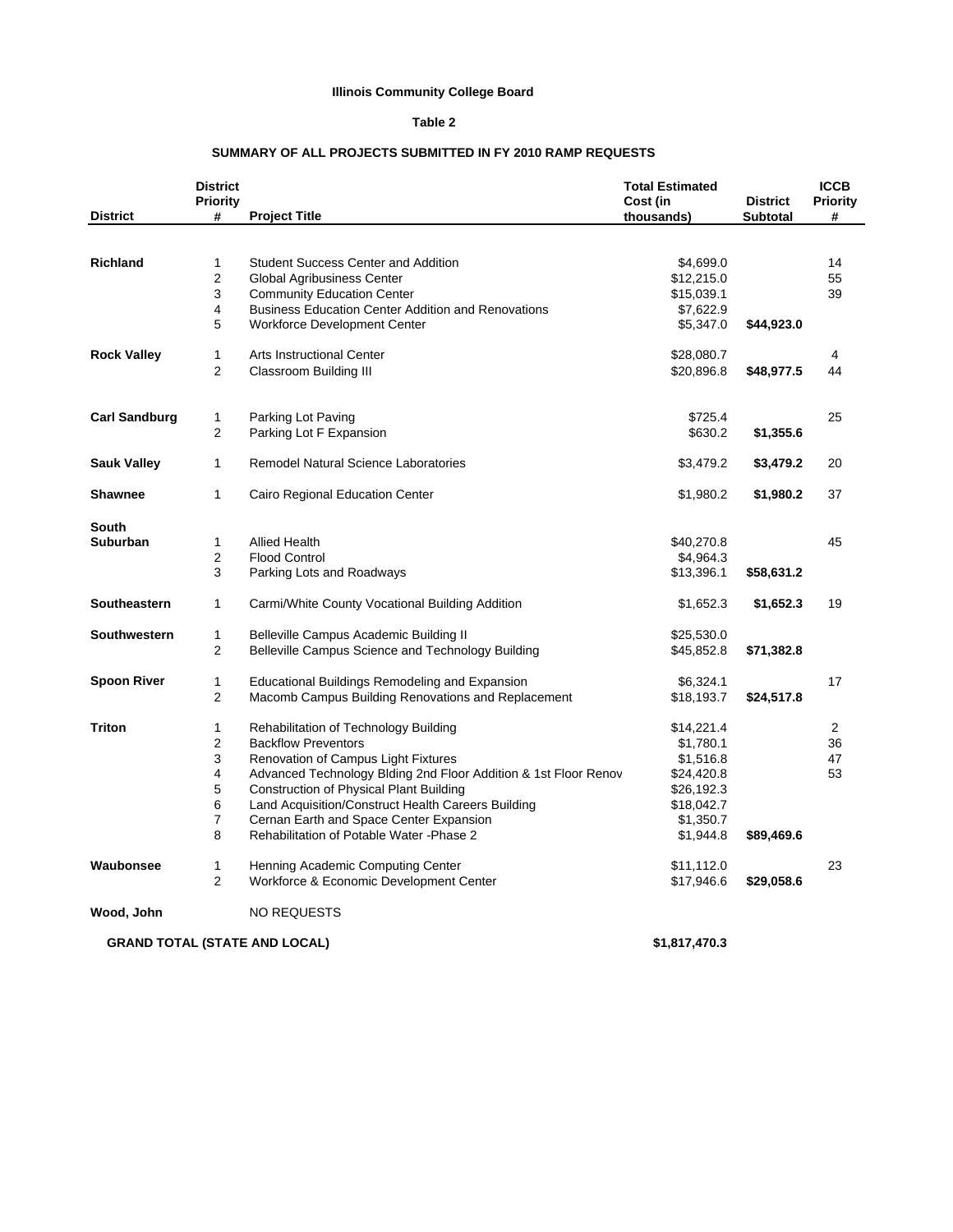#### **DESCRIPTIONS OF PROPOSED FISCAL YEAR 2010 CAPITAL PROJECTS**

1. Lake Land College - Student Services Building Addition (Student Center) The Student Services Building addition is the only community college project financed with a grant specific appropriation in recent years. This project received an appropriation in fiscal year 2003 and is intended to construct an approximate 70,500 gross square foot addition on the main campus. However, due to the state's recent fiscal condition and inability to provide funds for the appropriation the project has been placed on hold and has not been allowed to proceed. This delay and the effects of inflation will cause the college to reduce the scope of work of the project unless some additional funds are now obtained to reflect current estimated costs. The following Total Revised Project Costs were provided by the college and reflect CDB inflation guidelines of 3% in 2004, 3.5% in 2005, 5% in 2006, 8% in 2007, 3.5% in 2008, 3.9% in 2009, and 4% in 2010. The amount requested in the current year request is the difference between the inflation adjusted cost and the actual FY 2003 appropriation. For more complete description of the project please contact college staff or ICCB staff.

Sources of funding:

|                                                                                                                     | <b>State Funds</b>              | <b>Local Funds</b>            | <b>Total Funds</b>               |
|---------------------------------------------------------------------------------------------------------------------|---------------------------------|-------------------------------|----------------------------------|
| <b>Total Revised Project Costs</b><br>FY 2003 appropriation<br>Adjustment for Inflation<br>and Current Year Request | \$9,082.7<br>6,721.6<br>2,361.1 | \$3,027.4<br>2,240.5<br>786.9 | \$12,110.1<br>8,962.1<br>3.148.0 |

2. Triton College - Rehabilitation of Technology Building. Since construction of the Triton campus was first completed, serious defects have emerged. Structural deterioration has occurred in the Technology Building as well as the Science, Liberal Arts, and Fine Arts Buildings; Learning Resources Center; College Center; and the Cernan Earth and Space Center. All of these buildings have shown evidence of floors heaving — floor surfaces have cracked and have a rippled appearance. The interior nonbearing walls have been forced upward, causing damage to utilities, door jambs, and windows. Severe cracks and crevices have developed where these interior walls join bearing and exterior surfaces. The utility tunnel , which is connected to the building , has also suffered deterioration at sections between the buildings. The deterioration of the buildings has caused significant concern for the safety of employees and students who occupy them. Consulting engineers and soil testing services have analyzed the cause of the problem. Their conclusion was that the upheaval was caused by the expansive characteristics of the fill material, namely foundry sand, which was used to backfill the interior spaces. Expansion of the fill material is expected to continue. The Capital Development Board has analyzed the damage, as well, and has provided it's determination of the severity of the problem. The Science and Fine Arts Buildings, the College Center, the Learning Resources Center, and the Liberal Arts Building have been rehabilitated. The Technology Building is the last building with this construction defect which requires corrective action.

The Technology Building contains classrooms and offices that house the Land Rover and Saab automotive programs which are highly unique nationally. The condition of the facility jeopardizes the continuation of these programs on campus. These issues continue to be a major concern and are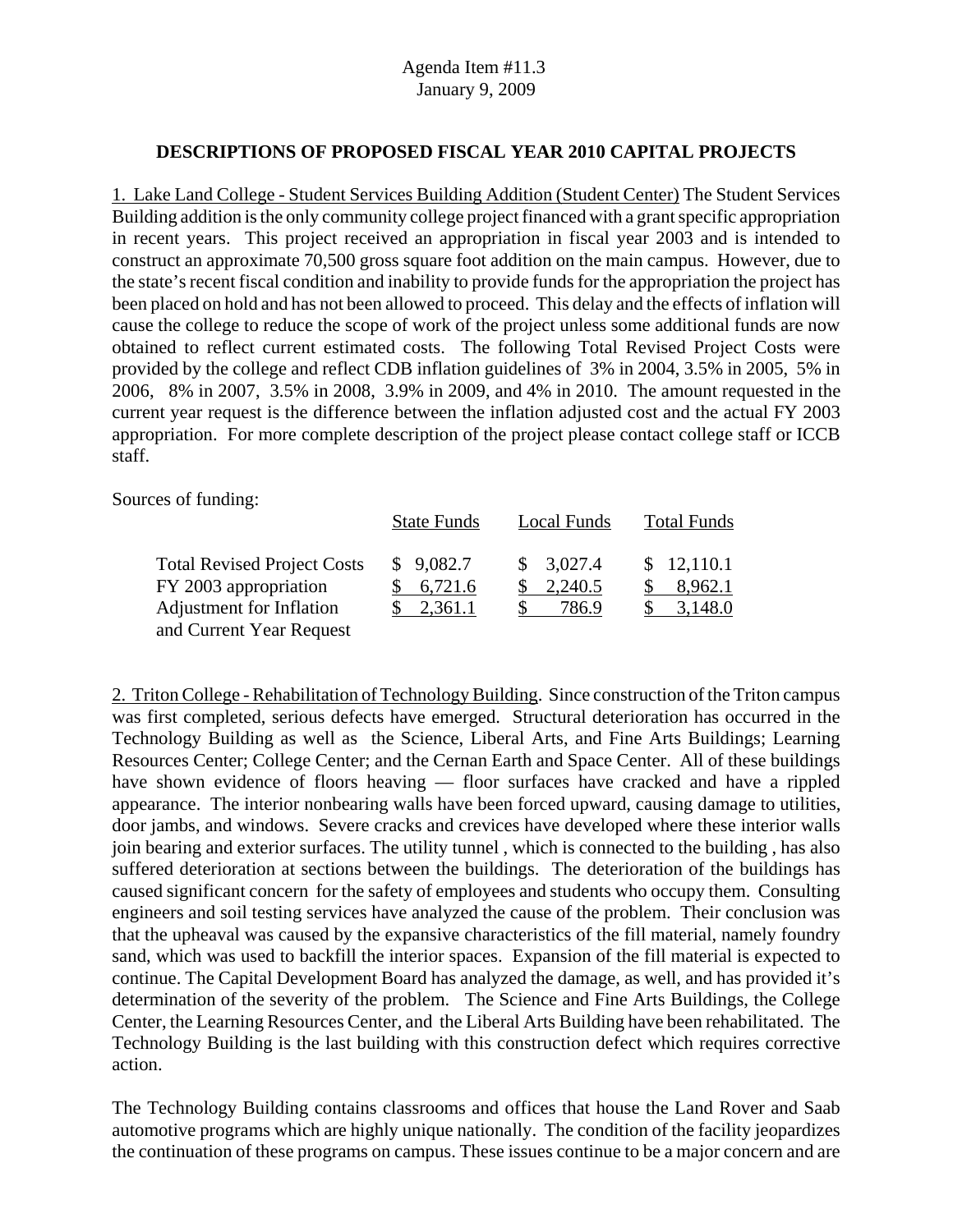part of partnership contract negotiations. Further, immediate steps must be taken to stop additional building deterioration before it causes irreparable structural damage and danger to employees and students. The college has been assured that the buildings are currently safe for occupancy; however, it is uncertain how long they will remain so. The necessary repairs include: removal of all interior first floor walls, new below slab utilities, replacement of first floor windows, revision of fire alarm system (first floor only) , and HVAC distribution system , new ceilings and lighting.

The proposed budget (in thousands) for the project is:

| <b>Budget Category</b>                                                           | Current<br>Request                  |                                 |                                     |
|----------------------------------------------------------------------------------|-------------------------------------|---------------------------------|-------------------------------------|
| Remodeling/Rehabilitation                                                        | \$14,221.4                          |                                 |                                     |
| Sources of funding:                                                              | <b>State Funds</b>                  | Local Funds                     | <b>Total Funds</b>                  |
| <b>Current Request</b><br><b>Eligible Credits</b><br><b>Current Year Recomm.</b> | \$10,666.1<br>$-()$ -<br>\$10,666.1 | \$3,555.3<br>$-()$<br>\$3,555.3 | 14,221.4<br>\$<br>$-()$<br>14,221.4 |

3. Joliet Junior College - Utilities Renovation. The Joliet Junior College campus was constructed in the early 1970s. The college's high voltage distribution system and chilled water distribution system are all in need of major improvements. The age of the high voltage distribution system has resulted in a number of power outages to sections of the campus. The college's chilled water loop system does not provide redundancy for the system and, therefore, does not provide energy efficient operation. Replacing four 25 year old chillers which use the ozone depleting R-11 and R-12 refrigerants and reconfiguring the water loop distribution would make much needed improvements and provide efficiencies not now realized.

| <b>Budget Category</b>                                                           | Current<br><u>Request</u>     |                                  |                                  |
|----------------------------------------------------------------------------------|-------------------------------|----------------------------------|----------------------------------|
| <b>Utilities</b>                                                                 | 6,030.5<br>\$                 |                                  |                                  |
| Sources of funding:                                                              | <b>State Funds</b>            | Local Funds                      | <b>Total Funds</b>               |
| <b>Current Request</b><br><b>Eligible Credits</b><br><b>Current Year Recomm.</b> | 4,522.9<br>$-()$ -<br>4,522.9 | 1,507.6<br>S<br>$-()$<br>1,507.6 | 6,030.5<br>S<br>$-()$<br>6,030.5 |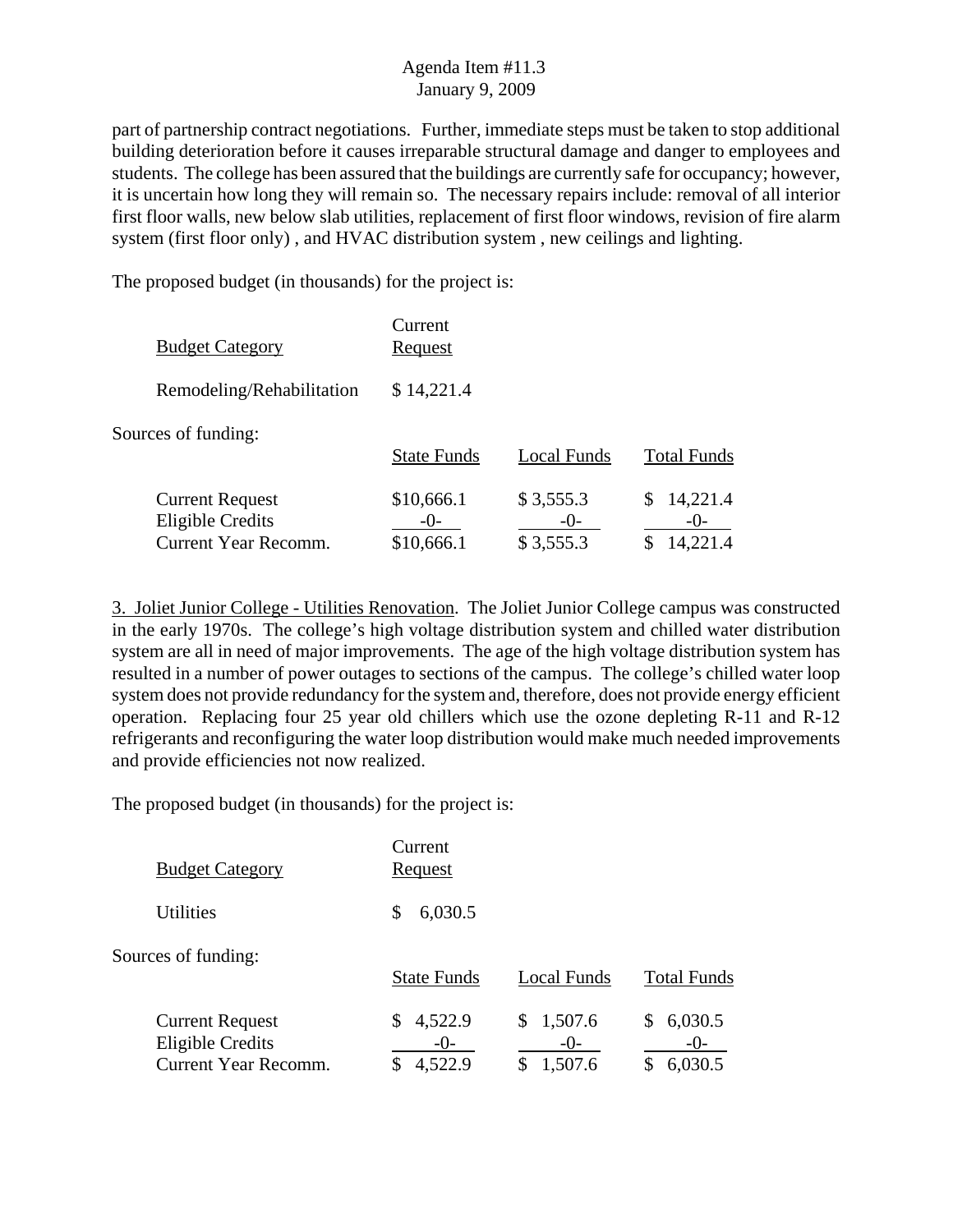4. Rock Valley College - Arts Instructional Center (AIC). The college does not have adequate facilities to house its instructional arts programs and is restricted in recruitment and growth due to the limited space available. The college proposes to build a 113,526 gross square foot facility for the music, visual arts, drama/theater, and liberal arts programs. Enrollments in classes expected to be offered in the AIC have increased 5.9 percent (486 students) between fiscal year 2004 and 2008. Credit hours in the same classes and time frame have increased 13.2% (2,022 hrs.). The district population continues to increase according to state and federal sources. Music programs have been located in a variety of space on campus, and the college feels it is losing enrollment growth to other institutions prior to attaining their associates degrees because of the variety and frequency of course offerings. The visual arts programs lack the facilities for their special needs of space, lighting, disposal of chemicals and paints, and storage which was largely ignored in the original campus construction. New art areas for computerized art, ceramics, sculpture, and painting would be created, as well as an appropriate art exhibit space. The drama program has operated out of a 100+ year old barn with no dedicated drama classrooms, no adjoining scene shop, and no improved technical theater instruction areas for students. The liberal arts program has experienced an increase in the humanities and speech enrollments. Ten new multipurpose classrooms have been incorporated to address issues related to overcrowding in existing structures. These areas would also be a natural fit with the design for the AIC.

The proposed new four story building would provide much needed appropriate space and accommodate high enrollment growth patterns as discussed above and in the RAMP document. Approximately 14,300 gross square feet of vacated space may require future remodeling but is not included within the scope of this project. The college received appropriations of \$250,000 in fiscal year 1999; \$300,000 in fiscal year 2000; \$800,000 in fiscal year 2002; and \$8,777,800 with the allocation of fiscal year 2003 capital funding. This project requires that all 56,019 gross square feet of space in eleven temporary buildings be razed since the Arts Instructional Center would be situated on the land which has been occupied by those temporary facilities.

 $T = 1$ 

The scope of the project is:

| <b>Room Use Category</b> | <b>NASF</b> |
|--------------------------|-------------|
|                          |             |
| Classrooms               | 3,200       |
| Laboratories             | 41,860      |
| Offices                  | 3,680       |
| <b>Other General Use</b> | 5,400       |
| Assembly and Exhibition  | 12,400      |
| <b>Total NASF</b>        | 66,540      |
| <b>Total GSF</b>         | 113,526     |

| <b>Budget Category</b>                      | Prior<br>Years | Current<br><b>Year Request</b> | 1 otal<br>Project<br>Cost |
|---------------------------------------------|----------------|--------------------------------|---------------------------|
| Buildings, Additions, Structures \$12,168.7 |                | \$20,774.1                     | 32,942.8                  |
| Equipment                                   |                | 4,496.7                        | 4,496.7                   |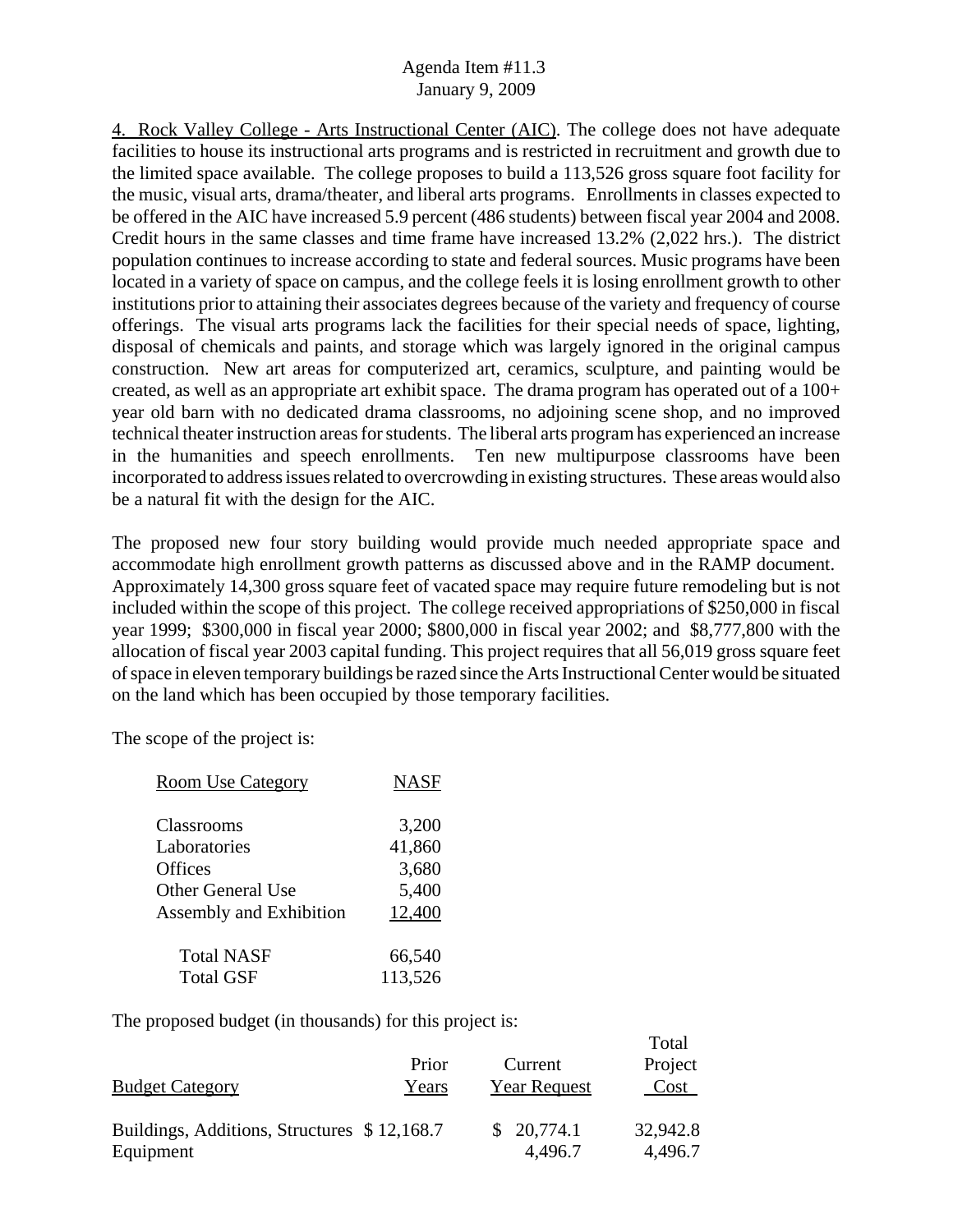|                             | <b>January 9, 2009</b> |             |                    |
|-----------------------------|------------------------|-------------|--------------------|
| <b>Utilities</b>            |                        | 891.0       | 891.0              |
| Site Improvements           |                        | 1,730.5     | 1,730.5            |
| Planning                    | 1,335.0                | 188.4       | 1,523.4            |
| Total                       | \$13,503.7             | \$28,080.7  | \$41,584.4         |
| Sources of funding:         |                        |             |                    |
|                             | <b>State Funds</b>     | Local Funds | <b>Total Funds</b> |
| <b>Total Costs</b>          | \$31,188.3             | \$10,396.1  | \$41,584.4         |
| <b>Eligible Credits</b>     | $-()$ -                | $-()$ -     | $-()$ -            |
| Prior Year's Appropriation  | (10, 127.7)            | (3,376.0)   | (13,503.7)         |
| <b>Current Year Recomm.</b> | \$21,060.6             | \$7,020.1   | \$28,080.7         |

Agenda Item #11.3

5. Elgin Community College - Spartan Drive Extension. The college has identified this roadway extension as a high priority project. The college has entered into an intergovernmental agreement with the City of Elgin to provide access to Randall Road. All three current entrances are off highly traveled U.S. Highway 20 which experiences a several mile traffic jam at the college off ramp exit each morning. The proposed fourth entrance would connect with Randall Road, the major north/south road in the district. The project would include a 3,900 foot extension of Spartan Drive to Randall Road with a new entrance. This entrance would provide an alternate route and help alleviate traffic delays to students and staff traveling to and from the college each day. It is understood these costs reflect only the share of the costs the district would incur in relation to the intergovernmental agreement. The total costs of the roadway improvements are estimated at \$4.041 mil. with Elgin Community College responsible for 50% (\$2.020 mil) as part of the phase II work and the redesign and construction of a "T" intersection at 2<sup>nd</sup> Street and Spartan Drive at an estimated cost of \$ .973 mil. The city has partially completed the roadway extension work and has received a permit from the Army Corps of Engineers for the last phase across the golf course area and has put the work out for bid. The college is requesting state funds for the college's share of half the road work and the upgrade of Second Street and its intersection with Spartan Drive. Phase I of the project has been completed and the college has used local funds to finance the first phase.

| <b>Budget Category</b> | Current<br>Request |
|------------------------|--------------------|
| Site Improvements      | 2.993.0            |
| and includes:          |                    |

| 50% of second phase of work $$2,020.4$ |           |
|----------------------------------------|-----------|
| Redesign of T intersection             | 972.6     |
| TOTAL                                  | \$2,993.0 |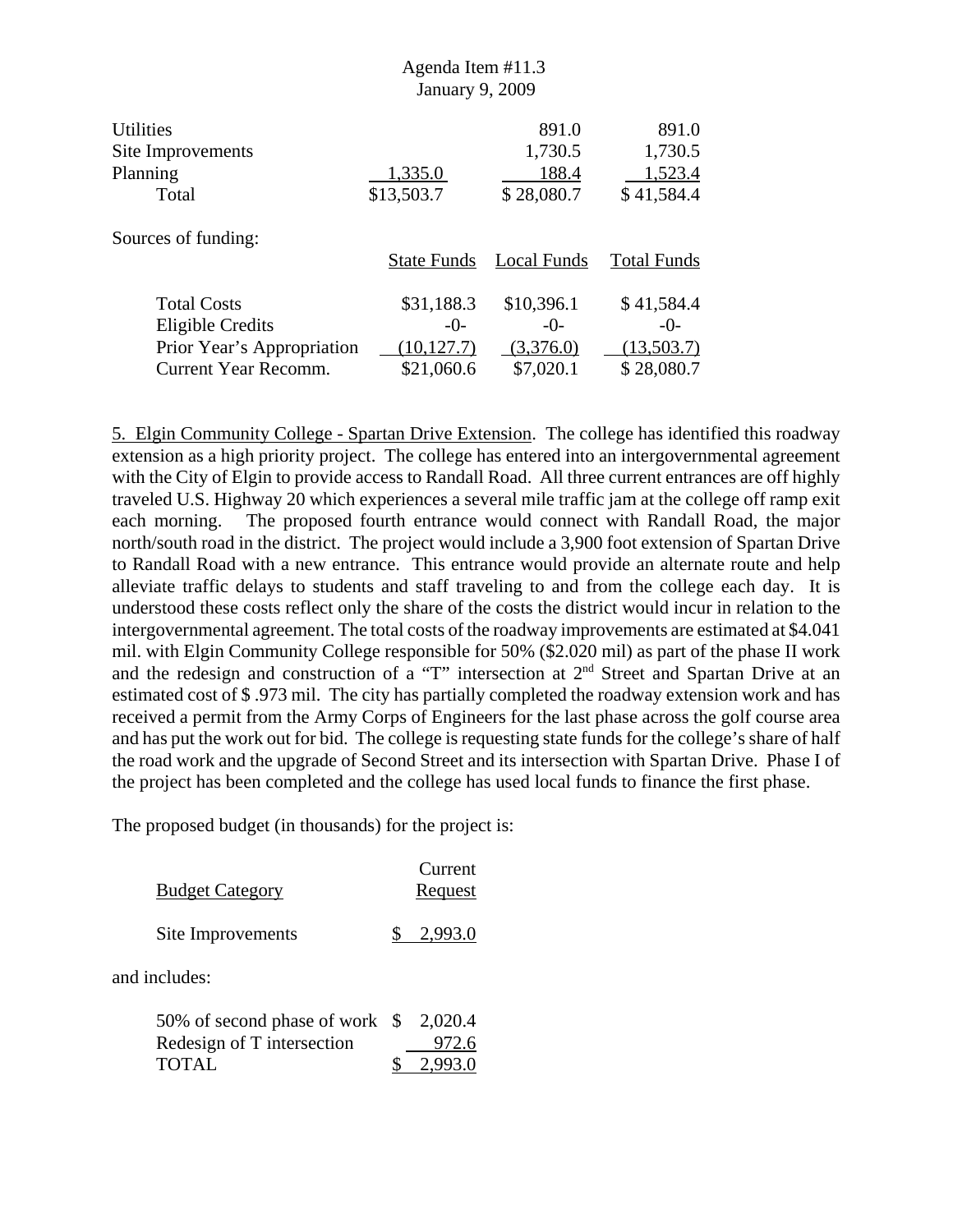Sources of funding:

|                        |           | State Funds Local Funds Total Funds |           |
|------------------------|-----------|-------------------------------------|-----------|
| <b>Current Request</b> | \$2,244.8 | 748.2<br>-SS                        | \$2,993.0 |
| Eligible Credits       | $-()$     | $-()$                               | $-()$     |
| Current Year Recomm.   | \$2,244.8 | 748.2                               | \$2,993.0 |

6. Parkland College - Student Services Center. Parkland College continues to grow and space originally allocated for student activities has been converted to instructional areas or office space and student services offices and the bookstore were distributed throughout campus wherever space permitted. Annual enrollment continues to grow with a 10.9% increase from FY 2002 to FY 2006. Parkland College contracted with the National Center for Higher Education Management Systems in 1996 to assess the space needs of the college. It was determined there is a deficiency of student lounge and service space, food service space, and administrative services space. A lack of adequate space has created problems in the areas of providing new student orientation, staff development, and student activities which is virtually nonexistent. There is an inadequate amount of space available to ensure student confidentiality when it comes to student records and counseling.

A Student Services Center addition with approximately 60,406 gross square feet of new space will house instructional, student support service and office areas and provide space for a career center, student resource room, an assessment center, recruitment, admissions, records, counseling, advising, disability services, financial aid, student life, instructional kitchen for hospitality program, food service area, meeting facilities, book store, computer labs, and general support area. Restroom facilities and maintenance areas will be included in the construction. The project also includes landscaping, alteration of sidewalks, drives, addition of 40 parking spaces, a food service drive, and loading dock. The new structure would use existing utilities but the power supply will be enhanced and an additional chiller will be added to meet increased cooling demand. The scope of the project is:

| <b>Room Use Category</b> | <b>NASF</b> |
|--------------------------|-------------|
| Classrooms               | 2,175       |
| Laboratories             | 2,300       |
| Offices                  | 10,385      |
| Study/Library            | 2,275       |
| General Use              | 12,796      |
| Special Use              | 1,500       |
| Support                  | 4,600       |
| <b>Total NASF</b>        | 36,031      |
| <b>Total GSF</b>         | 60,406      |
|                          |             |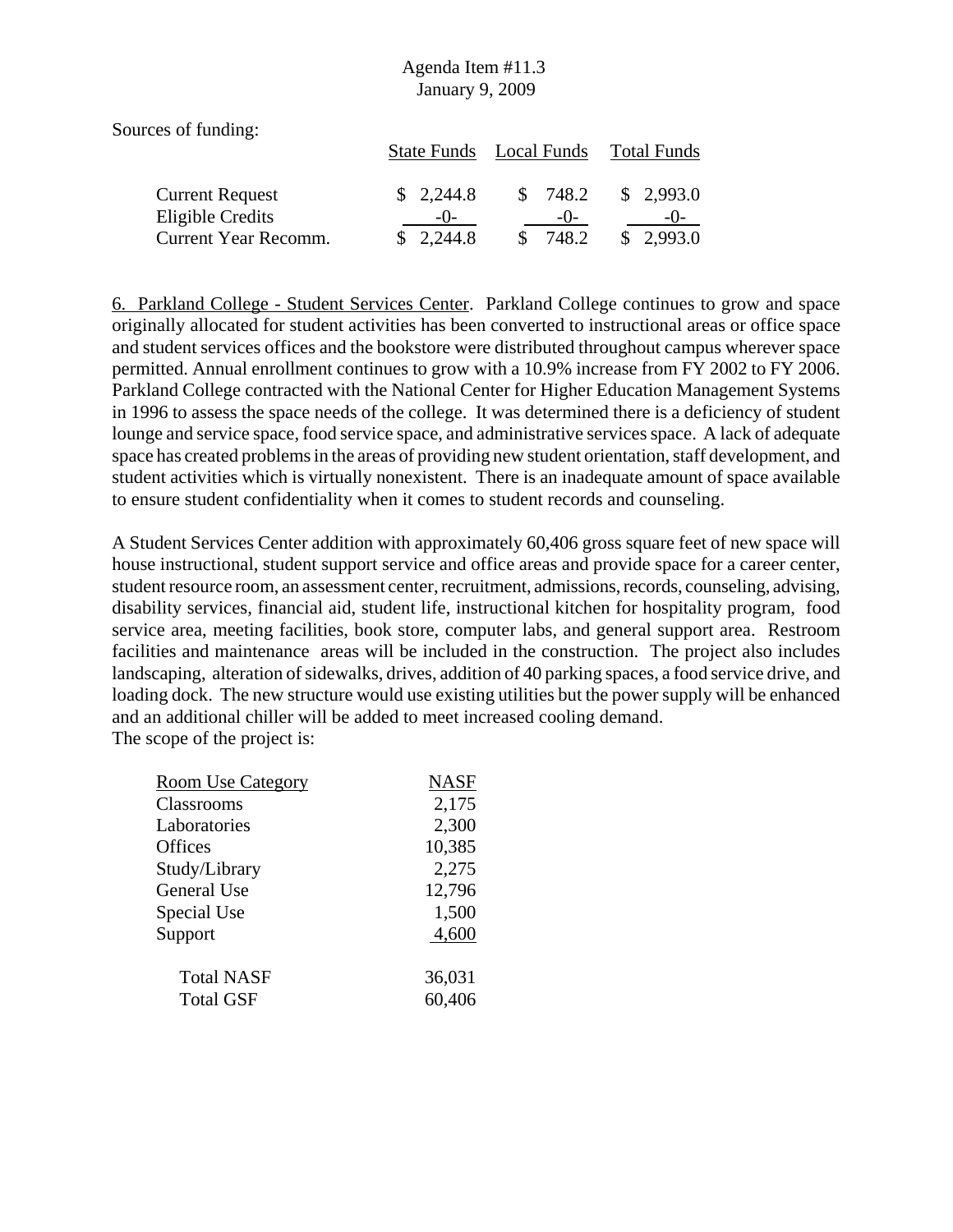The proposed budget (in thousands) for the project is:

|                                  |                    | Current       |                    |  |
|----------------------------------|--------------------|---------------|--------------------|--|
| <b>Budget Category</b>           | <u>Request</u>     |               |                    |  |
| Buildings, Additions, Structures |                    | \$14,799.5    |                    |  |
| Equipment                        |                    | 381.1         |                    |  |
| <b>Utilities</b>                 |                    | 475.0         |                    |  |
| Site Improvements                |                    | 235.0         |                    |  |
| Planning                         |                    | 4,699.1       |                    |  |
| Total                            | \$                 | 20,589.7      |                    |  |
| Sources of funding:              |                    |               |                    |  |
|                                  | <b>State Funds</b> | Local Funds   | <b>Total Funds</b> |  |
| <b>Current Request</b>           | \$15,442.1         | \$5,147.6     | 20,589.7<br>\$     |  |
| Eligible Credits                 | $-()$ -            | $-0-$         | $-()$ -            |  |
| <b>Current Year Recomm.</b>      | \$15,442.1         | \$<br>5,147.6 | 20,589.7<br>\$     |  |

7. William Rainey Harper College - Engineering and Technology Center Renovations. The college's Facilities Study and Master Plan for the district gathered responses through a survey instrument from the campus community which identified a need for new space and for renovation and rehabilitation of existing space. Buildings  $G \& H$  (Engineering and Technology buildings) were constructed in 1977 and have never had major renovations completed. Advancements in technology have greatly impacted the classroom and laboratory instructional experience. Building G is one story with 18,352 square feet of space and Building H is a two story structure with 57,775 square feet of space to renovate. This project will allow the college to renovate and create flexible and adaptable classrooms and laboratories to maximize the use of new technology and developing new teaching methods and is consistent with the college's strategic long range plan and facilities master plan. Such changes will help the college stay instructionally competitive. The remodeling will allow additional lab and instructional spaces to be developed. Increased enrollment and space demands have increased the need for electrical power, communication lines, computer network infrastructure, and heating and cooling throughout the Engineering and Technology center. Approximately 82,157 gross square feet of space will be renovated in buildings  $G \& H$  to create more modern classroom and laboratory learning space for the environment. The proposed renovation would create instructional, office and storage space to accommodate programs and general instructional space for architecture, fashion design/merchandising, fire science, interior design, maintenance technology, refrigeration and air conditioning, division offices, classrooms and labs, and faculty and staff office and storage spaces. The proposed project will also make improvements to the fire protection system, electrical system, HVAC, Plumbing and restrooms for ADA compliance, where necessary.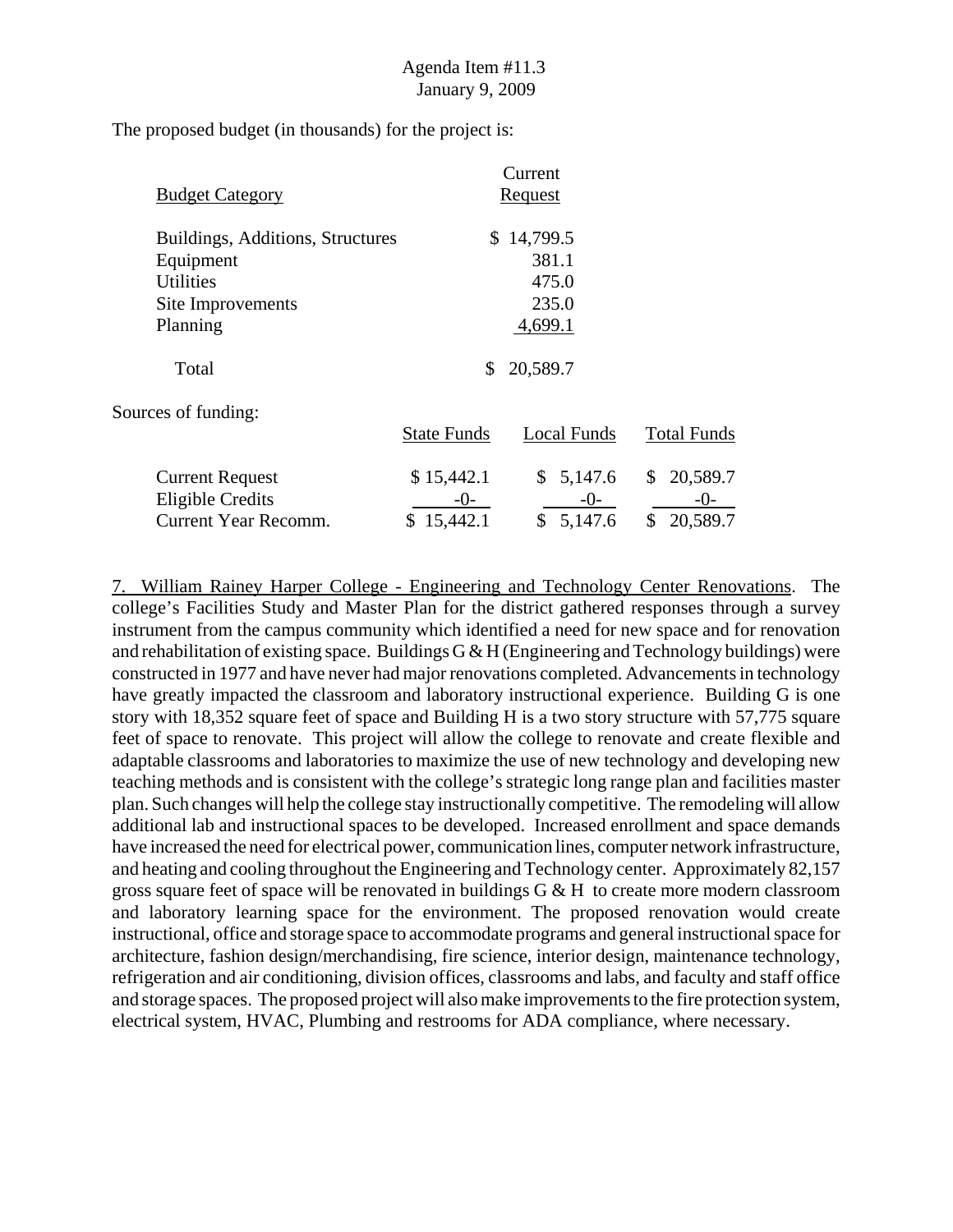The proposed budget (in thousands) for the project is:

| <b>Budget Category</b>                                                           |                                   | Current<br><u>Request</u>       |                                           |
|----------------------------------------------------------------------------------|-----------------------------------|---------------------------------|-------------------------------------------|
| Equipment<br>Remodeling/Rehabilitation                                           |                                   | \$9,681.5<br>17,434.2           |                                           |
| Total                                                                            |                                   | \$27,115.7                      |                                           |
| Sources of funding:                                                              | <b>State Funds</b>                | Local Funds                     | <b>Total Funds</b>                        |
| <b>Current Request</b><br><b>Eligible Credits</b><br><b>Current Year Recomm.</b> | \$20,336.8<br>$-()$<br>\$20,336.8 | \$6,778.9<br>$-()$<br>\$6,778.9 | 27,115.7<br>\$<br>$-()$<br>27,115.7<br>\$ |

8. Rend Lake College - Art Program Addition. The college has restricted space for the expansion of a growing art program enrollment (50 percent growth primarily in the studio art class in 1997 and 1998). The art program has expanded over the years to include jewelry, ceramics, printmaking, and sculpting. In the past, the college has temporarily solved these space problems by limiting the size, reducing enrollments or discontinuing programs, such as the music major and theater programs. However, with growing enrollments in the art programs and re-institution of the music and theater programs, the ability to shuffle programs between areas has been diminished. Certain existing space is designed for certain programs such as the backstage area for theater productions, which is currently used for ceramics, print making, and sculpting. While inadequate space is a problem, the existing conditions are unsafe. The printmaking class is held on a loft platform that is only accessible by climbing steep steps and is not handicapped accessible. The ceramic kilns emit toxic fumes when fired and are located in poorly ventilated space. This project proposes to add 2,200 gross square feet of space to the existing structure and will allow the college to meet enrollment demands and growth in the programs, as well as using existing space for its intended purpose. This endeavor would require minimal remodeling to connect the addition onto the existing Art program area with three planned openings being made through the existing wall structure.

| <b>Room Use Category</b>              | <b>NASF</b>    |
|---------------------------------------|----------------|
| Laboratories                          | 1,808          |
| <b>Total NASF</b><br><b>Total GSF</b> | 1,808<br>2,200 |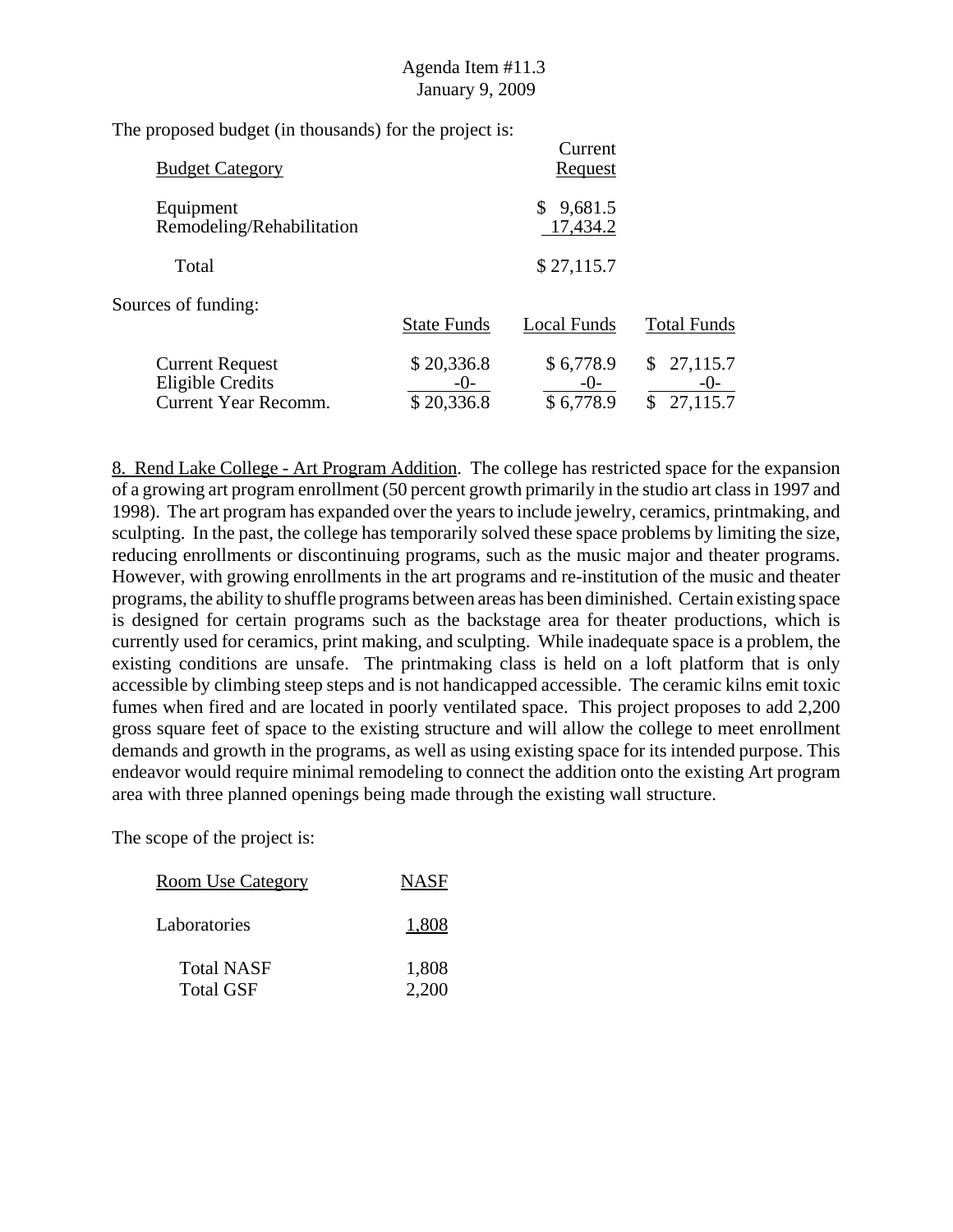The proposed budget (in thousands) for the project is:

| <b>Budget Category</b>                                                           |                                     | Current<br><b>Request</b>           |                                   |
|----------------------------------------------------------------------------------|-------------------------------------|-------------------------------------|-----------------------------------|
| Buildings, Additions, Structures<br>Equipment<br>Planning                        |                                     | \$<br>486.6<br>24.1<br>109.0        |                                   |
| Total                                                                            |                                     | 601.7<br>S.                         |                                   |
| Sources of funding:                                                              | <b>State Funds</b>                  | Local Funds                         | <b>Total Funds</b>                |
| <b>Current Request</b><br><b>Eligible Credits</b><br><b>Current Year Recomm.</b> | \$<br>451.3<br>$-0-$<br>\$<br>451.3 | \$<br>150.4<br>$-0-$<br>\$<br>150.4 | \$<br>601.7<br>$-0-$<br>\$<br>1.7 |

9. Lake Land College - Rural Development Technology Center. Lake Land College responded to the need for a presence in the southern portion of their district by locating and building the Kluthe Center in Effingham, Illinois, in 1995. This has served the needs of the college, community, and businesses very well. The center's success can be measured by the nearly 3,000 students who enroll in more than 150 different classes at the Kluthe Center each year. The college can not enroll more students in the existing facilities due to a lack of classroom and parking space. In order to expand program offerings in the areas of Massage Therapy; Emergency Medical Services; and Heating, Ventilation, Air Conditioning and Refrigeration and to create a Hands On Training (HOT) Laboratory, general education classrooms space, and maintenance area, the college proposes to expand the Kluthe Center by building a new building on the same location in Effingham as the existing Kluthe Center structures.

A Rural Development Technology Center Building addition consisting of a multi-story structure with approximately 36,070 gross square feet will provide additional permanent space to meet the demands of a growing student population and allow expansion and growth of services to the southern region of the district. The project includes additional parking lot space, sidewalks, lighting and landscaping, water connection and plumbing work, HVAC systems and electrical service and lighting to accommodate the new building.

| <b>Room Use Category</b> | <b>NASF</b> |
|--------------------------|-------------|
| Classrooms               | 7,800       |
| Laboratories             | 8,000       |
| Offices                  | 1,500       |
| Study                    | 2,500       |
| General Use              | 1,000       |
| Support                  | 2,750       |
| <b>Total NASF</b>        | 23,550      |
| <b>Total GSF</b>         | 36,070      |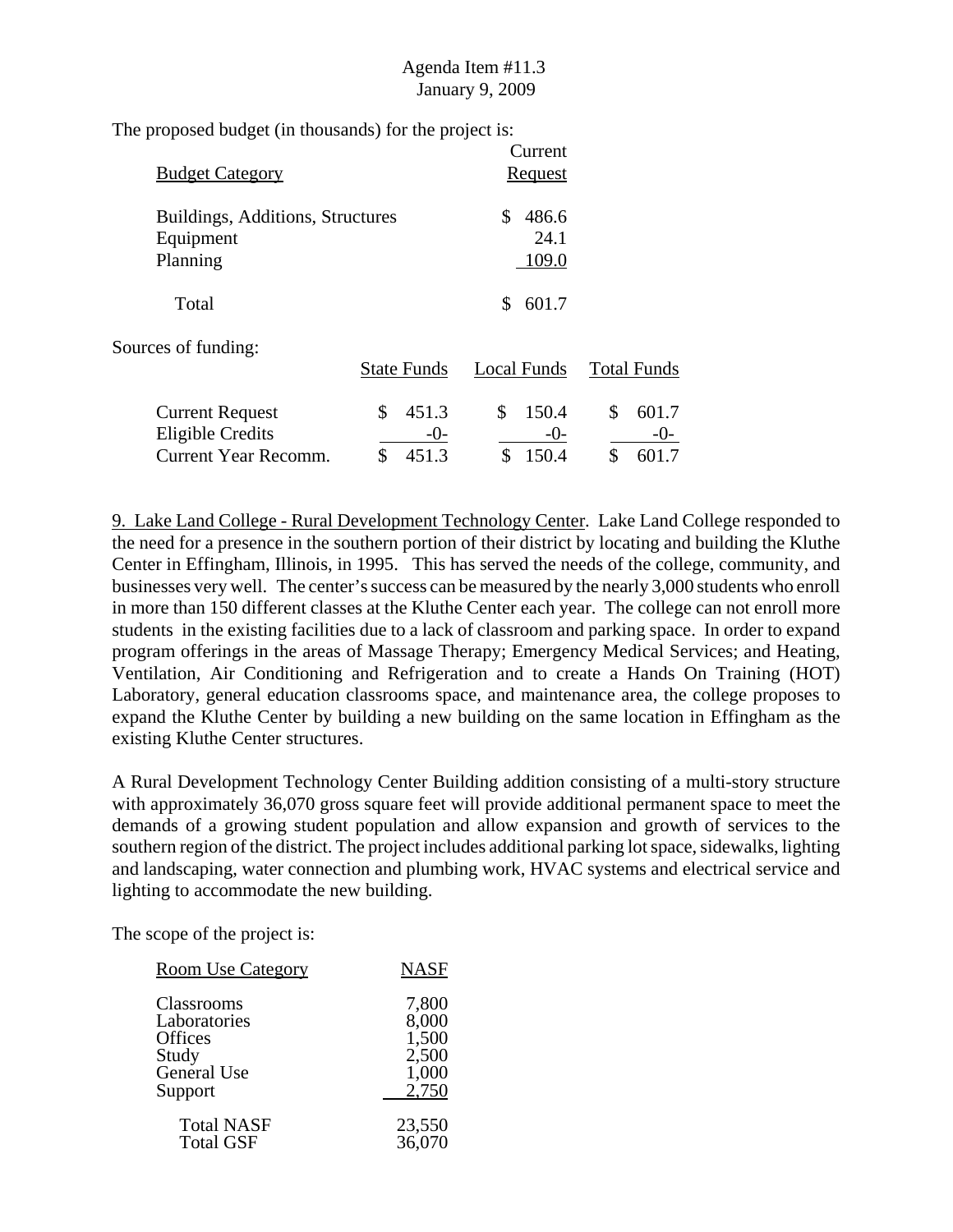Current **Budget Category** Request Buildings, Additions, Structures  $$6,686.0$ Land 217.7 Equipment 937.1 Utilities 62.3 Site Improvements 1,095.8 Planning 1,033.2 Total \$ 10,032.1 Sources of funding: State Funds Local Funds Total Funds Current Request \$ 7,524.1 \$ 2,508.0 \$ 10,032.1 Eligible Credits  $\frac{-0}{\$}$   $\frac{-0}{\$}$   $\frac{-0}{\$}$   $\frac{-0}{\$}$   $\frac{-0}{\$}$   $\frac{-0}{\$}$   $\frac{-0}{\$}$   $\frac{-0}{\$}$   $\frac{-0}{\$}$ Current Year Recomm. \$ 7,524.1 \$ 2,508.0 \$ 10,032.1

The proposed budget (in thousands) for the project is:

10. College of DuPage - Instructional Center Noise Abatement. The Berg Instructional Center (BIC) was completed in 1971 and is a 475,000 gross square feet main teaching facility located on the main campus. From 1971 to 1991, headcount increased from 8,705 to the 36,322 range. Fall 2002 headcount totaled 34,000. It is estimated that over 40% of the students who attended COD were enrolled in classes that met in the Instructional Center. The college used local funds to meet the growing demand for new instructional space; consequently needed repair and renovation projects to the original buildings (including the BIC) on campus could not be completed on a regular or timely basis. The BIC contains two 655 foot corridors and four 205 foot cross halls with nine foot ceilings. The structure is mostly brick with some wallboard ceilings, brick floors, and some glass and doorways. The structural design and materials combined with the long hallways make these spaces, classrooms, and office spaces very noisy with foot traffic, conversations, and rolling carts. The college has taken measures in an attempt to reduce noise levels but the problem persists. The college proposes to install snap type grid system acoustical ceilings and wall mounted acoustical panels in all public corridors and lounge areas of the BIC in order to reduce noise levels and disruptions in classrooms and offices.

| <b>Budget Category</b>    |               | Current<br>Request |
|---------------------------|---------------|--------------------|
| Remodeling/Rehabilitation |               | \$1,762.5          |
| Planning                  |               | 146.3              |
| Total                     | $\mathcal{S}$ | 1,908.8            |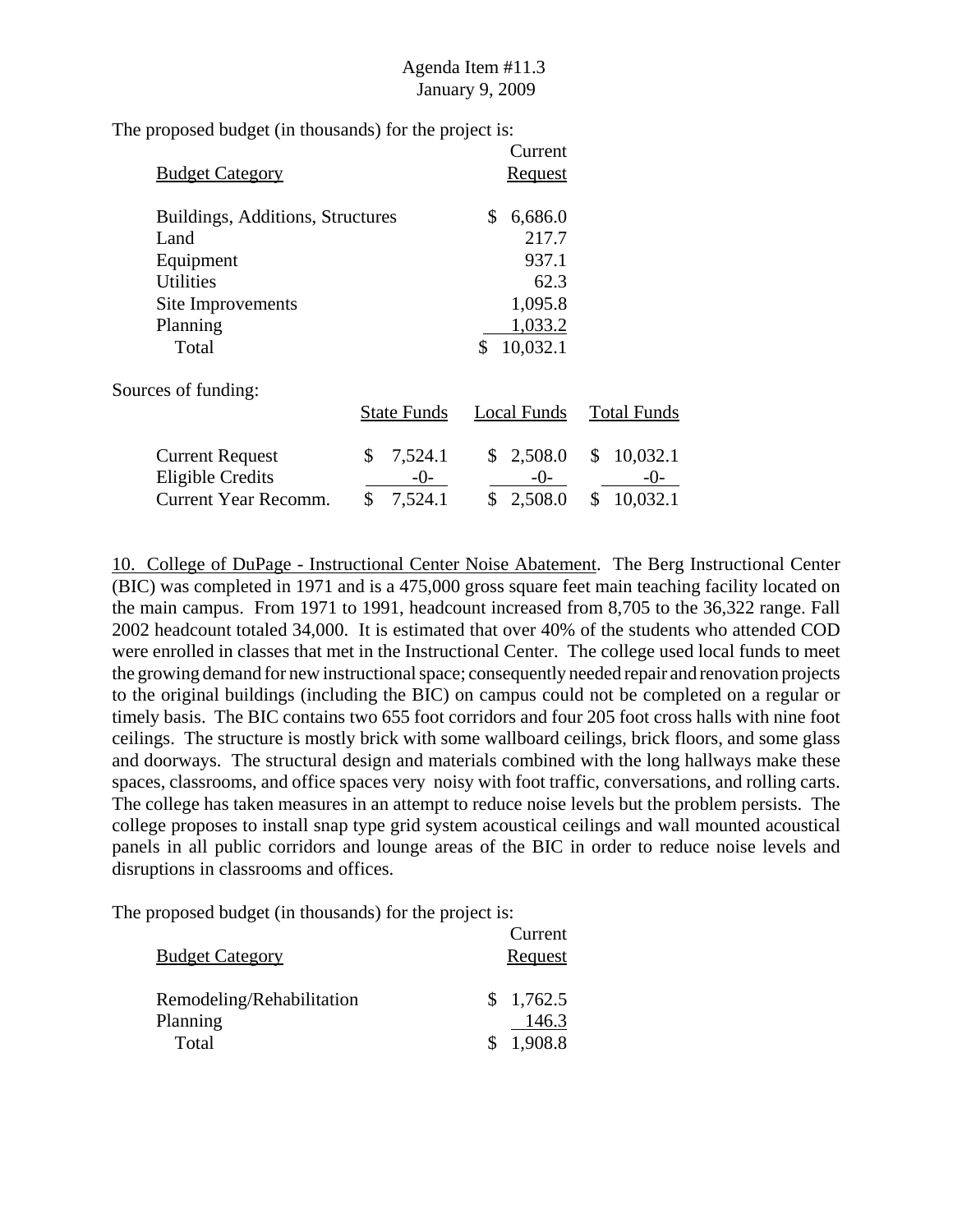Sources of funding:

|                        |    | Local Funds<br><b>State Funds</b> |  | Total Funds |               |           |
|------------------------|----|-----------------------------------|--|-------------|---------------|-----------|
| <b>Current Request</b> |    | \$1,431.6                         |  | \$ 477.2    |               | \$1,908.8 |
| Eligible Credits       |    | $+113.0$                          |  | $-113.0$    |               | $-()$     |
| Current Year Recomm.   | S. | 1,544.6                           |  | \$364.2     | <sup>\$</sup> | 1,908.8   |

11. William Rainey Harper College - Campus Life/One Stop Admissions Center. Due to original decentralized design, access to student services is difficult on the 200 acre main campus with offices distributed randomly across five of its 18 buildings. This fragmentation causes prospective students to search for needed services, such as the Admissions Office located in an inner campus building without ease of access to parking. Growth and change in student population over the years has given rise to needed services without additional space. For example, the college has experienced a large growth in ethnic minority students now representing 33 percent of the student population. Important retention services, such as multicultural affairs and financial aid, have long outgrown their original space. College staff have done their best to accommodate student needs, but the practice of trying to create needed space within the existing structure has resulted in reduced quality of the spaces actually utilized. There is a recognized need for a more centralized student service facility to assist with student acclimation and retention, as well as one stop convenience for needed assistance. The growth of more integrated curricular approaches, the need for nearby flexible learning spaces, and increasing the membership in student clubs is driving a need for appropriate rooms and spaces for varied purposes. Further, demographic information gathered from the public school districts project a 20 percent increase in traditional age students through 2008. This projected growth with other changes in student demographics require a new approach to campus life allowing ease of access to campus services, activities, and social spaces that are appealing and welcoming.

The college proposes to construct a two story 44,174 gross square foot One Stop/Admissions Center building that would be more centralized and in an area less disruptive to classroom instruction and a two story 64,608 gross square foot Campus Student Life Center. These two structures will total 108,782 gross square feet and are expected to be built adjacent to existing buildings on campus so users can easily pass from one building to the next. Existing parking spaces are thought to be adequate for increased enrollments but the project does include some visitor parking spaces. While the project budget does not reflect necessary site improvements in preparation for the construction of these buildings, such site improvements will be necessary and would include extending the utilities tunnel for fiber, steam, and a chilled water loop. The site improvements will be completed as part of a separately funded project with Capital Development Board coordination. The college is pursuing the funding to support this portion of the project.

| <b>Room Use Category</b> | One Stop<br><b>Admissions NASF</b> | Campus Life<br><b>NASF</b> |
|--------------------------|------------------------------------|----------------------------|
| <b>Classrooms</b>        | 1,800                              | 2,450                      |
| Laboratories             | 3,160                              | 1,125                      |
| <b>Offices</b>           | 11,656                             | 17,745                     |
| Special Use              |                                    | 250                        |
| General Use              | 5,529                              | 16,900                     |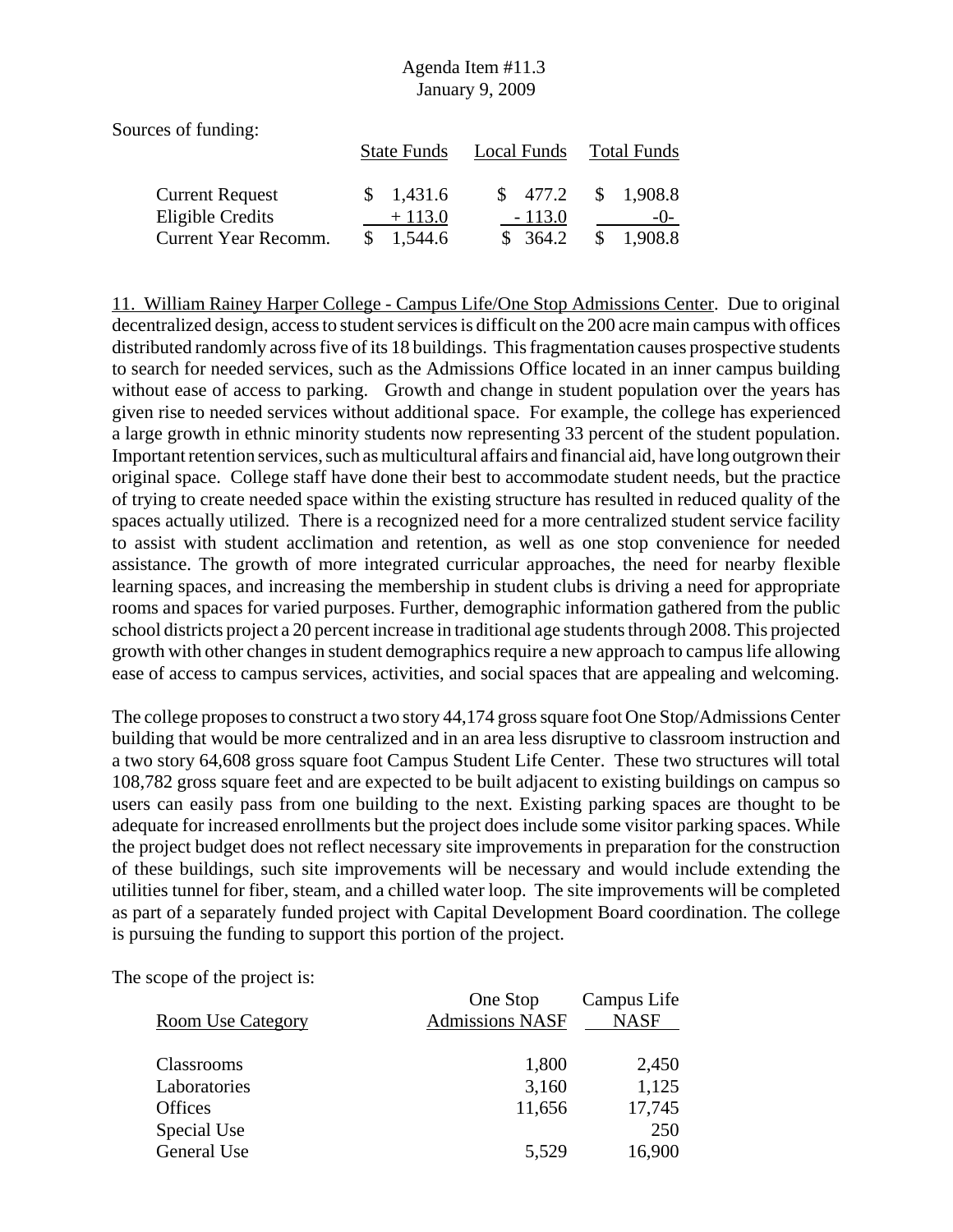| <b>Room Use Category</b> | One Stop<br><b>Admissions NASF</b> | Campus Life<br><b>NASF</b> |
|--------------------------|------------------------------------|----------------------------|
| Support                  | 5,434                              | 705                        |
| <b>Health Care</b>       |                                    | 1,175                      |
| Unclassified             | 30                                 | 30                         |
| <b>Total NASF</b>        | 27,609                             | 40,380                     |
| <b>Total GSF</b>         | 44,174                             | 64,608                     |

The proposed budget (in thousands) for the project is:

| <b>Budget Category</b>                                                    |                                                | Current<br><b>Request</b>                                      |                                         |
|---------------------------------------------------------------------------|------------------------------------------------|----------------------------------------------------------------|-----------------------------------------|
| Buildings, Additions, Structure<br>Equipment<br>Total                     |                                                | \$<br>44,908.5<br>5,275.8<br>50,184.3                          |                                         |
| One Stop Center<br>Campus Life Center<br>Total                            |                                                | 20,014.4<br>\$<br>30,169.9<br>$\mathbb{S}^-$<br>\$<br>50,184.3 |                                         |
| Sources of funding:                                                       | <b>State Funds</b>                             | Local Funds                                                    | <b>Total Funds</b>                      |
| <b>Current Request</b><br><b>Eligible Credits</b><br>Current Year Recomm. | \$<br>37,638.2<br>$+3,015.7$<br>\$<br>40,653.9 | \$<br>12,546.1<br>(3,015.7)<br>$\mathbb{S}$<br>9,530.4         | \$50,184.3<br>$-()$ -<br>\$<br>50,184.3 |

12. Illinois Valley Community College - Community Instructional Center Building. In February 1998, a College Master Plan (CMP) was completed which thoroughly examined space utilization of campus buildings, programmatic needs in conjunction with the college mission, future curricular and academic student support needs, and current and future technology considerations. Students, faculty, and staff as well as focus groups from business, industry, district feeder high schools, and the public at large was involved in the CMP process. The process highlighted the need for new facilities and renovation of existing facilities. In January 2006, the IVCC Board approved an updated CMP. New space is needed for enrollment services (admissions, registration and records, assessment, counseling, financial aid, bursar, bookstore, career planning, and placement), Small Business Development Center, Continuing Education, technology ready classrooms, conference rooms, distance learning capabilities, student life space (lounges, student organization office, activities programming office, meeting space), dining and food preparation areas, and additional storage space for speech and theater offerings.

The new building will serve as the new main entrance point for the campus and better connection of the main campus with the east campus. The project includes site improvements, entry plaza development, and landscaping, additional parking and a drop off lane. Construction will provide a new kitchen, dining room, meeting rooms, enrollment management area, technology ready classroom, student lounge, study lounge, lobby display area, offices, bookstore, art gallery,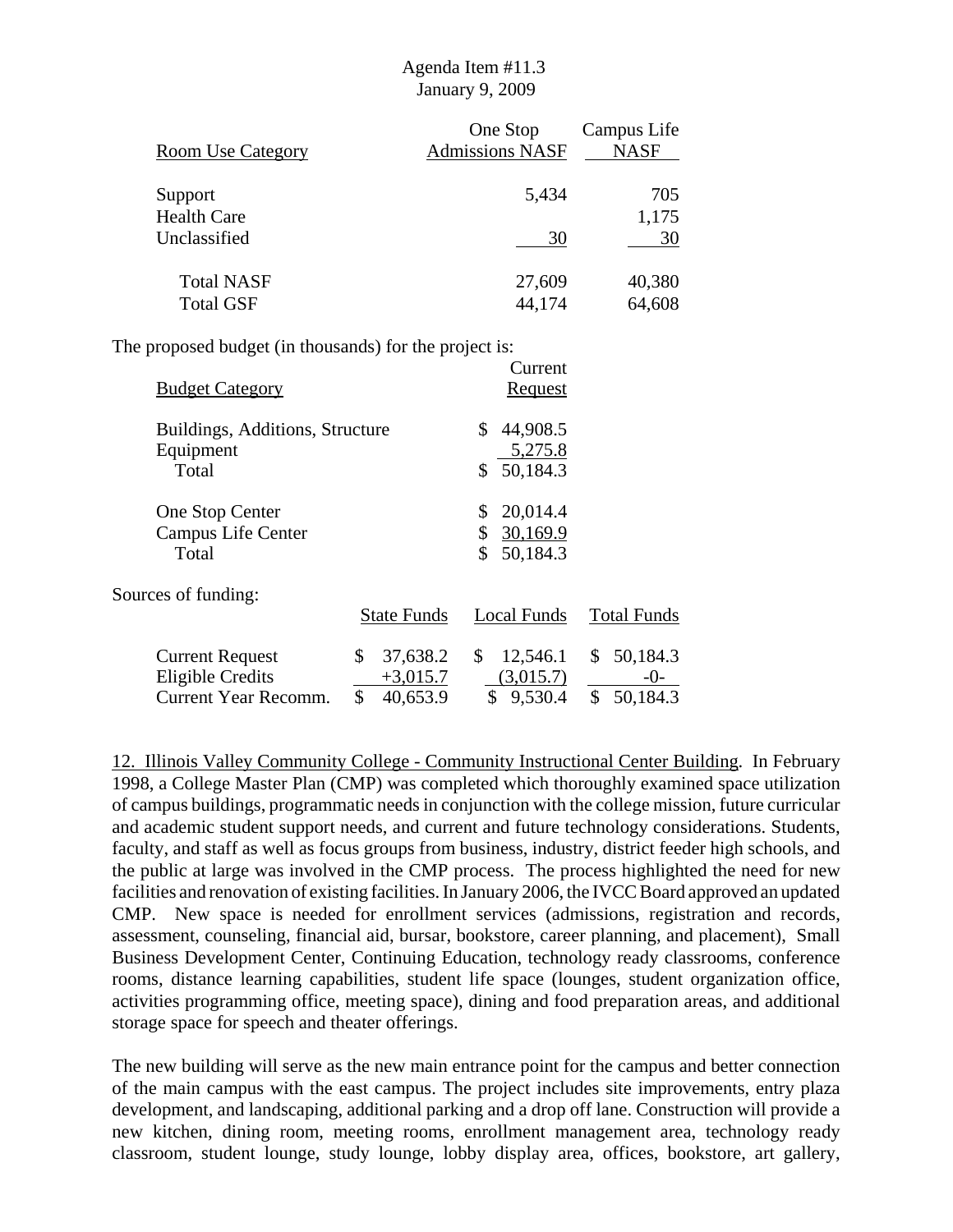multipurpose space, and a receiving/loading dock area. Future phases, related to completion of this project but not included in the scope of work, of this project request would be remodeling of space vacated by programs and services relocating into the new facility. Subsequent funding of the Community Instructional Center project does not imply any commitment for state funding of future projects. However, the college does have another project recommended by the ICCB for funding which would address these future phases.

The scope of the project is:

| <b>NASF</b>      |
|------------------|
| 4,560<br>8,000   |
| 9,798            |
| 1,150<br>27,412  |
| 2,000            |
| 52,920<br>74,088 |
|                  |

The proposed budget (in thousands) for the project is:

| <b>Budget Category</b>                                                                  |                              | Current<br>Request                                         |                                       |
|-----------------------------------------------------------------------------------------|------------------------------|------------------------------------------------------------|---------------------------------------|
| Buildings, Additions, Structures<br>Equipment<br>Site Improvements<br>Planning<br>Total |                              | S<br>17,621.5<br>1,919.9<br>1,032.0<br>1,190.7<br>21,764.1 |                                       |
| Sources of funding:                                                                     | <b>State Funds</b>           | Local Funds                                                | <b>Total Funds</b>                    |
| <b>Current Request</b><br><b>Eligible Credits</b><br>Current Year Recomm.               | 16,323.1<br>-()-<br>16,323.1 | \$5,441.0<br>$-()$<br>\$5,441.0                            | \$21,764.1<br>$-()$<br>\$<br>21,764.1 |

13. College of Lake County - Student Services/Adult Education/Lifelong Learning Building. The Lakeshore Campus in Waukegan needs to be expanded to address current and future needs for student services, adult education, support services, community services, and administrative functions. The construction of this new building is envisioned to serve the growing student services need and educational needs of Waukegan and the surrounding towns in the district. This philosophy provides the education and student services where the students work and live and eliminates the need for Waukegan area students to travel to Grayslake which is often difficult due to limited public transportation options. A sizeable portion of the population to be served also does not have access to automobiles.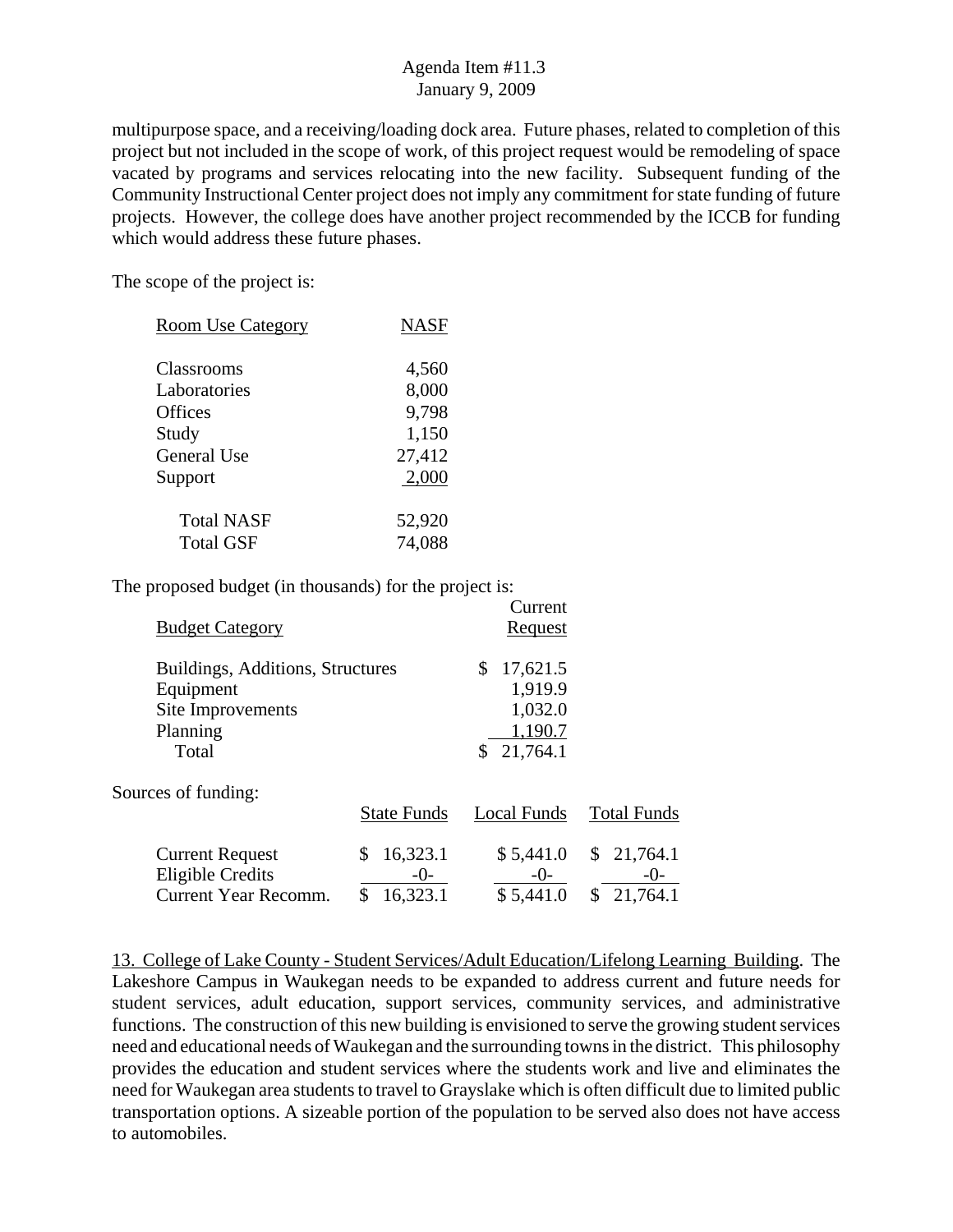The proposed Student Services/Adult Education/Lifelong Learning Building would house Admissions & Records, Financial Aid, Counseling, Assistance to Students with Disabilities, Student Life, a bookstore, Campus Safety, a Learning Assistance Center, a library, and Adult Education Programs. It will provide a comprehensive, rather than piecemeal, educational opportunity for area residents who need assistance for social and economic mobility.

A new Student Services/Adult Education/Lifelong Learning Building consisting of 118,024 gross square feet will position the college to be more effective in dealing with the students and strengthen student retention and success on the Lakeshore campus. Approximately 10,300 NASF ( 15,141 GSF) of existing space vacated on the Grayslake campus by relocation of staff and student services would require some remodeling. Areas to be remodeled on the Grayslake campus include Admissions and Records, Financial Aid, Counseling Center, Student Activities, and the Office of the Vice President for Student Development. This project would include the demolition of 61,291 gross square feet of temporary space at the Grayslake Campus and a building at the Lakeshore campus. The project includes utility work and site work to develop sidewalks, roadways, parking, landscaping, and light fixtures in addition to equipment for the new structure.

The scope of the project is:

| <b>Room Use Category</b>     | <b>NASF</b>      |
|------------------------------|------------------|
| Classrooms<br>Laboratories   | 13,482<br>32,534 |
| Offices<br>Study             | 11,547<br>2,571  |
| General Use                  | 9,824<br>2,124   |
| Support<br><b>Total NASF</b> | 72,083           |
| <b>Total GSF</b>             | 118,024          |

The proposed budget (in thousands) for the project is:

| <b>Budget Category</b>                                                                         | Current<br>Request                    |
|------------------------------------------------------------------------------------------------|---------------------------------------|
| Buildings, Additions, Structures<br>Equipment<br><b>Utilities</b><br>Remodeling/Rehabilitation | 41,552.8<br>3,828.7<br>578.2<br>553.2 |
| Site Improvements                                                                              | 1,398.8                               |
| Total                                                                                          | 47,902.7                              |

Sources of funding:

|                                            | <b>State Funds</b>  | Local Funds         | Total Funds         |
|--------------------------------------------|---------------------|---------------------|---------------------|
| <b>Current Request</b><br>Eligible Credits | \$35,927.0<br>$-()$ | \$11,975.7<br>$-()$ | \$47,902.7<br>$-()$ |
| Current Year Recomm.                       | \$35,927.0          | \$11,975.7          | \$47,902.7          |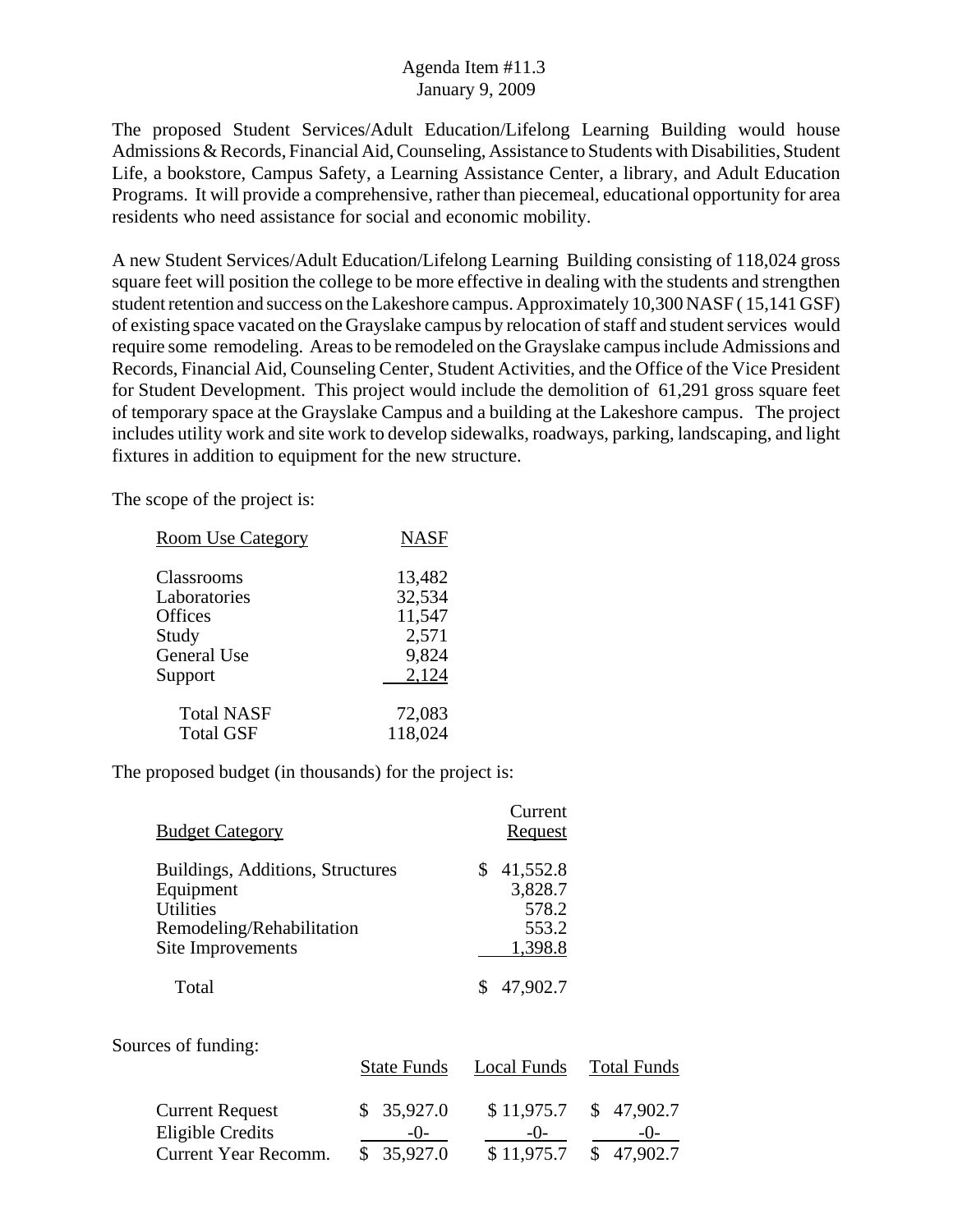14. Richland Community College - Student Success Center and Addition. The college has conducted an enrollment management study to review how students progress through the institution. Enrollment management encompasses all activities associated with student college choice, student transitions, student course selection, student retention, student attrition, and student outcomes. Facilities play an important part of enrollment management efforts. Currently, much of the space dedicated to serving students was designed for a smaller student load, has been reconfigured to account for growth, and has a poor pedestrian flow. Certain activities, such as the Learning Accommodations Services and Transfer Center, are located in space away from the other student services and have poor visibility. Due to the location, many students are unaware that the college has these services. Relocating these services will provide a greater visibility and increased utilization. Innovating and instituting a comprehensive enrollment management facility for a Student Success Center have far reaching implications. Providing space that is student centered, easily accessible, and programmatically functional will require the college undertake this renovation and expansion of the North wing. The results of renovations and addition must be student focused for enhanced customer service and improved efficiency. A second result will be improved administrative processes and better functional adjacencies.

The college seeks to make physical modifications to facilities which will help maintain student enrollments in a declining population environment and provide better facilitate the students progress and development. An addition will allow the restructuring and relocation and development of a Student Success Center staffed by trained knowledgeable individuals serving as a front line for the most needed services and information. The Student Success Center will provide space that is student centered, easily accessible, and programmatically functional resulting in enhanced customer service and improved efficiency. It is proposed that the Student Success Center be accommodated by the relocation of administrative functions, common workspace, storage, food preparation area, and the board of trustees' meeting room. This will be accomplished with the construction of a one story 13,187 gross square foot North Wing Entrance addition which includes a 700 square foot area for the Career Services function which will be built adjacent to the student service operations. Approximately 13,909 gross square feet of vacated space will then be renovated to house student services, grant programs, and provide common meeting spaces. This project will utilize connections to existing sewer and electrical distribution systems and site access. The heating and cooling system will require additional capacity while sidewalks and other areas disturbed by construction will require replacement.

| <b>Room Use Category</b> | <b>NASF</b> |
|--------------------------|-------------|
| Offices                  | 7,190       |
| Study                    | 275         |
| General Use              | 120         |
| Support                  | 500         |
| <b>Total NASF</b>        | 8,085       |
| <b>Total GSF</b>         | 13,187      |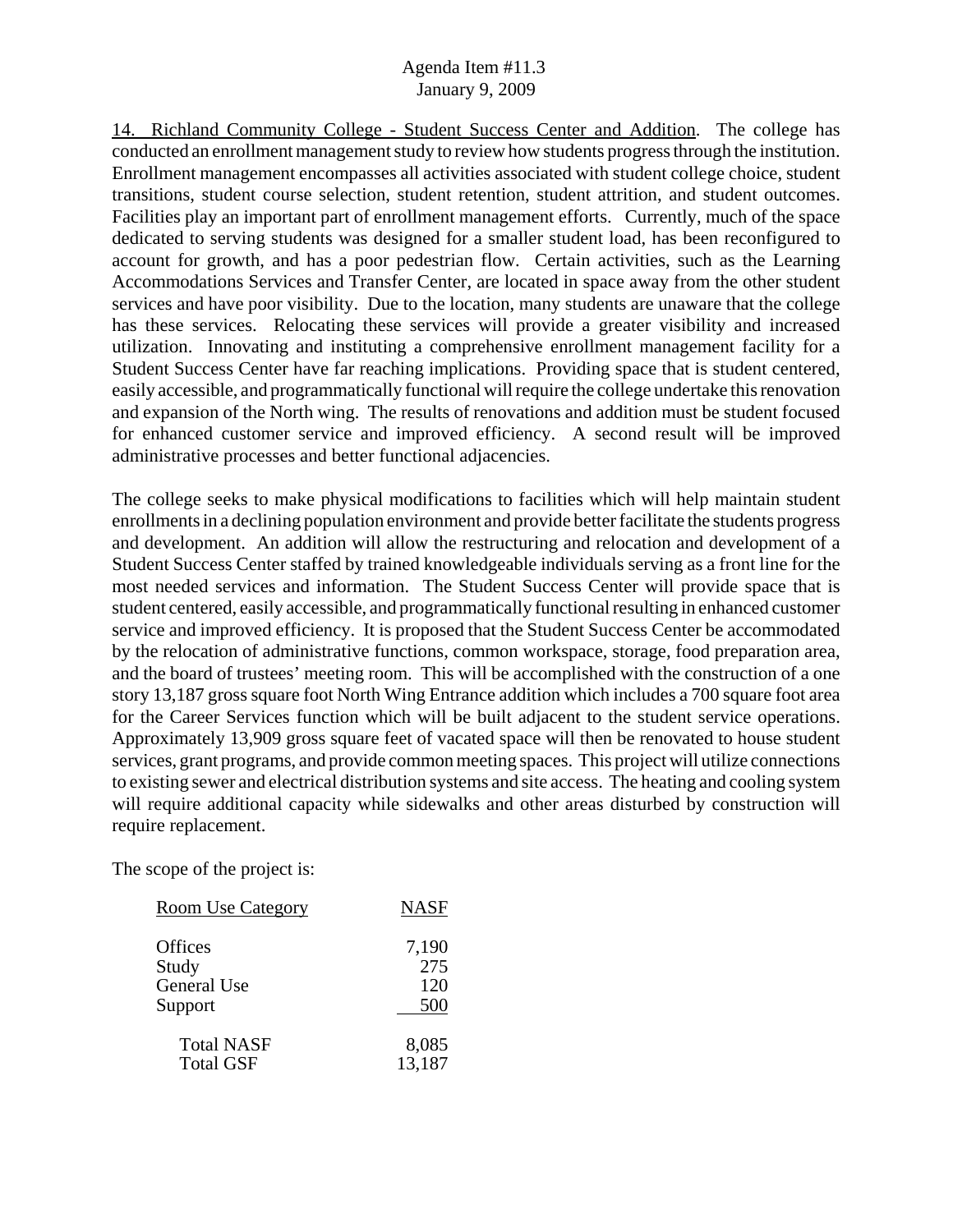The proposed budget (in thousands) for the project is:

| <b>Budget Category</b>                                                                                   |                    | Current<br><u>Request</u>                              |                    |
|----------------------------------------------------------------------------------------------------------|--------------------|--------------------------------------------------------|--------------------|
| Buildings, Additions, Structures<br>Equipment<br>Remodeling/Rehabilitation<br>Site Improvements<br>Total |                    | 3,238.0<br>\$<br>292.0<br>1,131.0<br>38.0<br>\$4,699.0 |                    |
| Sources of funding:                                                                                      |                    |                                                        |                    |
|                                                                                                          | <b>State Funds</b> | Local Funds                                            | <b>Total Funds</b> |
| <b>Current Request</b>                                                                                   | \$3,524.0          | \$1,175.0                                              | \$4,699.0          |
| <b>Eligible Credits</b>                                                                                  | -0-                | $-()$                                                  | -()-               |
| <b>Current Year Recomm.</b>                                                                              | \$3,524.0          | \$1,175.0                                              | \$4,699.0          |

15. Illinois Eastern Community Colleges (Lincoln Trail College) - Center for Technology. Lincoln Trail College (LTC) has a strong tradition of academic excellence through quality education programs. Significant numbers of local high school graduates enroll and attend at LTC and since 1974 day enrollment has increased over 75%. The college is using approximately 27,800 gross square feet of 35 year old temporary building space to house many of its instructional programs. These temporary buildings have each outlived their expected service life and are in a deteriorated state. Programs, such as Building Trades, Industrial Management, Microcomputer Support Specialists, Office Technologies, Medical Assistant, Pharmacy Technician, and Horticulture would be served and benefitted by the new space.

The college proposes to build a one-story 30,952 gross square foot building for several of the college's technical programs. In addition to classrooms and labs, ancillary spaces will include storage areas and faculty office space dedicated to each discipline. The college will consider a remodeling project (not included in this project request) of the vacated space at a later date. Further, this project eliminates the need for five temporary buildings totaling 27,800 gross square feet of space. These five temporary buildings will be razed as part of the construction of the Center for Technology.

| <b>Room Use Category</b> | <b>NASF</b> |
|--------------------------|-------------|
| Classrooms               | 5,600       |
| Laboratories             | 9,300       |
| Offices                  | 1,000       |
| Study                    | 4,000       |
| <b>Total NASF</b>        | 19,900      |
| <b>Total GSF</b>         | 30,952      |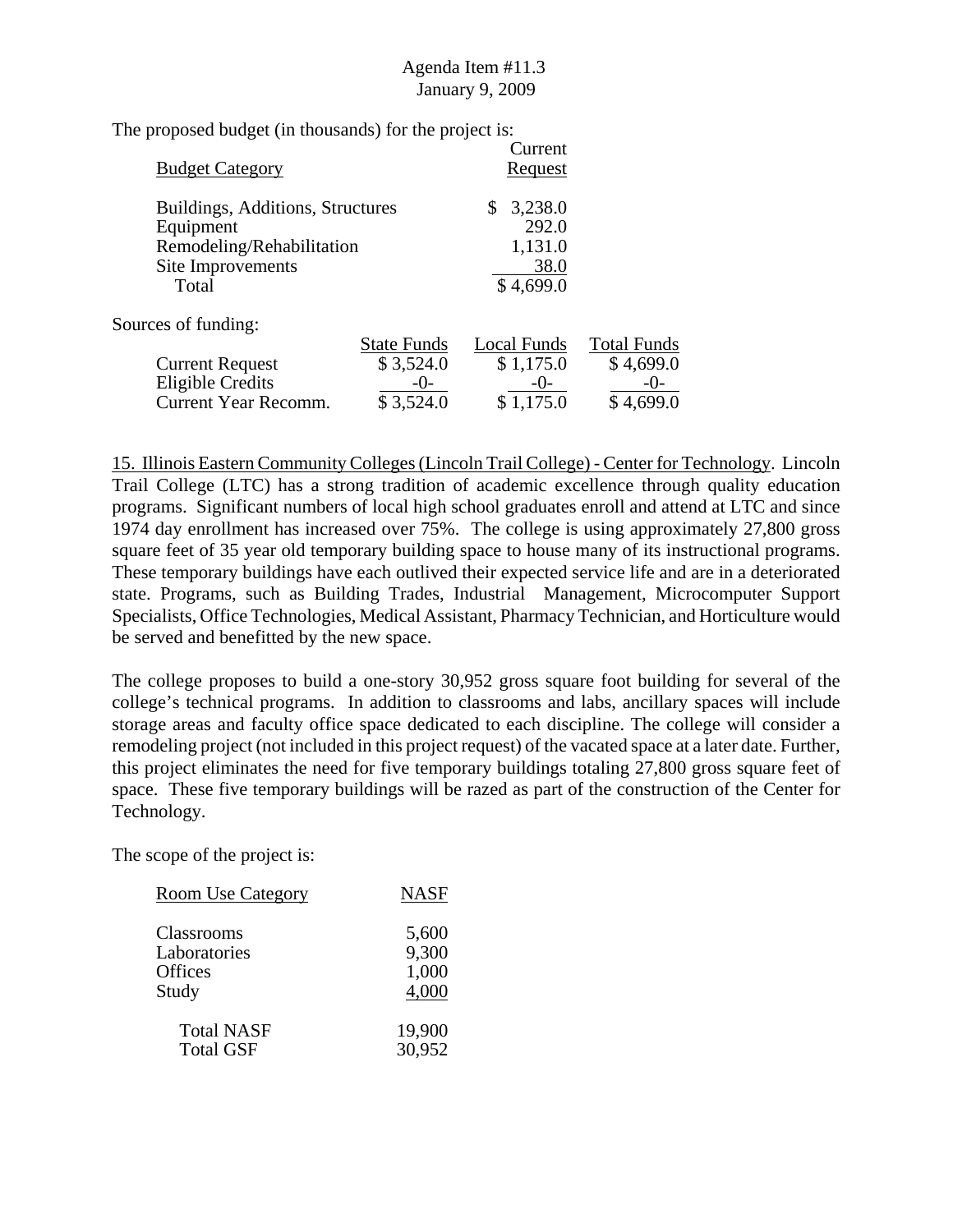The proposed budget (in thousands) for the project is:

| <b>Budget Category</b>           |                    | Current<br><b>Request</b> |                    |
|----------------------------------|--------------------|---------------------------|--------------------|
| Buildings, Additions, Structures |                    | \$9,420.6                 |                    |
| Sources of funding:              | <b>State Funds</b> | Local Funds               | <b>Total Funds</b> |
|                                  |                    |                           |                    |

| <b>Current Request</b> | \$7,065.5 | $\frac{\$}{2.355.1}$ | \$9,420.6            |
|------------------------|-----------|----------------------|----------------------|
| Eligible Credits       | 504.3     | (504.3)              | $-()$ -              |
| Current Year Recomm.   | \$7,569.8 | \$1,850.8            | $\frac{\$}{9,420.6}$ |

16. Joliet Junior College - Student Support Center/Remodeling of Classrooms. The current configuration of the student services offices was established 34 years ago when the college was much smaller and services were more segregated. The layout of the first floor of Building J no longer provides for a logical flow of student traffic throughout the registration and admissions process nor does it provide adequate space for the number of students the college now serves. High school enrollments have increased from 6,042 students in 2000-2001 to 8,070 in 2006-2007. Projected growth of college enrollments over the next five years is estimated at 4.9% annually. These factors couple to cause the college to review space needs and the use of space to provide for more efficient centralization of student support services, provide additional space required for the operation of these programs, make these services more visible and accessible to students and the public, and provide an opportunity to gain much needed additional instructional space. The college proposes to construct a two-story 87,103 gross square foot building to provide additional instructional space. Approximately 25,600 gross square feet (23,270 assignable square feet) of existing space in Building J vacated by the relocation of various programs, services, and functions into the new building would subsequently be remodeled to accommodate additional classroom space. This project would replace two temporary buildings (classroom and shipping and receiving area) totaling 12,000 gross square feet of space.

| <b>Room Use Category</b> | <b>NASF</b> |
|--------------------------|-------------|
| <b>Offices</b>           | 36,170      |
| Special Use              | 6,130       |
| <b>General Use</b>       | 6,000       |
| Support                  | 2,650       |
| <b>Total NASF</b>        | 50,950      |
| <b>Total GSF</b>         | 87,103      |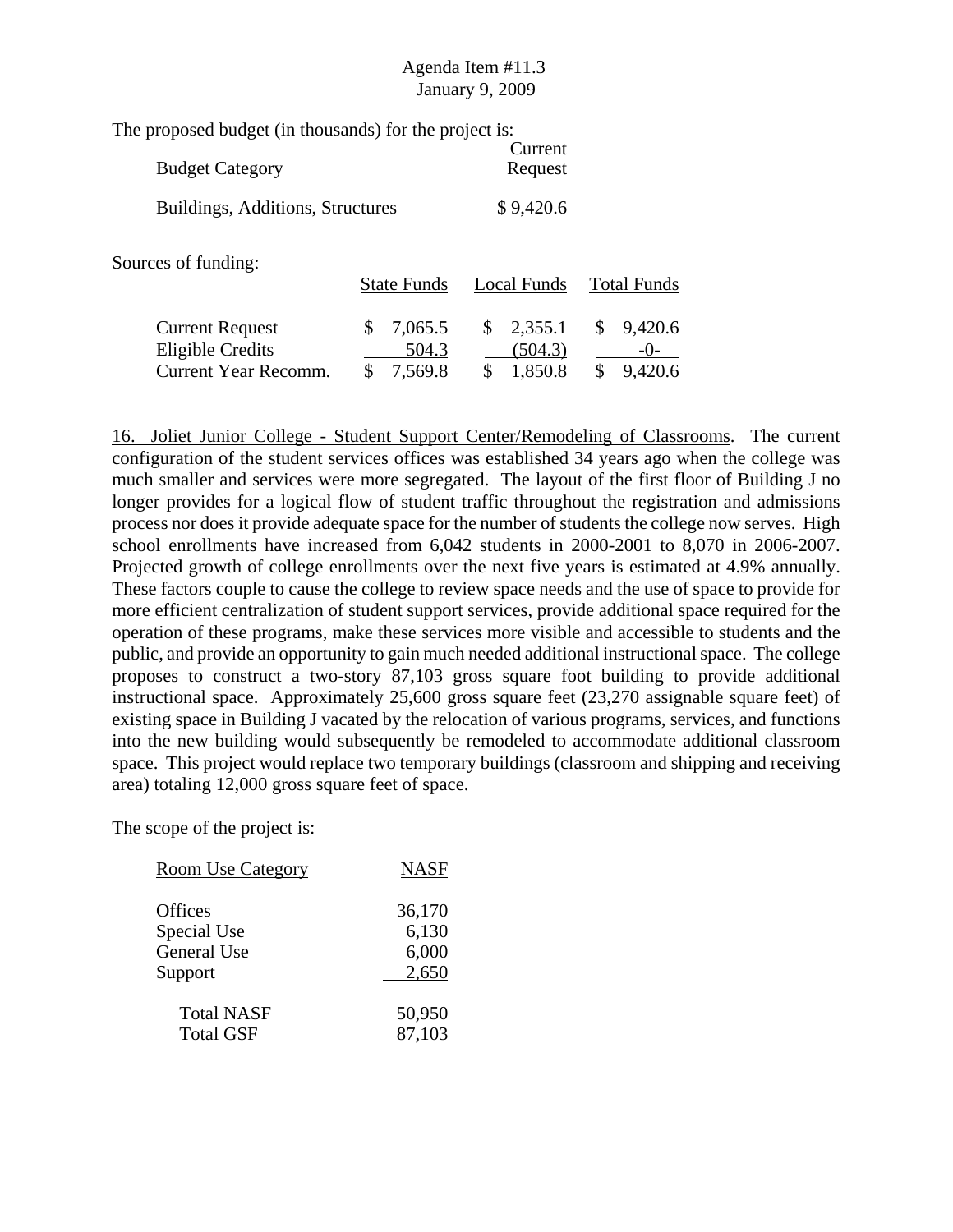The proposed budget (in thousands) for the project is:

| <b>Budget Category</b>                                                                                          |                                   | Current<br>Request                                    |                                   |
|-----------------------------------------------------------------------------------------------------------------|-----------------------------------|-------------------------------------------------------|-----------------------------------|
| Buildings, Additions, Structures<br><b>Utilities</b><br>Remodeling/Rehabilitation<br>Site Improvements<br>Total |                                   | \$27,503.8<br>272.4<br>3,993.9<br>328.1<br>\$32,098.2 |                                   |
| Sources of funding:                                                                                             | <b>State Funds</b>                | Local Funds                                           | <b>Total Funds</b>                |
| <b>Current Request</b><br><b>Eligible Credits</b><br>Current Year Recomm.                                       | \$24,074.0<br>$-()$<br>\$24,074.0 | 8,024.2<br>\$<br>$-()$<br>8,024.2<br>\$               | \$32,098.2<br>$-()$<br>\$32,098.2 |

17. Spoon River College - Educational Buildings Remodeling & Expansion. The Taylor and Centers buildings are over 35 years old and designed during a period where classrooms were devoid of ancillary equipment and classroom imaging was non-existent. The college is increasingly becoming a provider of services in partnerships created with other agencies and institutions using technology to create and offer on-line course. Completion of this project would ensure that adequate computer lab space is available and in the most effective on campus location. The proposed project would expand facilities and remodel existing space to be able to deliver new and developing technologies in course work that prepares students for jobs and further education while providing the most efficient delivery system possible. Further, it will enable faculty and students to fully utilize the benefits of modern instructional technology already developed but housed in inadequate and inconvenient space. Additional support functions such as faculty offices, student lounges, and computer labs will be included. Completion of the project will modify the teaching and instructional support space at the college to reflect the way instruction should be provided over the next decade. Specific programs to benefit from the completion of this project would include computer networking/programming and physics, biology and chemistry instruction. This proposed project will provide appropriately sized classrooms needed for high tech instruction and open access computer labs needed for student access to computer resources and improved faculty, advising, and instructional support space.

The district proposes to add an approximate 10,000 gross square foot of space and remodel approximately 35,000 gross square feet of existing space in the Taylor & Centers Buildings on the main campus. Six classrooms would be enlarged in the Taylor Building, three existing wet science labs in Taylor Building would be remodeled, 825 square feet of study lounge space would be added to the Taylor Building, provide computer labs for student study use on the  $2<sup>nd</sup>$  floor of the Centers Building, the second floor library in the Centers Building would be reconfigured, the lower level of the Centers Building would be reconfigured to relocate some student based functions within the space, develop a unified technology data center with proper space and air conditioning to serve the entire campus, and provide for a more efficient layout of Student Support Areas, and faculty and administrative staff offices would be created which were displaced as a result of the aforementioned changes. Work would also include enclosing a covered walkway at the Taylor Building to enable the expansion of classroom spaces and enclosing the courtyards at each end of the Centers Building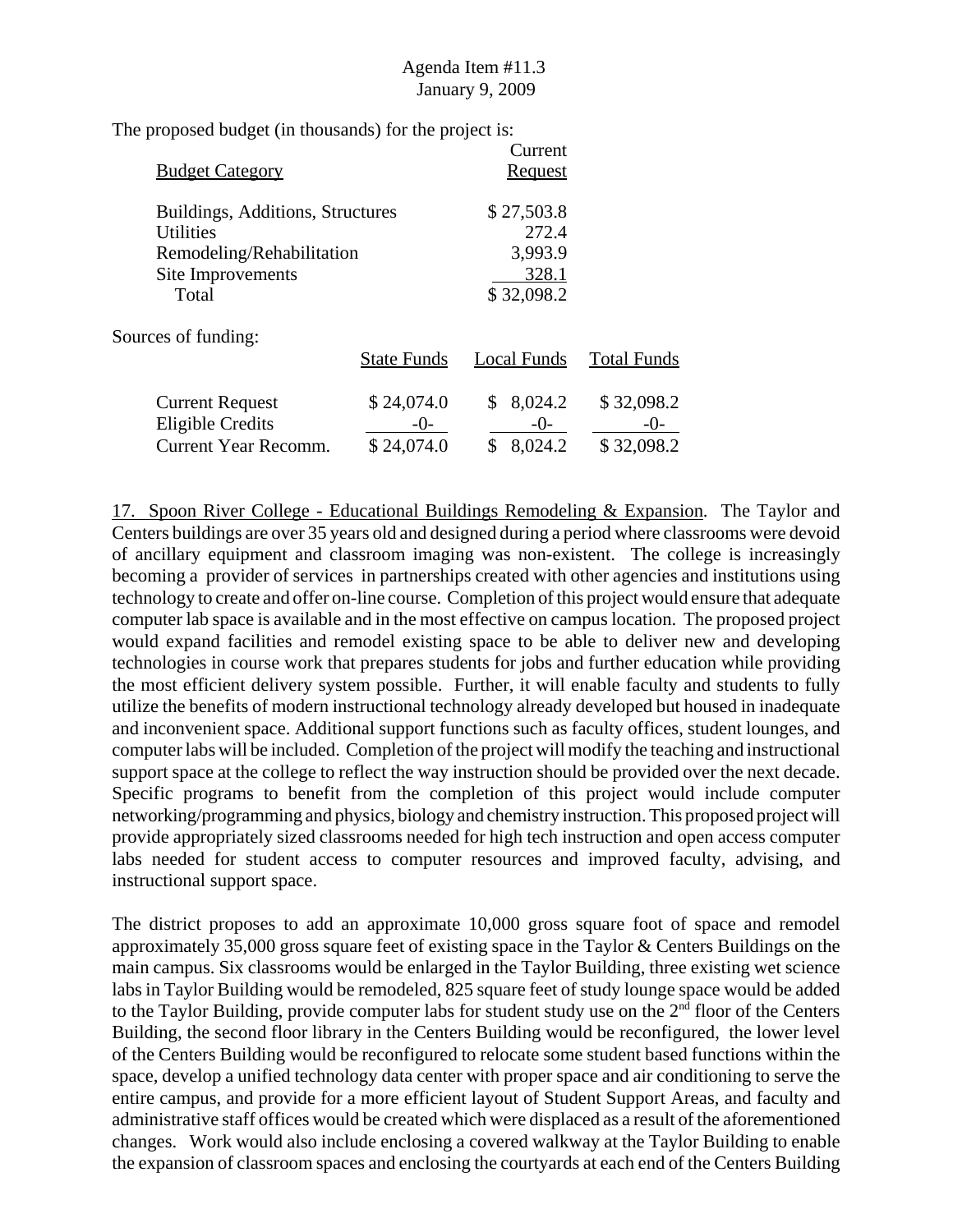(which is below grade level) as part of the new construction. Such enclosure of the courtyards would result in 2 three story additions for the Centers Building. Existing parking will be sufficient to handle additional parking needs.

The scope of the project is:

| <b>Room Use Category</b> | <b>NASF</b>  |
|--------------------------|--------------|
| Classrooms<br>Offices    | 750<br>5,000 |
| General Use              | 3,255        |
| <b>Total NASF</b>        | 9,005        |
| <b>Total GSF</b>         | 10,000       |

The proposed budget (in thousands) for the project is:

| <b>Budget Category</b>                                                        |                    | Current<br>Request            |                    |
|-------------------------------------------------------------------------------|--------------------|-------------------------------|--------------------|
| Buildings, Additions, Structures<br>Remodeling and Rehabilitation<br>Planning |                    | \$2,415.0<br>3,201.2<br>707.9 |                    |
| Total                                                                         |                    | \$6,324.1                     |                    |
| Sources of funding:                                                           | <b>State Funds</b> | Local Funds                   | <b>Total Funds</b> |
| <b>Current Request</b><br><b>Eligible Credits</b>                             | \$4,743.0          | \$1,581.1                     | \$6,324.1          |

Current Year Recomm.  $$4,743.0$   $$1,581.1$   $$6,324.1$ 

18. Lincoln Land Community College - Project Outreach: Regional Center Expansion. The district is proposing a regional center expansion project designed to improve its ability to deliver services to those students who do not live within a reasonable commuting distance to the main campus in Springfield. The district has regional centers in Jacksonville (western region), Taylorville (eastern region), and in Petersburg (northern region). Lincoln Land proposes to remodel and rehabilitate space at the Western Regional Education Center (WREC) in Jacksonville and the Eastern Regional Education Center (EREC) in Taylorville. The WREC includes a large open environment space. The district has determined the need to remodel approximately 1,800 assignable square feet of space to create two 600 square foot classrooms separated by a high quality folding partition and 600 square feet for four permanent offices. The WREC is otherwise in good condition. The EREC is in need of much more extensive remodeling. The entire 13,814 gross square foot EREC building will be remodeled including the ventilation and mechanical systems. Building envelope improvements are included in the scope of work. In a separate fiscal year 2003 allocation of funding, 3,656 gross square feet of temporary space at Taylorville will be replaced and in combination with this project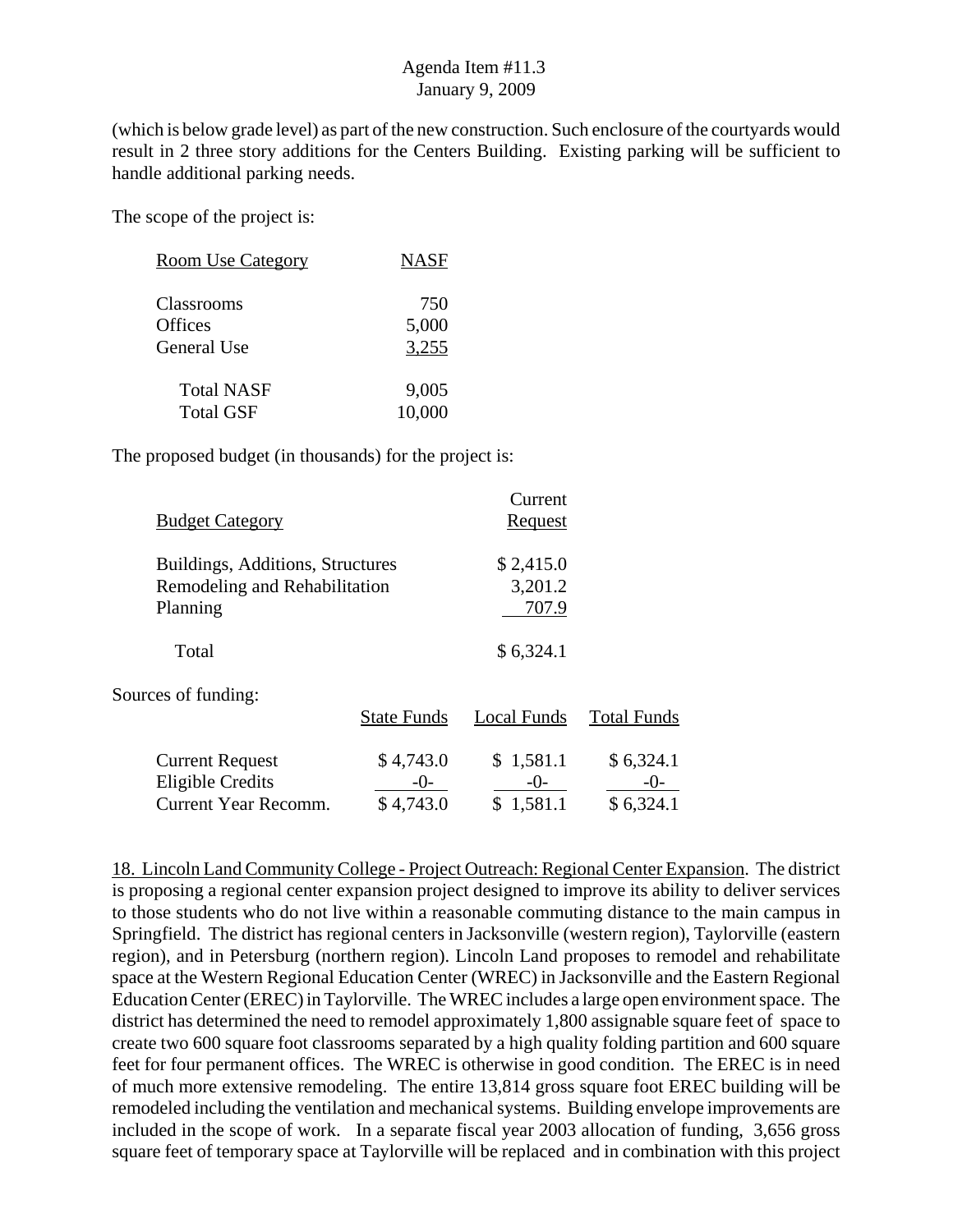would complete the college's efforts to expand and improve the Taylorville outreach center. This project is being managed by the Capital Development Board and has not yet started. The local match portion of the project is proposed to be funded with protection, health, and safety (PHS) funds as some of this project is eligible PHS work.

The proposed budget (in thousands) for the project is:

| <b>Budget Category</b>                              |                    | Current<br><u>Request</u>      |                    |
|-----------------------------------------------------|--------------------|--------------------------------|--------------------|
| Remodeling and Rehabilitation<br>Equipment<br>Total |                    | \$3,835.2<br>31.2<br>\$3,866.4 |                    |
| <b>Budget by Regional Center:</b>                   |                    |                                |                    |
| <b>WREC</b>                                         | \$<br>526.2        |                                |                    |
| <b>EREC</b>                                         | 3,309.0            |                                |                    |
| Equipment                                           | 31.2               |                                |                    |
| Total                                               | \$3,866.4          |                                |                    |
| Sources of funding:                                 |                    |                                |                    |
|                                                     | <b>State Funds</b> | Local Funds                    | <b>Total Funds</b> |
| <b>Current Request</b>                              | \$<br>2,899.8      | \$<br>966.6                    | 3,866.4<br>\$      |
| <b>Eligible Credits</b>                             | $-0-$              | $-0-$                          | $-0-$              |
| Current Year Recomm.                                | \$<br>2,899.8      | \$<br>966.6                    | \$<br>3,866.4      |

19. Southeastern Illinois College - Carmi/White County Vocational Building. The college seeks to develop an extension campus site in Carmi, Illinois, to offer vocational and occupational education to citizens residing in the northernmost areas of the district. The college has also entered into an agreement with the Carmi-White County School District to offer automotive technology and welding programs and plans to offer a full complement of courses to the residents of the Carmi area. The college serves high school students from the Carmi area either through a dual enrollment program with the Carmi/White County High School or at the Harrisburg campus. There is a 34% recruitment gap between the high school in Carmi and the other high school of similar size in the district. In 2004, SEIC attracted only 20% of graduating seniors from Carmi compared to 54% of graduating seniors at the other high school. This proposed new building is intended to increase the percentage of high school graduates continuing at Southeastern by providing the services needed closer to the students.

The college proposes to build an approximately 5,300 gross square foot facility on 20 acres of land donated by the City of Carmi. The site is adjacent to a classroom building currently leased by the college from the Southeastern Illinois College Foundation and would be connected by a sidewalk extension. The new building will include automotive bays, welding lab with 20 welding booths, two offices, storage area, and support space. All utilities exist on the property and need to be extended to the new building site while there is little landscaping that would need to be done. A driveway and parking area using a crush rock surface for service vehicles and automotive project vehicles will be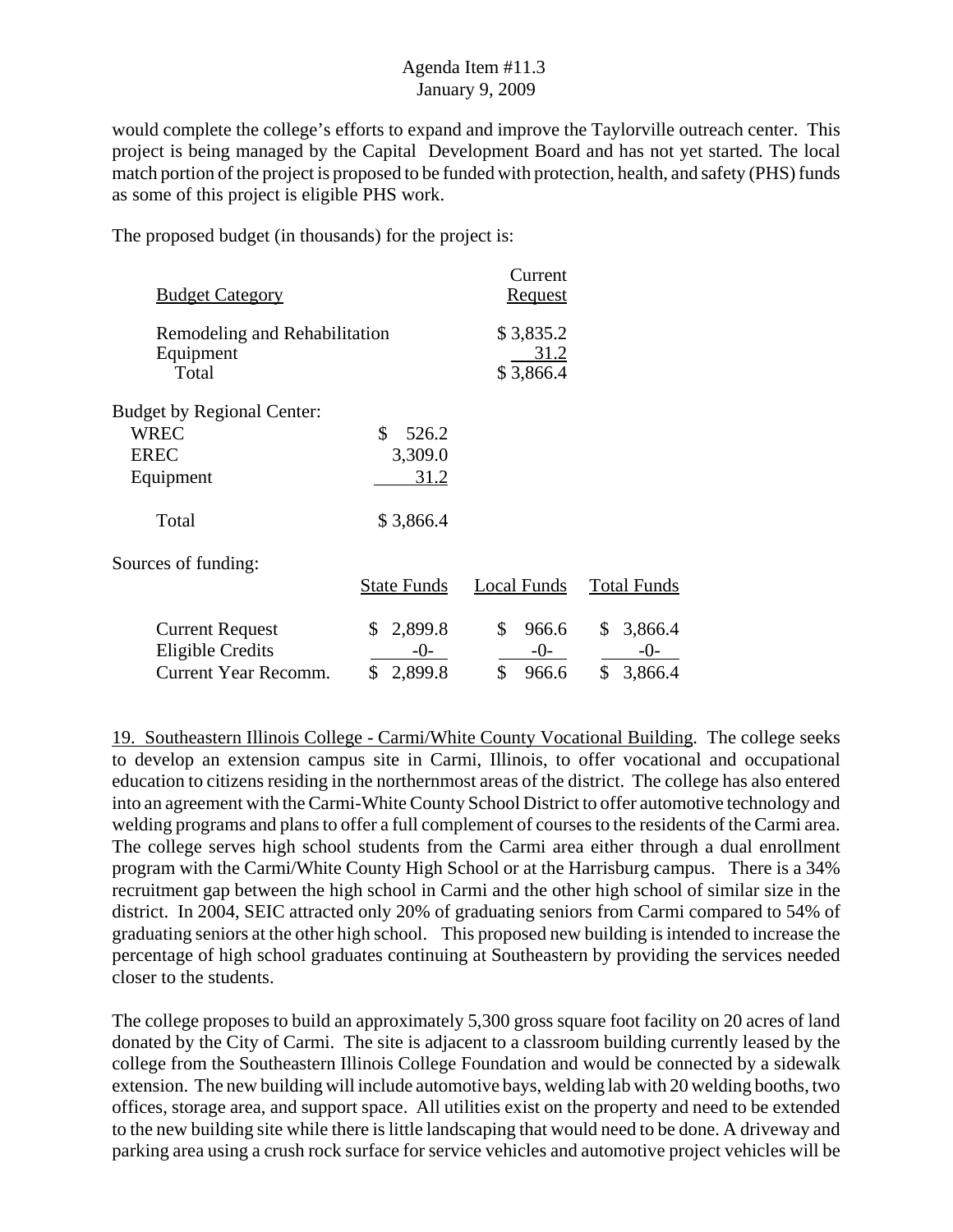constructed. Student and instructor parking needs will be met with the existing parking lot at the classroom building location.

The scope of the project is:

| <b>Room Use Category</b> | <b>NASF</b> |
|--------------------------|-------------|
| Laboratories             | 1,950       |
| <b>Offices</b>           | 320         |
| Support                  | 1,000       |
| Unclassified             | 285         |
| <b>Total NASF</b>        | 3,555       |
| <b>Total GSF</b>         | 5,302       |

The proposed budget (in thousands) for the project is:

| <b>Budget Category</b>           |                    | Current<br>Request |                    |
|----------------------------------|--------------------|--------------------|--------------------|
| Buildings, Additions, Structures |                    | \$1,521.3          |                    |
| <b>Utilities</b>                 |                    | 115.6              |                    |
| Site Improvements                |                    | 15.4               |                    |
| Total                            |                    | \$1,652.3          |                    |
| Sources of funding:              |                    |                    |                    |
|                                  | <b>State Funds</b> | Local Funds        | <b>Total Funds</b> |
| <b>Current Request</b>           | 1,239.3<br>\$      | 413.0<br>S         | \$1,652.3          |
| <b>Eligible Credits</b>          | -()-               |                    | -()-               |
| Current Year Recomm.             | .239.3<br>\$       | \$<br>413.0        | .652.3<br>S        |

20. Sauk Valley Community College - Remodel Natural Science Laboratories. The third floor science laboratories are open walled. This design results in a collection of safety and operational problems: expensive equipment and potentially dangerous supplies are unable to be secured in a locked area, noise from each of the laboratories disrupts the other lab activities/classes, fumes or fire that might originate in one room would travel quickly to others, and students must walk through one room to reach another. Lab stations and cabinetry are worn, delaminating and, in some cases, damaged or broken; and adjacent faculty offices are separated from the laboratories by half wall partitions so teachers are unable to meet privately with students or work in their offices without noise distractions. The college proposes to enclose the seven laboratories and eleven faculty offices on the third floor, approximately 13,500 assignable square feet, through the construction of walls and adding a drop ceiling. Some space will be converted to create a biology storage room, a general classroom, a properly vented chemical storage room, a lab prep room, and a storage room. General upgrade of the workstations will also be done as part of the remodeling. Plumbing, gas, and power lines leading to those stations, along with fume hoods, will be repaired and/or replaced. Vinyl floor tile will be installed, HVAC adjustments made, and computer aided instruction projection systems installed in two biology labs.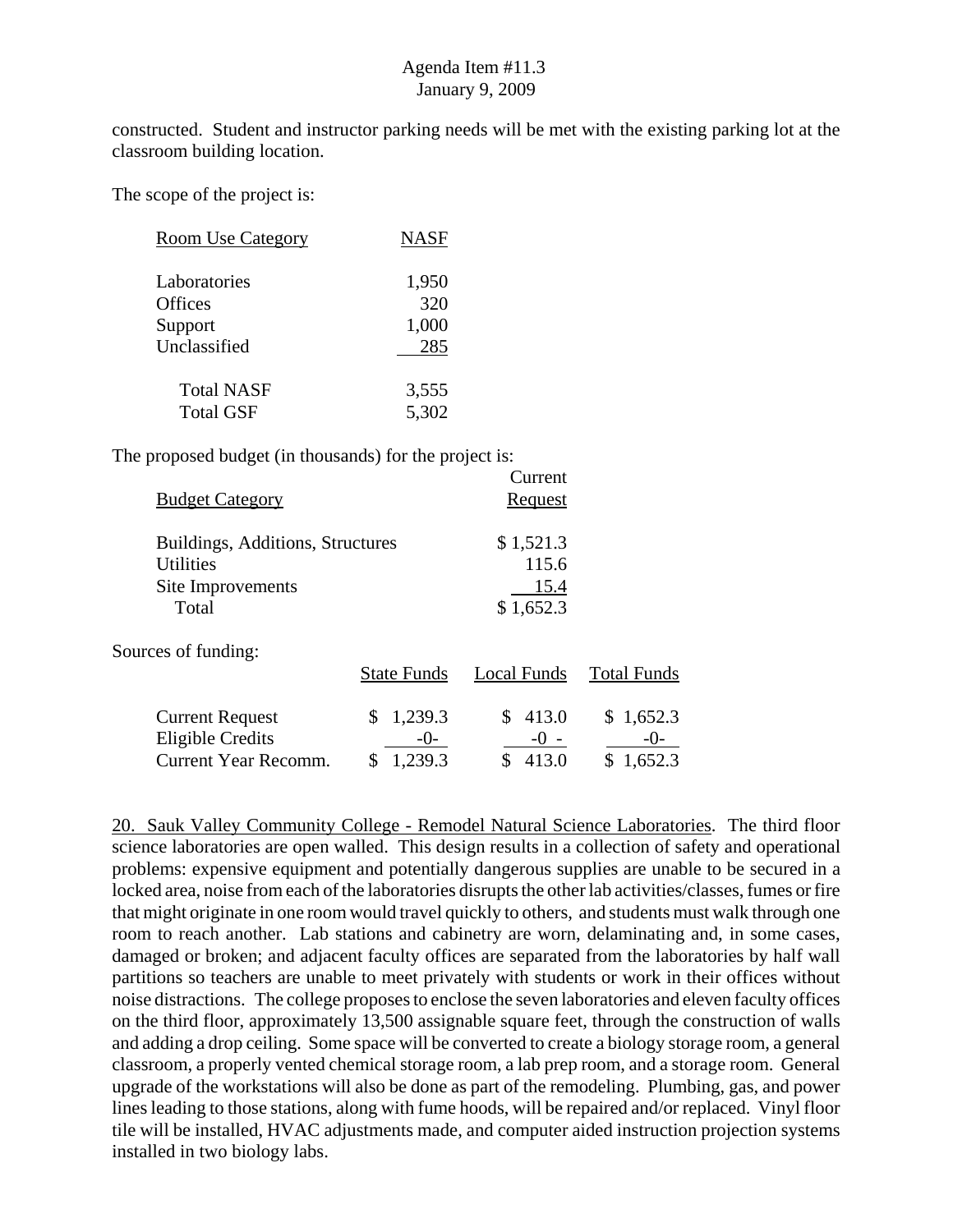The proposed budget (in thousands) for the project is:

| <b>Budget Category</b>                                                           |                        | Current<br>Request            |                                 |
|----------------------------------------------------------------------------------|------------------------|-------------------------------|---------------------------------|
| Remodeling/Rehabilitation                                                        |                        | \$3,479.2                     |                                 |
| Sources of funding:                                                              | <b>State Funds</b>     | Local Funds                   | <b>Total Funds</b>              |
| <b>Current Request</b><br><b>Eligible Credits</b><br><b>Current Year Recomm.</b> | \$2,609.3<br>\$2,609.3 | \$869.9<br>$-()$ -<br>\$869.9 | \$3,479.2<br>$-()$<br>\$3,479.2 |

21. Illinois Valley Community College - Renovations to Buildings B,C, and D. This project would complete needed remodeling resulting from space vacated by programs moving from buildings B, C, D, & E into the new Community Instructional Center Building (requested in a previous project and awaiting funding and construction). The general scope of this project involves the renovation of various areas throughout the existing campus vacated by the relocation of services to the new Community Instructional Center. The intent of the changes proposed in buildings B, C, and D are to enhance the capacity of the college to provide high quality services to students and the community. The renovation of this existing space will reconfigure and update laboratory space for science, fine arts , health career, tutoring, academic computer labs and math/reading labs. Additionally, classroom and office space, a dislocated workers center, and student activities area will be created or expanded. The project includes the renovation of approximately 54,955 net assignable square feet.

The proposed budget (in thousands) for the project is:

| <b>Budget Category</b>                                                    |                                   | Current<br><b>Request</b>                 |                                             |
|---------------------------------------------------------------------------|-----------------------------------|-------------------------------------------|---------------------------------------------|
| Equipment<br>Remodeling/Rehabilitation<br>Planning<br>Total               |                                   | 1,639.0<br>8,733.9<br>782.1<br>\$11,155.0 |                                             |
| Sources of funding:                                                       | <b>State Funds</b>                | Local Funds                               | <b>Total Funds</b>                          |
| <b>Current Request</b><br><b>Eligible Credits</b><br>Current Year Recomm. | \$8,366.3<br>$-()$ -<br>\$8,366.3 | \$2,788.7<br>$-()$<br>\$2,788.7           | 11,155.0<br>\$<br>$-()$ -<br>11,155.0<br>\$ |

22. Danville Area Community College - Addition /Remodeling of Mary Miller Center. The Mary Miller Center was constructed in 1971. Existing space has been in need of remodeling/updating for instructional programs and the mechanical and electrical systems need to be modernized for efficiency and expanded capacity for the demands placed on those systems. The plumbing system needs to be replaced and a fire protection system needs to be installed. This project is consistent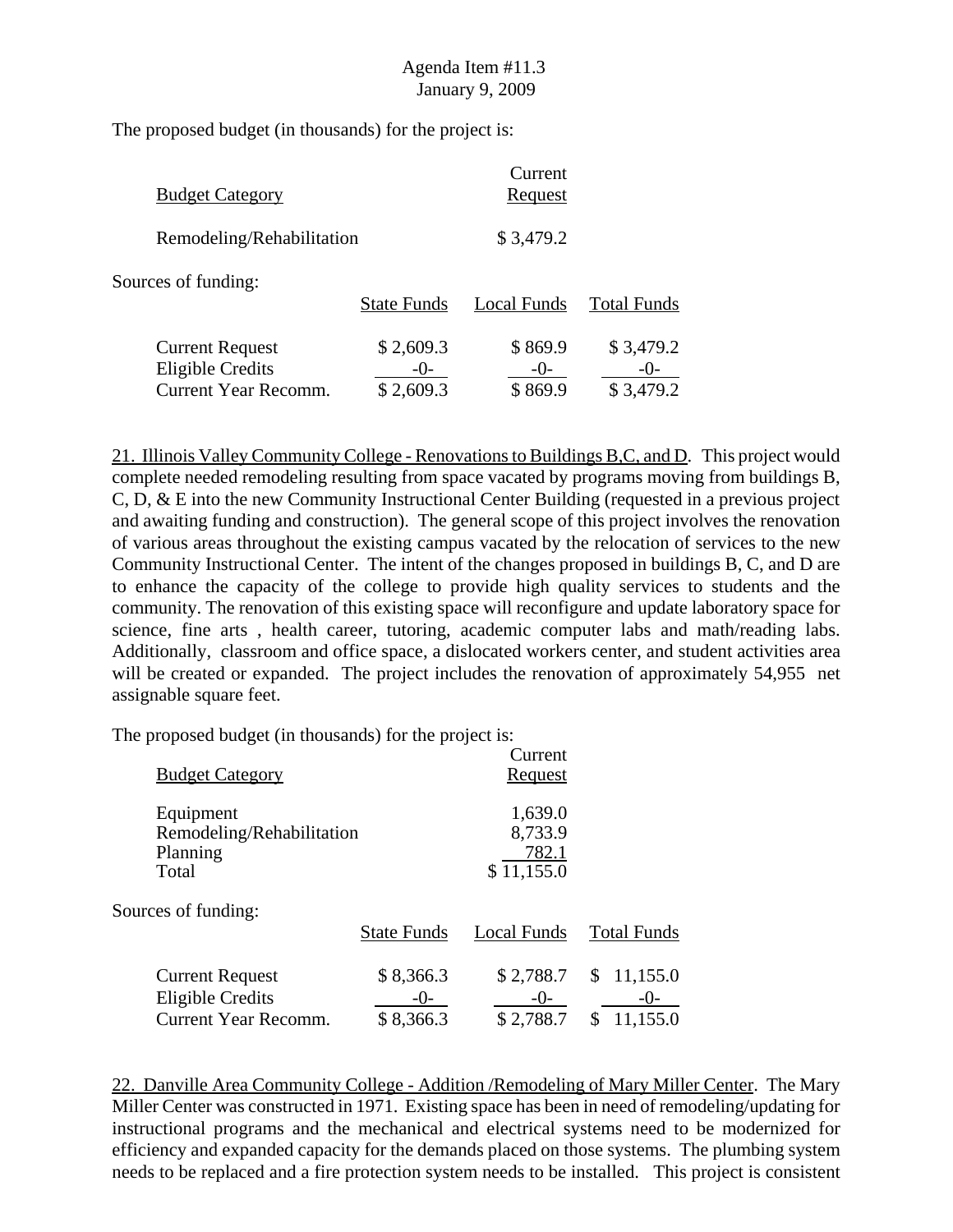with the college's master plan to modernize its entire campus which includes many buildings over 100 years old. This project would add approximately 6,190 gross square feet (gsf) of classroom space and remodel approximately 3,290 gsf of existing space. Further, remodeling would upgrade utilities, add bleachers, construct a canopy over the west building entrance, replace water piping, and add a fire protection system. The college has received prior approval to complete the lowerlevel remodeling of the Mary Miller Center to provide classroom space for the Allied Health program bringing the entire project to \$4,056.4. The completed work costs total \$678,000 and will be applied against the college's required 25 percent local match requirement.

Current

The scope of the project is:

| Room Use Category | <b>NASF</b> |
|-------------------|-------------|
| Special Use       | 4,750       |
| General Use       | 1,200       |
| <b>Total NASF</b> | 5,950       |
| <b>Total GSF</b>  | 6,190       |

The proposed budget (in thousands) for the project is:

| <b>Budget Category</b>                                                                                                                   |                               | $_{\tt outiv}$<br>Request                                                   |                                |
|------------------------------------------------------------------------------------------------------------------------------------------|-------------------------------|-----------------------------------------------------------------------------|--------------------------------|
| Buildings, Additions, Structures<br><b>Utilities</b><br>Equipment<br>Remodeling/Rehabilitation<br>Site Improvements<br>Planning<br>Total |                               | \$<br>1,084.7<br>47.8<br>171.5<br>1,599.0<br>32.7<br>442.7<br>3,378.4<br>\$ |                                |
| Sources of funding:                                                                                                                      | <b>State Funds</b>            | Local Funds                                                                 | <b>Total Funds</b>             |
| <b>Current Request</b><br><b>Eligible Credits</b><br><b>Current Year Recomm.</b>                                                         | 3,042.3<br>$-()$ -<br>3,042.3 | 336.1<br>S<br>-0-<br>336.1<br>\$                                            | \$3,378.4<br>-()-<br>\$3,378.4 |

23. Waubonsee Community College - Henning Academic Computing Center Addition. Waubonsee has shown itself to be a leader in the use of technology in meeting client's needs through internet and telecommunications-delivered instruction. There is an increasing demand by students and businesses seeking technology certificates and degrees or quick response training on emerging technology for business and industry. The existing facility offers instruction in areas such as administrative office systems, accounting, graphic design, computer information systems, microcomputer systems, world wide web/Internet, electronic commerce, computer aided drafting (CAD), and tourism and hospitality. The proposed project would provide a 33,000 gross square foot expansion of the existing academic computing labs to accommodate the increasing academic and workforce training demands that have limited growth potential in the existing structure and site improvements.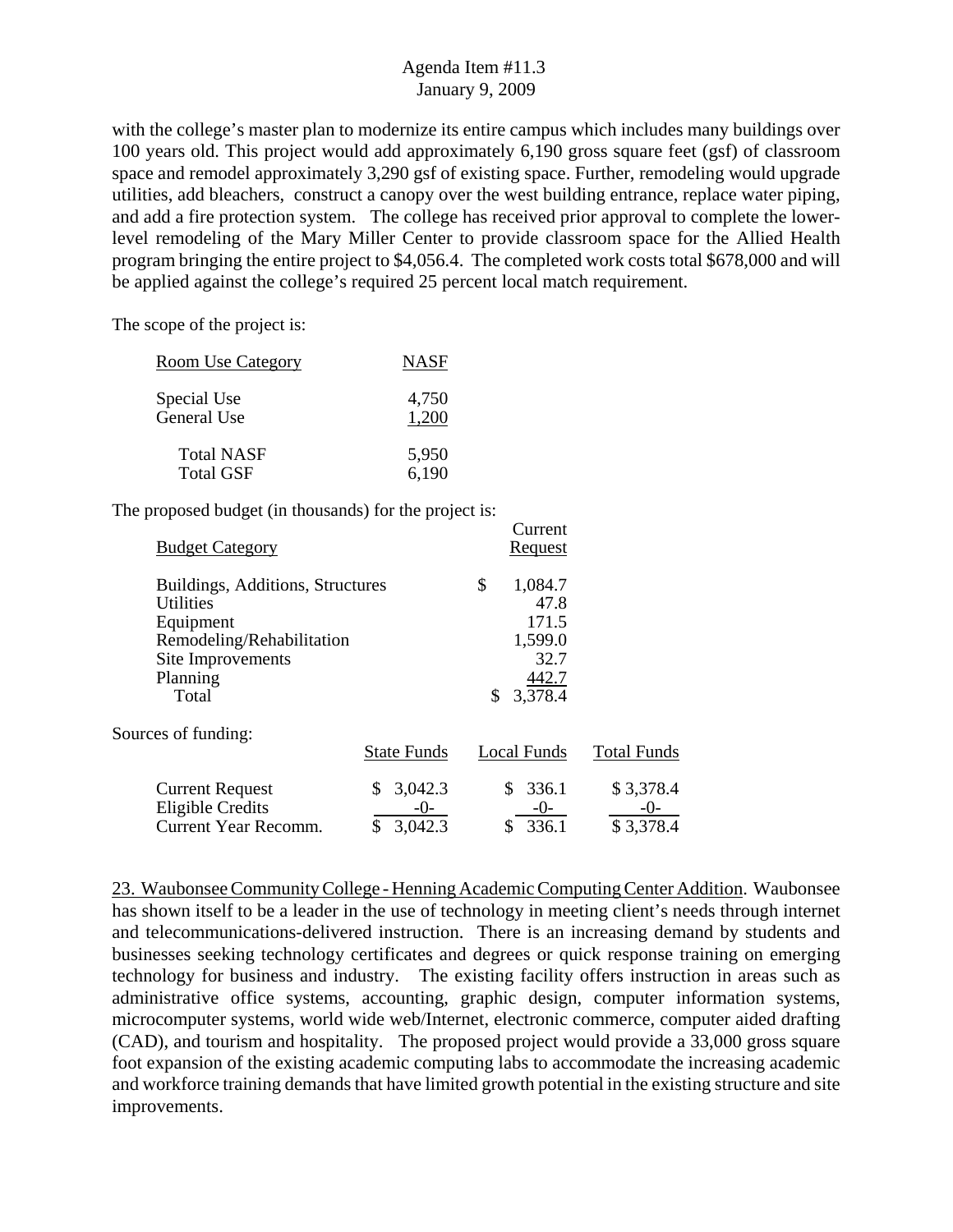$C$ urront

The scope of the project is:

| <b>Room Use Category</b> | <b>NASF</b> |
|--------------------------|-------------|
| Classrooms               | 9,920       |
| Laboratories             | 9,920       |
| <b>Offices</b>           | 1,200       |
| <b>Total NASF</b>        | 21,040      |
| <b>Total GSF</b>         | 33,189      |

The proposed budget (in thousands) for the project is:

| <b>Budget Category</b>           |                    | Cuncil<br>Request  |                    |  |
|----------------------------------|--------------------|--------------------|--------------------|--|
| Buildings, Additions, Structures |                    | \$9,222.8          |                    |  |
| Site Improvements                |                    | 1,151.4            |                    |  |
| Planning                         |                    | 737.8              |                    |  |
| Total                            |                    | \$11,112.0         |                    |  |
| Sources of funding:              |                    |                    |                    |  |
|                                  | <b>State Funds</b> | <b>Local Funds</b> | <b>Total Funds</b> |  |
| <b>Current Request</b>           | \$8,334.0          | \$2,778.0          | \$11,112.0         |  |
| <b>Eligible Credits</b>          | $-()$              | $-()$              | -()-               |  |
| <b>Current Year Recomm.</b>      | \$8,334.0          | \$2,778.0          | \$11,112.0         |  |

24. Illinois Eastern Community Colleges (Olney Central College) - Applied Technology Center. The college proposes to build an Applied Technology Center to benefit the Associate Degree Nursing (AND), Licensed Practical Nursing (LPN), Radiography programs (XRAY), Massage Therapy (MT), and Phlebotomy program (PHB), and Basic Nursing Assistant Training Certificate (BAID). Current facilities lack proper lab space and x-ray machines. Radiography students must practice patient positioning for real-life patient care. Patient positioning and providing experience in a realistic nursing setting are critical skills to obtain if students are reasonably expected to be employable upon graduation. An energized radiography laboratory would be invaluable in teaching patient positioning to radiography students. The massage therapy and phlebotomy programs are not offered on site and their students don't have easy access to computer labs, the bookstore, or library services. The new facility will allow the college to improve instruction in allied health fields and also make space in areas vacated to increase computer skills instruction in all disciplines.

The college proposes to build a one-story 5,916 gross square foot addition adjacent, but not connected, to Wattleworth Hall on the main campus. The new building would be connected to existing utilities. The college has adequate parking and little, if any, sidewalks or other landscaping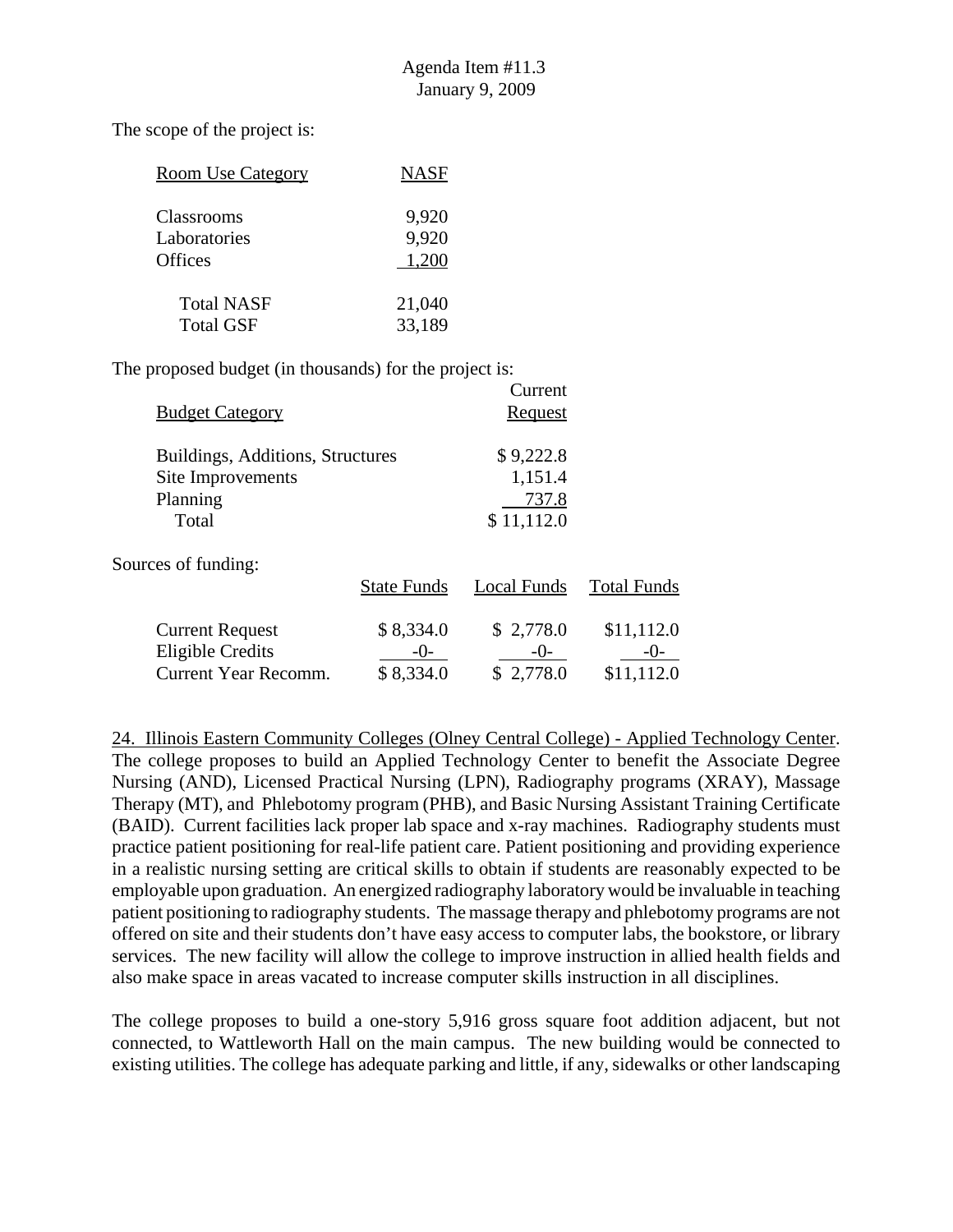will be required for this construction project. Any remodeling of space vacated by this project is considered to be minor and to be done by the college after completion of the new addition.

The scope of the project is:

| <b>Room Use Category</b> | <b>NASF</b> |
|--------------------------|-------------|
| Classrooms               | 1,800       |
| Laboratories             | 900         |
| <b>Offices</b>           | 600         |
| Support                  | 600         |
| <b>Total NASF</b>        | 3,900       |
| <b>Total GSF</b>         | 5,916       |

The proposed budget (in thousands) for the project is:

| <b>Budget Category</b>                                                    |                                   | Current<br>Request               |                       |
|---------------------------------------------------------------------------|-----------------------------------|----------------------------------|-----------------------|
| Buildings, Additions, Structures                                          |                                   | \$1,917.0                        |                       |
| Sources of funding:                                                       | <b>State Funds</b>                | Local Funds                      | <b>Total Funds</b>    |
| <b>Current Request</b><br><b>Eligible Credits</b><br>Current Year Recomm. | 1,438.0<br>\$<br>479.0<br>1,917.0 | 479.0<br>\$<br>(479.0)<br>S<br>0 | 1,917.0<br>S<br>$-()$ |

25. Carl Sandburg College - Parking Lot Paving. Improvements to existing roadways and parking lots are necessary in order to restore them to their original operating condition. The improvements will provide a smooth and safe surface for students and faculty to access the college's facilities in pursuit of their educational objectives. The proposed project will make improvements on parking lots B, C, D, E, the gravel lot at the Center for Manufacturing Excellence Building, and the roadway. Improvements to parking lot A were made as part of a previously approved and state funded Computer and Student Center project.

| <b>Budget Category</b>        | Current<br>Request |
|-------------------------------|--------------------|
| Site Improvements<br>Planning | \$638.4<br>87.0    |
| Total                         | \$725.4            |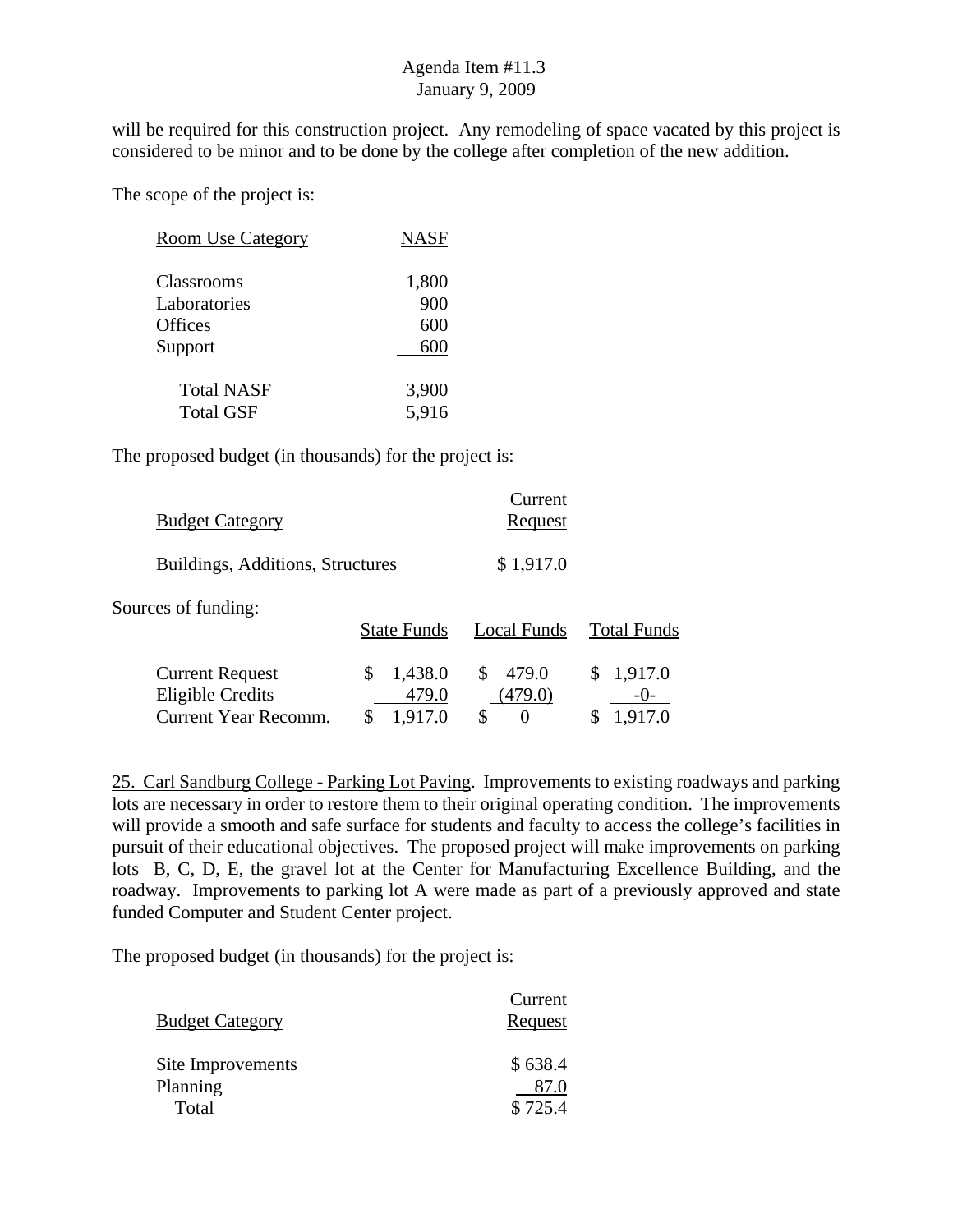Sources of funding: State Funds Local Funds Total Funds Current Request  $\$$  544.1  $\$$  181.3  $\$$  725.4 Eligible Credits -0- -0- -0- -0-Current Year Recomm. \$ 544.1 \$ 181.3 \$ 725.4

26. College of DuPage - Grounds and Retention Pond Improvements. The College of DuPage is a 284 acre site that serves Glen Ellyn and surrounding communities. As the college has grown to its current enrollment , the campus has gone through tremendous developmental phases. A number of things have occurred to the physical environment during these developmental phases. First, the number of needed parking spaces has skyrocketed affecting the storm water run off and water detention/retention and water quality. Second, new buildings reduce the amount of open space available for use and, third, landscape development and storm water runoff areas of the existing open spaces has fallen behind the overall development of the campus. The college proposes improvements to the McAninich Arts Building pond, Building M pond, and Golden pond areas to address physical environment concerns.

The proposed budget (in thousands) for the project is:

| <b>Budget Category</b>                                                           |                                    | Current<br><b>Request</b>               |                                     |
|----------------------------------------------------------------------------------|------------------------------------|-----------------------------------------|-------------------------------------|
| Site Improvements<br>Planning<br>Total                                           |                                    | \$<br>2,884.4<br>239.5<br>3,123.9<br>\$ |                                     |
| Sources of funding:                                                              | <b>State Funds</b>                 | Local Funds                             | <b>Total Funds</b>                  |
| <b>Current Request</b><br><b>Eligible Credits</b><br><b>Current Year Recomm.</b> | 2,342.9<br>S<br>$-()$ -<br>2,342.9 | \$781.0<br>$-()$ -<br>781.0             | 3,123.9<br>S.<br>$-()$ -<br>3,123.9 |

27. Rend Lake College - Science and Nursing Building. The Allied Health Department has utilized a space in the existing Science Building since 1972. When the area was developed, it was intended to serve the practical nursing program. Since that time, the focus of the Allied Health Department has broadened to include other program areas. Emergency medical technician and nursing assistant instruction currently does not have adequate space available or allocated. The area is no longer adequate to meet the instructional needs of all Allied Health Department students. A building designed to meet the specific program needs within the Allied Health Department will greatly enhance the learning process for the students. The Allied Health Department serves a large number of students and impacts the health care arena in the communities served by Rend Lake College.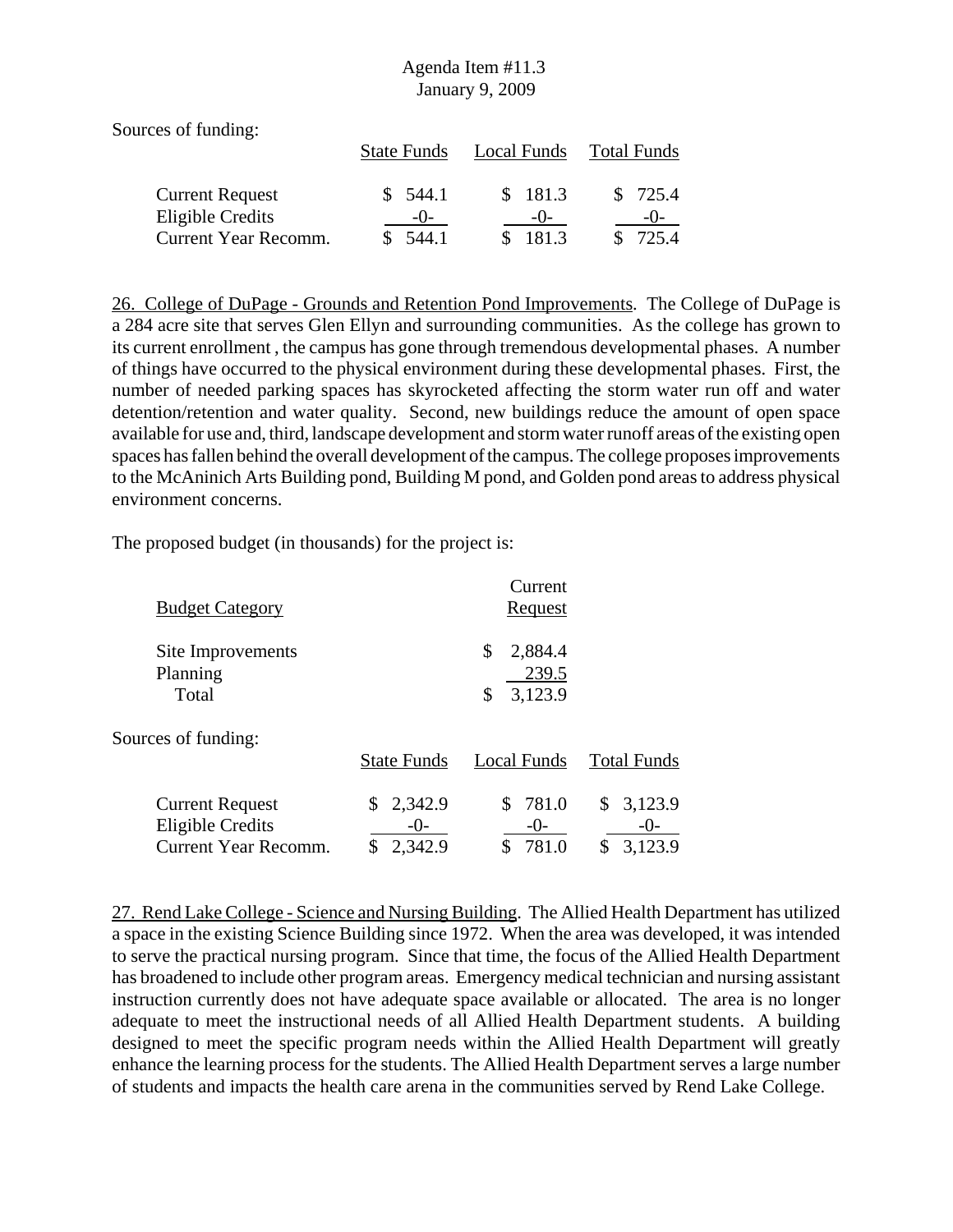This project proposes to construct 39,628 gross square feet of new space. The proposed new facilities will provide the Allied Health Department with seven lecture classrooms, kitchenette facilities, three labs, medication preparation area, storage areas, a study lounge, and office space for existing staff and future staff expansion. The project also proposes to provide the Science Department with three lecture classrooms and nine laboratories (all multimedia equipped), two storage rooms, utility connections and includes a parking lot.

The scope of the project is:

| <b>NASF</b> |
|-------------|
| 12,090      |
| 13,620      |
| 1,794       |
| 1,170       |
| 144         |
| 2,884       |
| 31,702      |
| 39,628      |
|             |

The proposed budget (in thousands) for the project is:

| <b>Budget Category</b>                                                                                      |                                 | Current<br><b>Request</b>                                        |                                   |
|-------------------------------------------------------------------------------------------------------------|---------------------------------|------------------------------------------------------------------|-----------------------------------|
| Buildings, Additions, Structures<br>Equipment<br><b>Utilities</b><br>Site Improvements<br>Planning<br>Total |                                 | \$<br>7,564.6<br>181.7<br>462.3<br>416.4<br>1,124.6<br>\$9,749.6 |                                   |
| Sources of funding:                                                                                         | <b>State Funds</b>              | Local Funds                                                      | <b>Total Funds</b>                |
| <b>Current Request</b><br>Eligible Credits<br>Current Year Recomm.                                          | \$7,312.2<br>$-()$ -<br>7,312.2 | \$2,437.4<br>$-0-$<br>\$2,437.4                                  | \$9,749.6<br>$-()$ -<br>\$9,749.6 |

28. Parkland College - Applied Technology Addition. Between fiscal years 2003 and 2007, enrollment in welding courses has increased 38.6% with 158 enrolled in fiscal year 2007. The Auto Collision Repair program has increased 26.1% with 411 enrollments in fiscal year 2007 and Ford Asset courses have seen a 52.9% increase with 208 enrolled in fiscal year 2007. To date, the district has accommodated this enrollment growth by housing classes in temporary or inadequate on-campus structures or off-campus leased facilities. These programs and courses are not located near the other technical programs offered by the district, which reduces the educational benefits to students by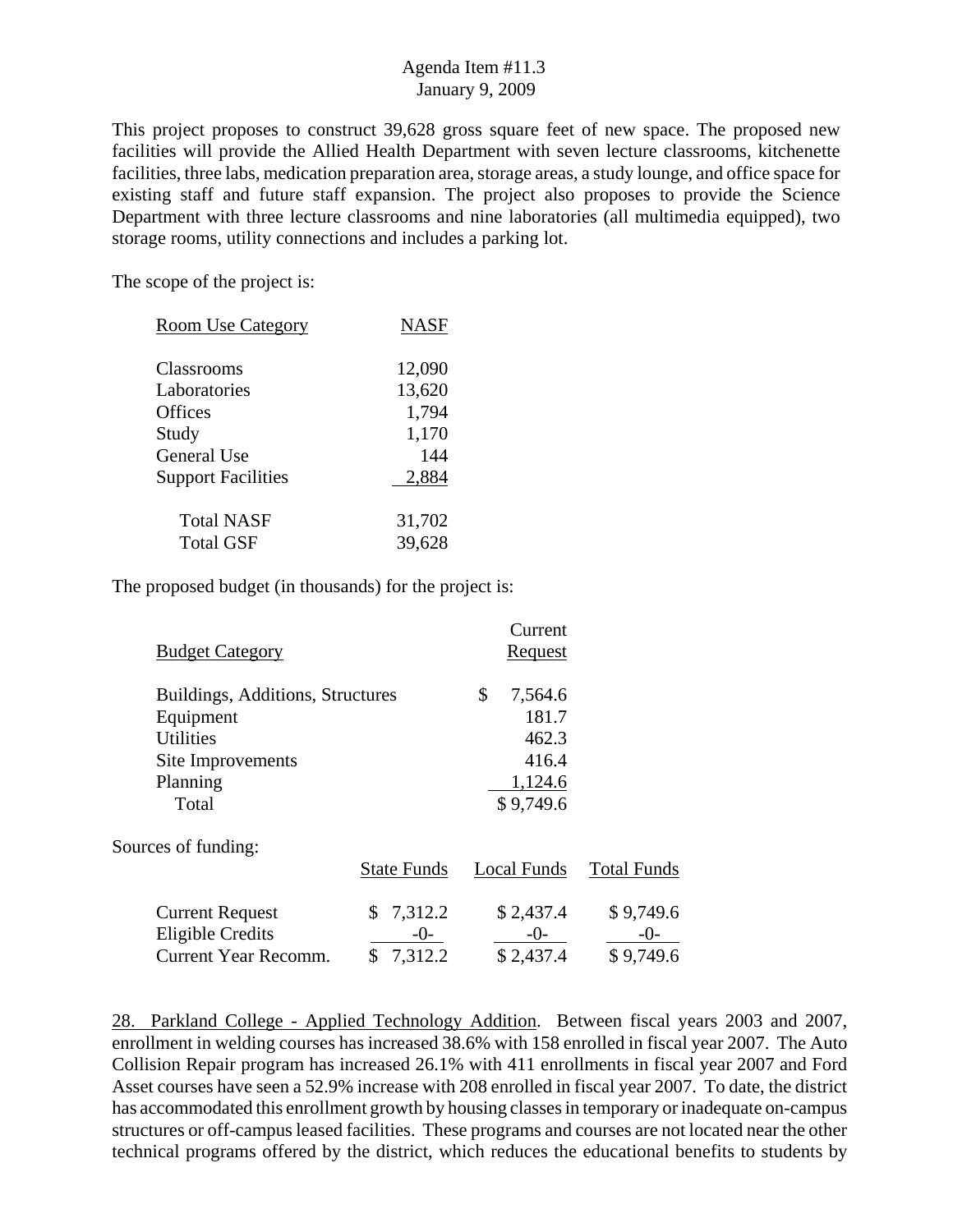limiting access to general education classes and student services, such as advising and career planning, which on-campus students do have available. This reduced access is a barrier to the college's mission of providing quality education and services for its students.

This project proposes to construct a 37,392 gross square feet of mostly new laboratory space to be connected to the M wing. Additional parking, paving and landscaping, site improvements, furnishings, and equipment will be included as part of this project. Existing electrical, telephone, alarm and computer systems can be utilized with an enhancement to the power supply and an additional chiller unit will be required to accommodate the increased cooling load. Funding and completion of this project would replace 28,844 square feet of temporary space.

The scope of the project is:

| <b>Room Use Category</b> | <b>NASF</b> |
|--------------------------|-------------|
| Laboratories             | 22,800      |
| Unclassified             | 4,000       |
| <b>Total NASF</b>        | 26,800      |
| <b>Total GSF</b>         | 37,392      |

The proposed budget (in thousands) for the project is:

| <b>Budget Category</b>                                                    |                                     | Current<br><b>Request</b>           |                                  |
|---------------------------------------------------------------------------|-------------------------------------|-------------------------------------|----------------------------------|
| Buildings, Additions, Structures<br>Equipment<br><b>Utilities</b>         |                                     | \$<br>9,408.2<br>1,720.0<br>475.0   |                                  |
| Site Improvements<br>Planning<br>Total                                    |                                     | 235.0<br>3,410.9<br>\$15,249.1      |                                  |
| Sources of funding:                                                       | <b>State Funds</b>                  | Local Funds                         | <b>Total Funds</b>               |
| <b>Current Request</b><br><b>Eligible Credits</b><br>Current Year Recomm. | \$11,436.7<br>$-()$ -<br>\$11,436.7 | \$<br>\$3,812.4<br>$-0-$<br>3,812.4 | \$15,249.1<br>-()-<br>\$15,249.1 |

29. Joliet Junior College - City Center Construction The existing City Center Campus is located in a five-story former hotel and was originally intended to serve only the Culinary Arts, Adult Education, and business assistance/economic development programs. The college's mission has evolved to developing a full service campus downtown. Existing space restricts the college from reaching its objective. The college has spent hundreds of thousands of dollars to remodel/upgrade the facility, but the building design does not permit efficient utilization for instructional purposes. More seriously, the building's structural, mechanical, and electrical systems are in a state of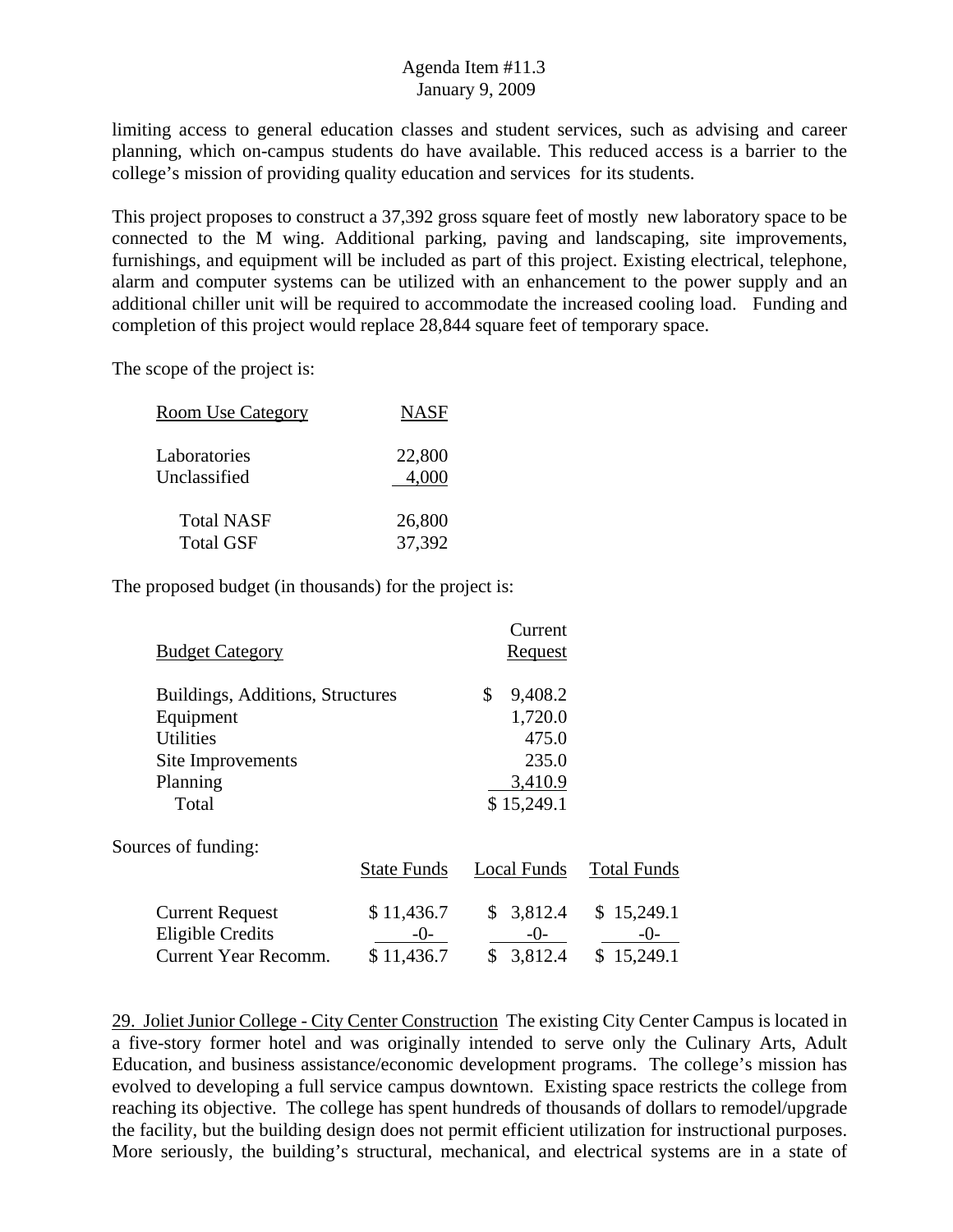deterioration. The hotel was built for a 30 to 40 year life span and has outlived its functional usefulness. The college is at the point where it must decide to invest millions of additional dollars to further upgrade the building or raze the existing building and construct more functional and appropriately designed space. A new building would provide more classroom space in a more appropriate learning environment that meets today's building codes while reducing energy and operating maintenance costs.

This project proposes to construct a 84,115 gross square foot building to replace the existing building. The existing building would be razed. The new facility would provide more appropriate classrooms, labs, and offices for expanding departments, as well as creating more appropriate instructional space. The existing downtown location has adequate space for the new structure provided the existing structure is razed. The proposed new structure would include an enclosed walkway to connect with the Renaissance Center building.

The scope of the project is:

| <b>Room Use Category</b>  | <b>NASF</b> |
|---------------------------|-------------|
| Classrooms                | 27,078      |
| Laboratories              | 6,499       |
| Offices                   | 9,000       |
| Study                     | 5,700       |
| <b>General Use</b>        | 2,000       |
| <b>Support Facilities</b> | 2,900       |
| <b>Total NASF</b>         | 53,177      |
| <b>Total GSF</b>          | 84,115      |
|                           |             |

The proposed budget (in thousands) for the project is:

| <b>Budget Category</b>           | Current<br><b>Request</b> |
|----------------------------------|---------------------------|
| Buildings, Additions, Structures | $\frac{\$}{25,862.5}$     |

Sources of funding:

|                                            | <b>State Funds</b>  | Local Funds        | <b>Total Funds</b>  |
|--------------------------------------------|---------------------|--------------------|---------------------|
| <b>Current Request</b><br>Eligible Credits | \$19,396.9<br>$-()$ | \$6,465.6<br>$-()$ | \$25,862.5<br>$-()$ |
| Current Year Recomm.                       | \$19,396.9          | \$6,465.6          | \$25,862.5          |

30. Elgin Community College - Health Careers Center. According to national research assembled by the National Council for Occupational Education, 24 percent of the new programs nationwide fall into the health-related field. Health field related employment ranks in the top ten of occupationalrelated employers in the Elgin Community College district. Three hospitals in the district are a major employer that will need assistance in meeting growing health care need as baby boomers grow older. These three hospitals rank in the top ten of the businesses employing district residents. Currently, enrollment growth in health-related programs at the college is limited without the ability to provide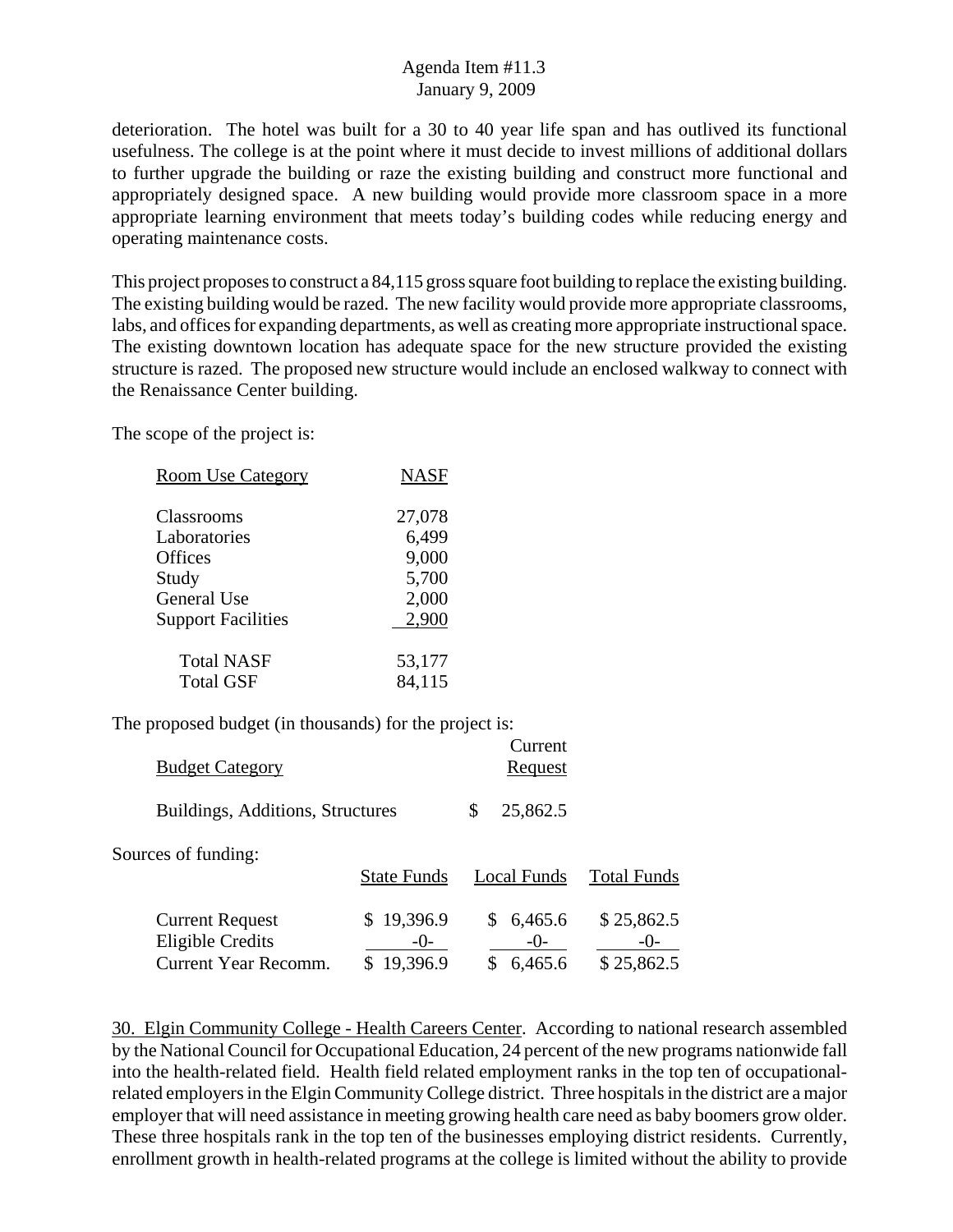more appropriate instructional space for health-related programs, such as nursing; surgical technology; dental hygiene; basic nurse assistant; clinical laboratory technology; physical therapy, dental assisting; and related office, storage, meeting room spaces, as well as student gathering and resource areas; and a computer lab. The planning objectives of the college are to 1) strengthen working relationships with employers, 2) address sate and federal mandates and workforce initiatives, and 3) provide professional development programs and services to meet the needs of district constituents. In order to meet the needs of the business community , particularly in the health care related fields, and to meet the needs of a growing student population the college must expand its current health care programs and provide the workforce necessary for the emerging health fields by developing new programs.

This project proposes to build a two-story Health Careers Center which would provide an additional 53, 575 gross square feet of space to house all student and support services. If approved and funded, this space would include classrooms, laboratories, and service rooms; offices, office service area, a conference room, study room and computer lab, a lounge, receiving area, and student lounge. The project would include use of existing utilities and infrastructure where possible but will need to be connected to existing systems. A new east entrance with a drop-off and pick up area will have short term parking spaces. Additional parking will be built adjacent to the southeast parking lot, immediately south of the proposed facility. This centralization and consolidation of services will be a significant improvement for students and visitors, as well as creating a new front door to the college.

The scope of the project is:

| <b>Room Use Category</b> | <b>NASF</b> |
|--------------------------|-------------|
| <b>Classrooms</b>        | 7,920       |
| Laboratories             | 18,540      |
| <b>Offices</b>           | 4,368       |
| Study                    | 1,440       |
| <b>Other General Use</b> | 400         |
| Special Use              | 720         |
| <b>Total NASF</b>        | 33,388      |
| <b>Total GSF</b>         | 53,575      |

| <b>Budget Category</b>                                                                 | Current<br>Request                          |
|----------------------------------------------------------------------------------------|---------------------------------------------|
| Buildings, Additions, Structures<br>Equipment<br><b>Utilities</b><br>Site Improvements | \$<br>17,597.2<br>1,153.3<br>597.1<br>312.4 |
| Total                                                                                  | 19,660.0                                    |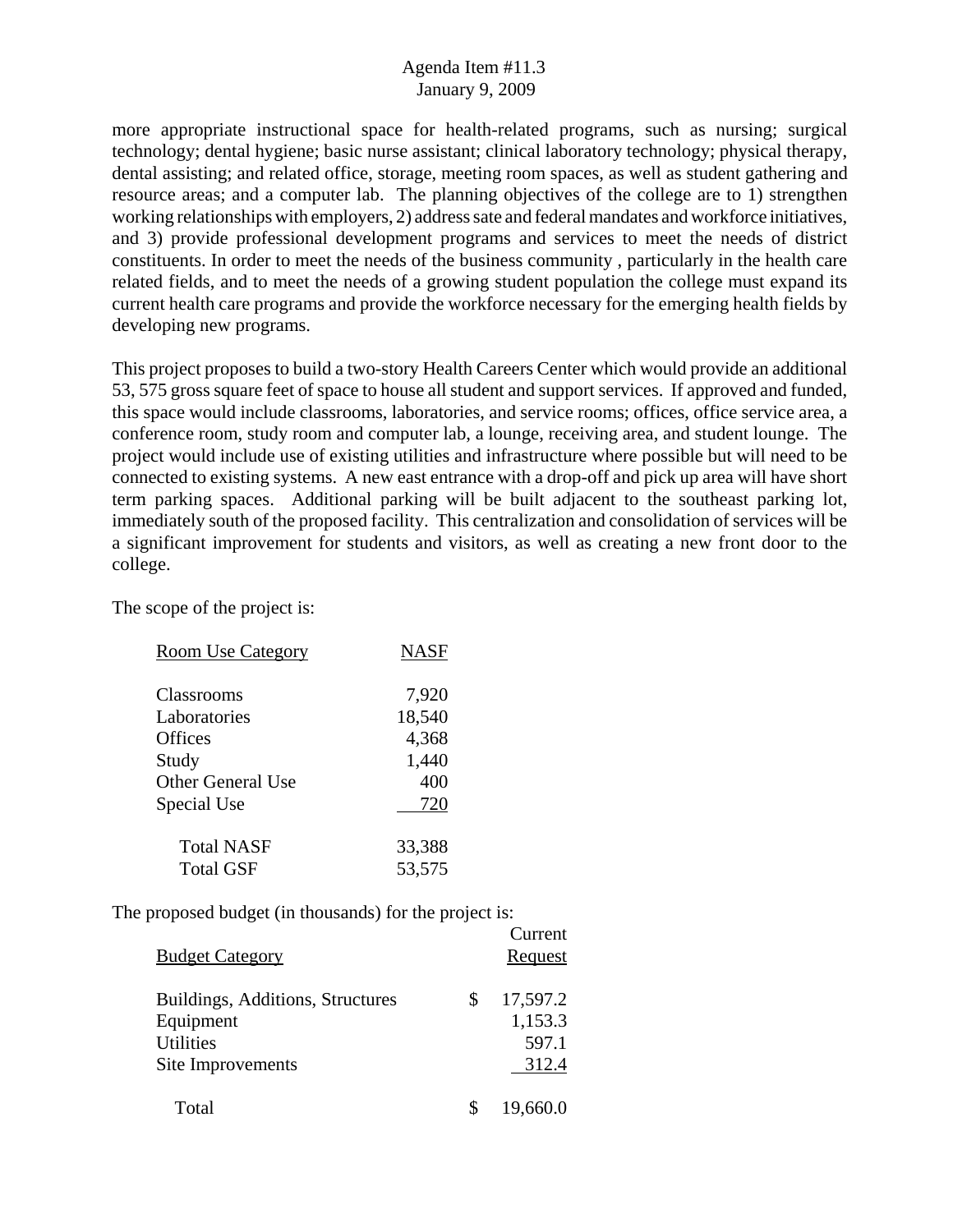Sources of funding:

|                                            | <b>State Funds</b>  | Local Funds        | <b>Total Funds</b>  |
|--------------------------------------------|---------------------|--------------------|---------------------|
| <b>Current Request</b><br>Eligible Credits | \$14,745.0<br>$-()$ | \$4,915.0<br>$-()$ | \$19,660.0<br>$-()$ |
| Current Year Recomm.                       | \$14,745.0          | \$4,915.0          | \$19,660.0          |

31. Morton College - Parking Lots, Roadways, and Walkway Replacement. The asphalt pavement for parking areas and roadways, concrete curbing surrounding parking areas and planting areas, and concrete sidewalks much dating back to 1975, is greatly deteriorated, cracked, and settled which has made it dangerous to walk, drive and park in many areas. The water drainage system has deteriorated and leaves water standing in the parking lots and roadways. Manholes have failed and parking lot lighting and fixtures are rusting and in need of replacement. Lighting levels are not adequate by today's standards and poses a safety concern.

This project would make site improvements to all parking lots and roadways, all concrete walkways, and provide 47 new parking spaces at the northeast corner of the site. In consideration of the magnitude of this project, the college desires to do the needed work in 3 phases starting with parking lots and roadways south of the major east-west road, then all concrete sidewalks, with the final phase to be all parking lots and roadways north of the major east-west road with the addition of the 47 new parking spaces. The college has submitted and received ICCB approval of a multi-year protection, health, and safety tax levy to obtain local funds to use toward meeting its required 25 percent local match on this project.

The proposed budget (in thousands) for the project is:

| <b>Budget Category</b>                                                    | Current<br><b>Request</b>               |                                           |                                         |
|---------------------------------------------------------------------------|-----------------------------------------|-------------------------------------------|-----------------------------------------|
| Site Improvements<br>Planning                                             | 7,369.2<br>\$<br>994.3                  |                                           |                                         |
| Total                                                                     | \$<br>8,363.5                           |                                           |                                         |
| Sources of funding:                                                       | <b>State Funds</b>                      | Local Funds                               | <b>Total Funds</b>                      |
| <b>Current Request</b><br><b>Eligible Credits</b><br>Current Year Recomm. | \$<br>6,272.6<br>$-()$<br>\$<br>6,272.6 | 2,090.9<br>\$<br>$-()$ -<br>2,090.9<br>\$ | \$<br>8,363.5<br>$-()$<br>\$<br>8,363.5 |

32. College of Lake County - Grayslake Campus Classroom. The population of Lake County grew 25 percent (128,000 persons) between 1990 and 2000. Out of the 108 Illinois counties, Lake County ranks third in total population growth over the past decade. According to the Northeastern Illinois Planning Commission, total Lake County population will rise from a current 644,356 to 844,315 by the year 2030. The Grayslake and Lakeshore campuses serve the entire district, but more than half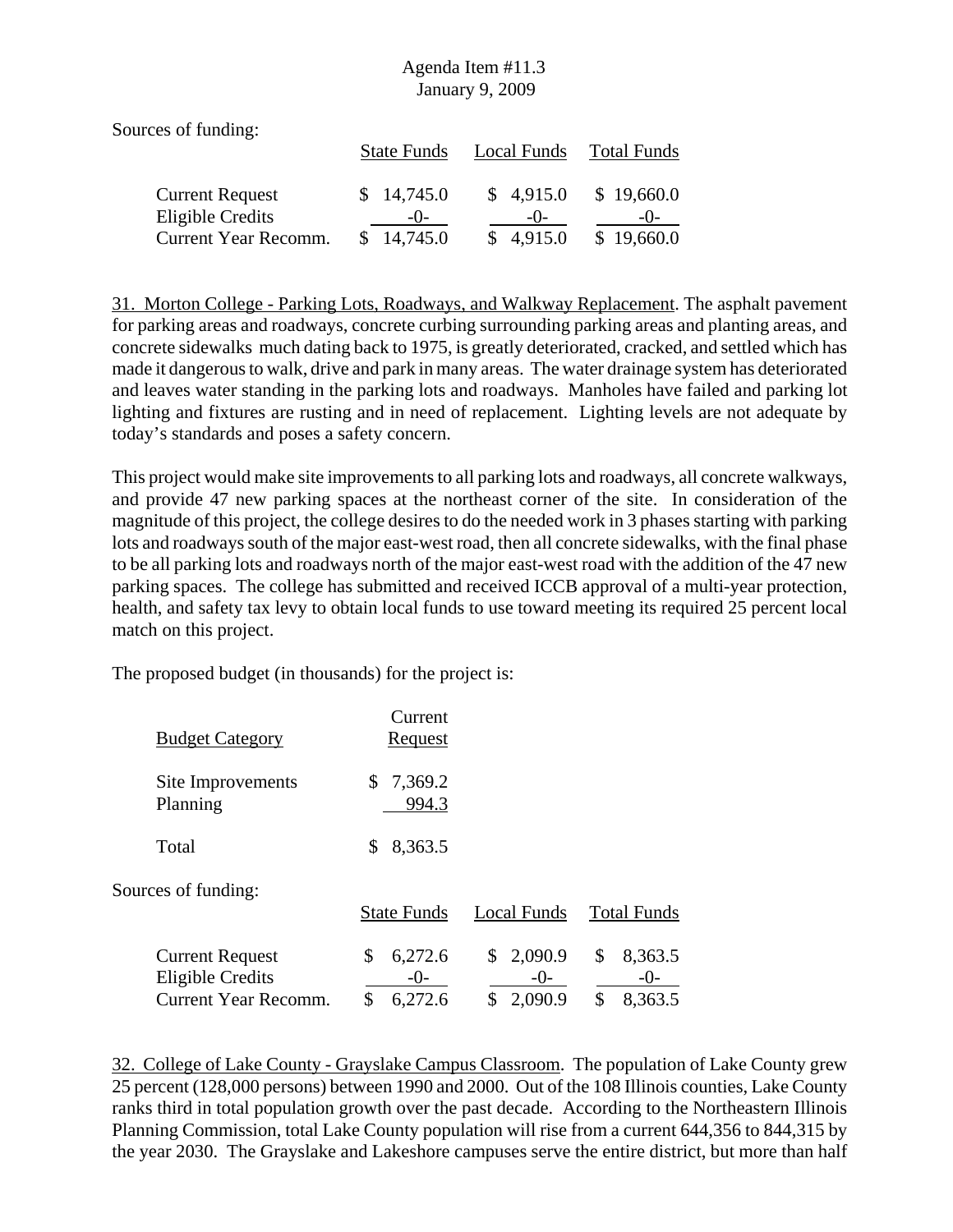of the projected growth is expected to occur in the four municipalities surrounding the Grayslake campus. A new classroom building on the main campus will provide much needed additional space to house the growing number of classes offered. The college continues to enhance current academic offerings and continually develops new academic courses and disciplines, as well as new career programs to meet the changing educational needs of the community. These programs have contributed to the overall enrollment growth.

The proposed building is included in the college's master plan and will provide an additional 99,945 gross square feet of space, including classrooms, computer labs, support space, and meeting space. The project will also include related equipment, utility work and site improvements such as sidewalks, roadways, additional parking, landscaping, and lighting. This project would eliminate the need to lease 41,585 gross square feet of temporary space.

The scope of the project is:

| <b>Room Use Category</b> | <b>NASF</b> |
|--------------------------|-------------|
| Classrooms               | 40,000      |
| Laboratories             | 15,000      |
| Offices                  | 4,050       |
| <b>General Use</b>       | 3,000       |
| Support                  | 2,300       |
| <b>Total NASF</b>        | 64,350      |
| <b>Total GSF</b>         | 99,945      |

The proposed budget (in thousands) for the project is:

| <b>Budget Category</b>                                                                          |                                     | Current<br>Request                                        |                                      |
|-------------------------------------------------------------------------------------------------|-------------------------------------|-----------------------------------------------------------|--------------------------------------|
| Buildings, Additions, Structures<br>Equipment<br><b>Utilities</b><br>Site Improvements<br>Total |                                     | 31,451.6<br>\$<br>2,094.2<br>509.4<br>4,672.4<br>38,727.6 |                                      |
| Sources of funding:                                                                             | <b>State Funds</b>                  | Local Funds                                               | <b>Total Funds</b>                   |
| <b>Current Request</b><br><b>Eligible Credits</b><br>Current Year Recomm.                       | 29,045.7<br>\$<br>$-()$<br>29,045.7 | \$9,681.9<br>$-0-$<br>9,681.9<br>\$                       | \$ 38,727.6<br>$-()$ -<br>\$38,727.6 |

33. Illinois Eastern Community Colleges (Wabash Valley College) - Technology/Student Support Expansion and Renovation to Main Hall. Wabash Valley has outgrown its Main Hall building. Wabash Valley serves over 3,400 students per semester with limited classroom and lab space. Technology and student support needs drive the rationale for this project. The current structures are limited in their adaptability to more modern technology. The Main Hall on campus was constructed in 1965. Classrooms have been converted for computers and certain technology, but the space is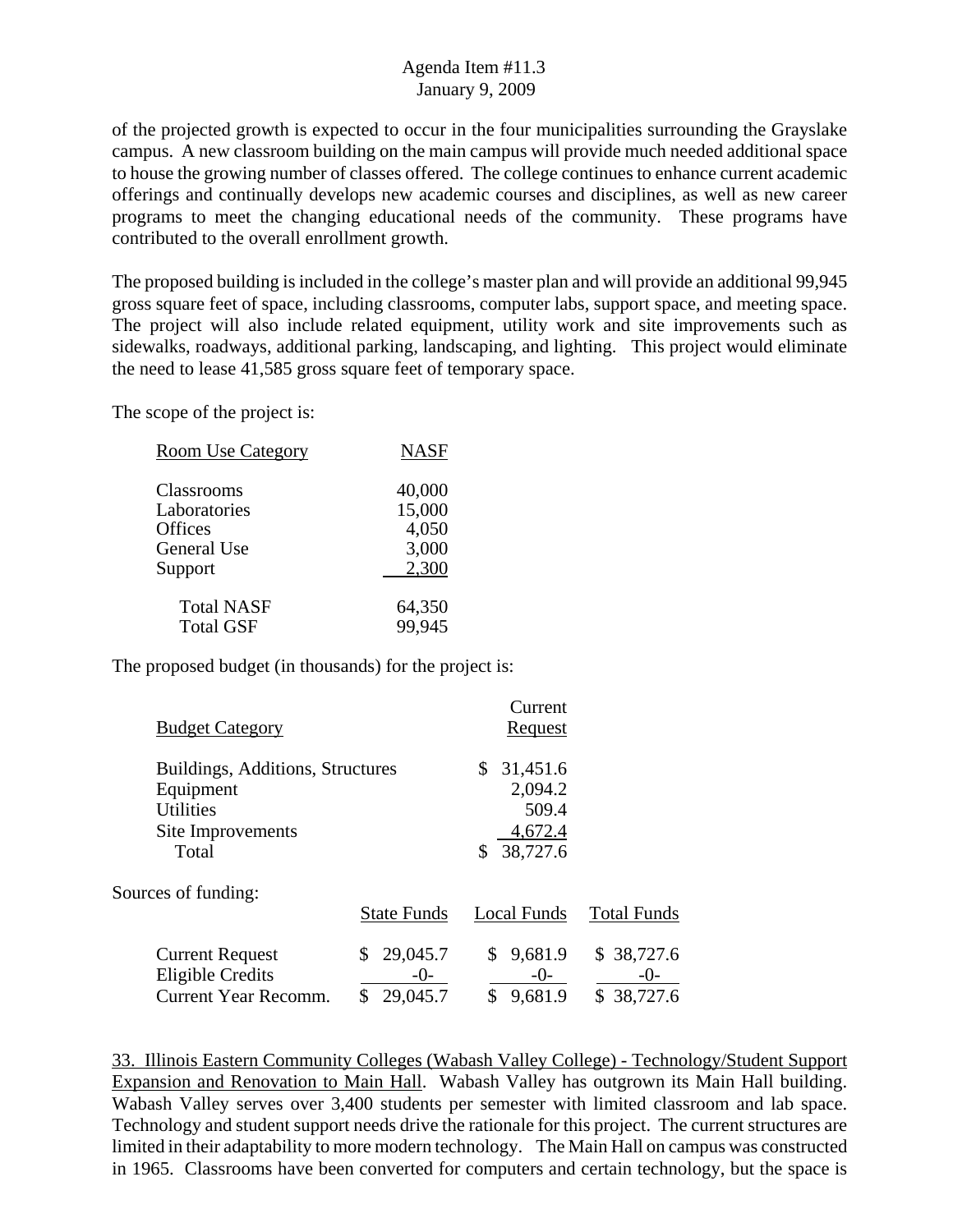barely adequate. The classrooms lack connectivity, appropriate lighting, and adequate AC power source. Current student services space is inadequate and fragmented. Registration, advising, student files, reception, financial aid, and the business office services are currently physically fragmented but would be rearranged into one location to better serve the students with the completion of this project. Relocation of the cafeteria and bookstore to higher traffic student areas would provide much improved services and more appropriate meeting space areas for students, groups, or the community using campus space.

This project proposes to replace 10,736 gross square feet of temporary space with a two story 21,000 gross square foot building addition to the Main Hall on the main campus which would allow more technology capable instruction to be delivered and provide appropriate space for student support areas. Approximately 5,632 gross square feet of space in the Main Hall would also be remodeled. Existing parking is adequate and site work is estimated to be minimal requiring only a small amount of fill and leveling.

The scope of the project is:

| <b>Room Use Category</b> | <b>NASF</b> |
|--------------------------|-------------|
|                          |             |
| Classrooms               | 2,500       |
| Laboratories             | 2,700       |
| Offices                  | 1,200       |
| <b>Other General Use</b> | 8,300       |
| <b>Total NASF</b>        | 14,700      |
| <b>Total GSF</b>         | 21,008      |

The proposed budget (in thousands) for this project is:

| <b>Budget Category</b>                                         |                                           | Current<br>Request                |                                 |
|----------------------------------------------------------------|-------------------------------------------|-----------------------------------|---------------------------------|
| Buildings, Additions, Structures<br>Remodeling/Rehabilitation  |                                           | 7,044.0<br>S.<br>677.3            |                                 |
| Total                                                          |                                           | \$7,721.3                         |                                 |
| Sources of funding:                                            | <b>State Funds</b>                        | Local Funds                       | <b>Total Funds</b>              |
| <b>Total Costs</b><br>Eligible Credits<br>Current Year Recomm. | \$<br>5,791.0<br>$-()$ -<br>5,791.0<br>\$ | \$1,930.3<br>$-()$ -<br>\$1,930.3 | \$7,721.3<br>-( )-<br>\$7,721.3 |

34. McHenry County College - Off-Campus Facility Phase II. A January 2001 study by Legat Architects entitled "Planning for the New Millennium" provides useful information on current space utilization and needs for additional space. One recommendation of the report was for the local board of trustees to consider serving the community college district through off campus sites and distance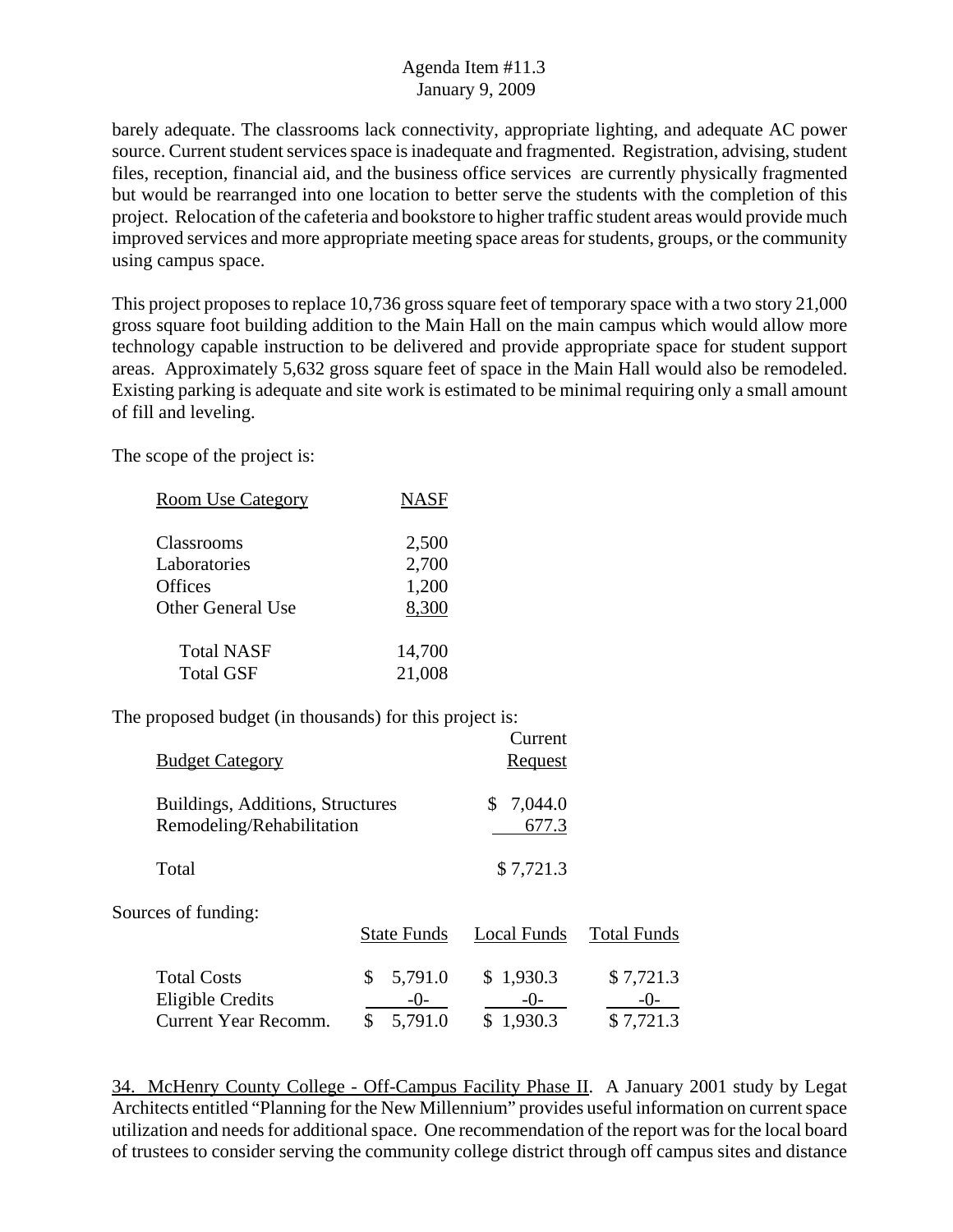learning. Selected programs at the college are confined by current space restrictions. These include occupational programs with strong community support and also curriculum offerings in the Business and Technology division. A link could be created with the district's business /industry and the public service sectors that could support community outreach efforts. Such strategies would allow the college to extend its presence to outlying geographical locations and extend the mission to serve the entire district.

This project proposes to provide 41,740 gross square feet of new space in a yet to be determined location within the district, but off the main campus. The new satellite facility would provide space for offices, student areas, workrooms, storage area, general classrooms, continuing education, and Business and Technology program needs including the expansion of the Manufacturing Skills Training Center Lab services and outreach to school age children for the introduction and exploration of careers in technology.

The scope of the project is:

| <b>Room Use Category</b> | <b>NASF</b> |
|--------------------------|-------------|
|                          |             |
| Classrooms               | 9,874       |
| Laboratories             | 6,875       |
| Offices                  | 6,805       |
| <b>Other General Use</b> | 2,150       |
|                          |             |
| <b>Total NASF</b>        | 25,704      |
| <b>Total GSF</b>         | 41,740      |
|                          |             |

The proposed budget (in thousands) for this project is:

| <b>Budget Category</b>                                         |                                     | Current<br>Request                |                                   |
|----------------------------------------------------------------|-------------------------------------|-----------------------------------|-----------------------------------|
| Buildings, Additions, Structures<br>Equipment                  |                                     | 13,711.9<br>S<br>261.5            |                                   |
| Total                                                          |                                     | 13,973.4<br>S                     |                                   |
| Sources of funding:                                            | <b>State Funds</b>                  | Local Funds                       | <b>Total Funds</b>                |
| <b>Total Costs</b><br>Eligible Credits<br>Current Year Recomm. | \$10,480.0<br>$-()$ -<br>\$10,480.0 | \$3,493.4<br>$-()$ -<br>\$3,493.4 | \$13,973.4<br>$-()$<br>\$13,973.4 |

35. Oakton Community College - Addition/Remodeling Des Plaines Campus. The college commissioned a study of its facilities and a report was presented to the local college board of trustees in February 2000. The ideas that were presented continue to refine and improve the Phase II recommendations of the previous ten-year master plan. Instructional programs are in need of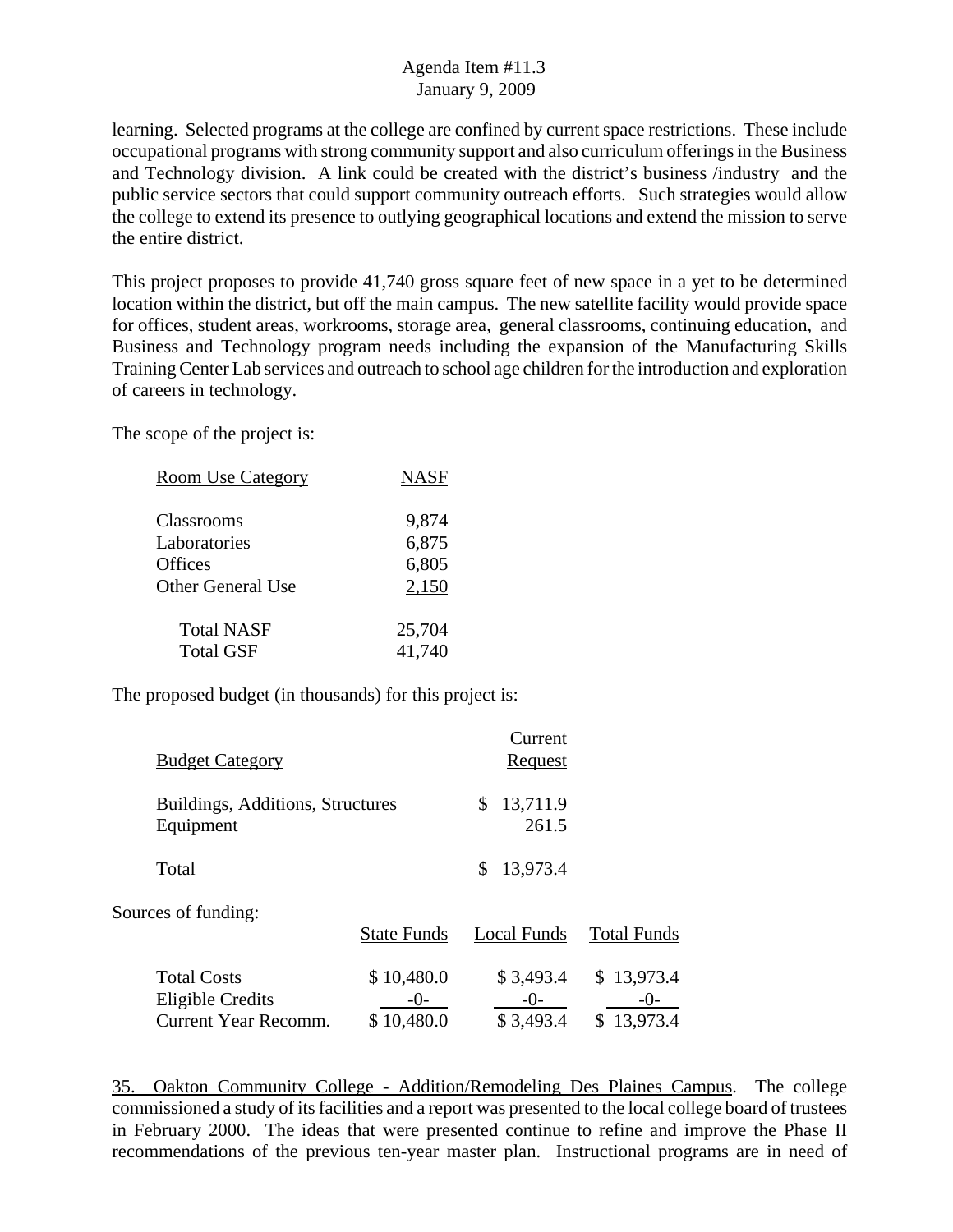additional space where dedication to one or a few related disciplines is the norm. Classroom and lab space will be constructed to meet health related course instruction needs. Service and support facilities are inadequate to serve the increased enrollments as credit hour totals have increased from 118,000 in fiscal year 1986 to 179,700 in fiscal year 2009. Facilities were adequate when the campus first opened, but are now crowded and cramped. Areas such as registration and records, the cashiers office, and bookstore have barely changed since the original construction resulting in long lines for service. Support offices which could be centralized or at least more closely located to provide more efficient services to students are scattered and one-stop service is impossible with the present configuration. Offices are overcrowded and inadequate. An addition and remodeling of existing space to the Des Plaines campus would allow enhancing of existing programs, provide more suitable educational space, and improved services to students.

This project proposes to remodel approximately 77,050 net assignable square feet of the existing 128,160 gross square feet of space and construct a new 33,844 gross square foot structure. It also includes sidewalk, roadway, lighting and landscaping work.

The scope of the project is:

| <b>NASF</b>      |  |
|------------------|--|
| 5,400            |  |
| 8,600<br>1,800   |  |
| 1,600<br>3,000   |  |
|                  |  |
| 20,400<br>33,844 |  |
|                  |  |

| <b>Budget Category</b>           | Current<br>Request |
|----------------------------------|--------------------|
| Buildings, Additions, Structures | 10,497.5<br>\$     |
| Equipment                        | 2,202.2            |
| <b>Utilities</b>                 | 178.3              |
| Remodeling/Rehabilitation        | 17,549.0           |
| Site Improvements                | 472.3              |
| Planning                         | 4,202.8            |
| Total                            | \$35,102.1         |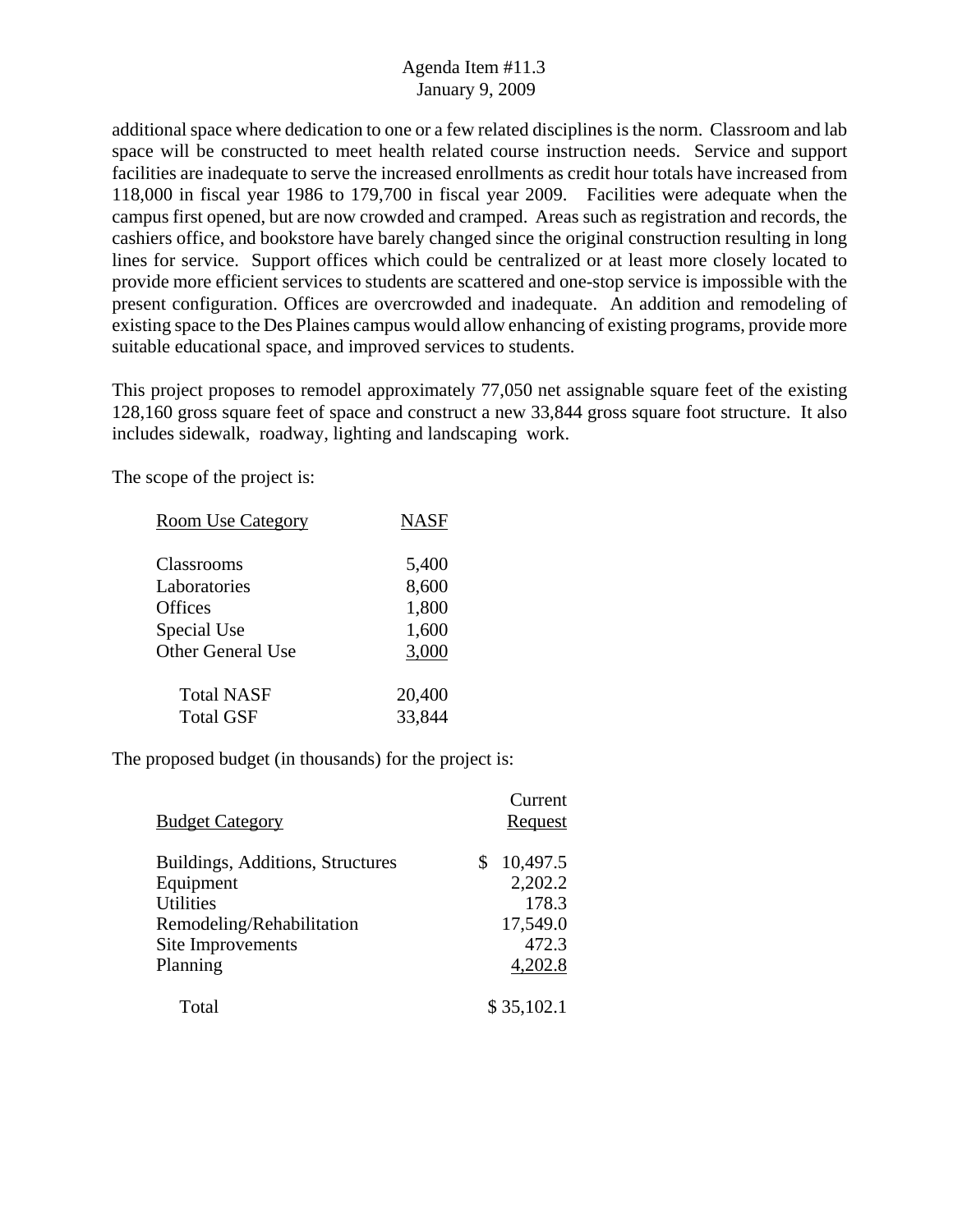| Sources of funding:     |                    |             |                    |
|-------------------------|--------------------|-------------|--------------------|
|                         | <b>State Funds</b> | Local Funds | <b>Total Funds</b> |
| <b>Current Request</b>  | \$26,326.6         | \$8,775.5   | \$35,102.1         |
| <b>Eligible Credits</b> | $-()$              | $-()$       | $-()$              |
| Current Year Recomm.    | \$26,326.6         | \$8,775.5   | \$35,102.1         |

36. Triton College - Installation of Backflow Preventors. Triton College's campus is comprised of nineteen buildings. During original construction of these buildings, backflow preventors were not installed between the building and outside water pipes. The lack of these preventors could cause contamination of outside water sources if inside building contamination were to occur and the contaminants were to flow back into the outside water source. This is an issue that the Village of River Grove has requested the college remedy. This project proposes to retrofit those backflow preventors in such a way that they may be checked and maintained periodically. A site analysis must be conducted to determine a suitable location to ensure accessibility for inspecting and servicing them. The site analysis is included as part of this project and may include asbestos abatement depending upon the location selection.

The proposed budget (in thousands) for the project is:

| <b>Budget Category</b>                                                           | Current<br><u>Request</u> |                                    |                                    |
|----------------------------------------------------------------------------------|---------------------------|------------------------------------|------------------------------------|
| Utilities                                                                        | \$1,780.1                 |                                    |                                    |
| Sources of funding:                                                              | <b>State Funds</b>        | Local Funds                        | <b>Total Funds</b>                 |
| <b>Current Request</b><br><b>Eligible Credits</b><br><b>Current Year Recomm.</b> | \$1,335.1<br>\$1,335.1    | \$<br>445.0<br>$-()$<br>445.0<br>S | 1,780.1<br>S<br>$-()$ -<br>1,780.1 |

37. Shawnee Community College - Cairo Regional Education Center. The district currently offers instructional opportunities out of the Cairo Community Learning Center, (formally the Junior High School) and space in the Regional Superintendent of Schools (ROE) Adult Education Facility in the Cairo region. The high school space is limited to evening classes since those facilities are otherwise in use during the day while the room used at the ROE location is available in the morning and afternoon. These extension centers generate approximately 3% of the college enrollment each fiscal year. This space and its unavailability limits course offerings and is inadequate for computer instruction. A central location is needed if the college is to expand its presence in Cairo and the citizens of Alexander County. Current arrangements do not allow the district to expand course offerings or facilitate on-going training with business and industry.

This project proposes to construct a one story 4,680 gross square foot building on land adjacent to the Cairo Public School district to be donated to Shawnee Community College. The construction of these classrooms, labs, and office space will enable the college to offer much needed daytime instruction, provide the quality education students need to succeed in college, and enhance the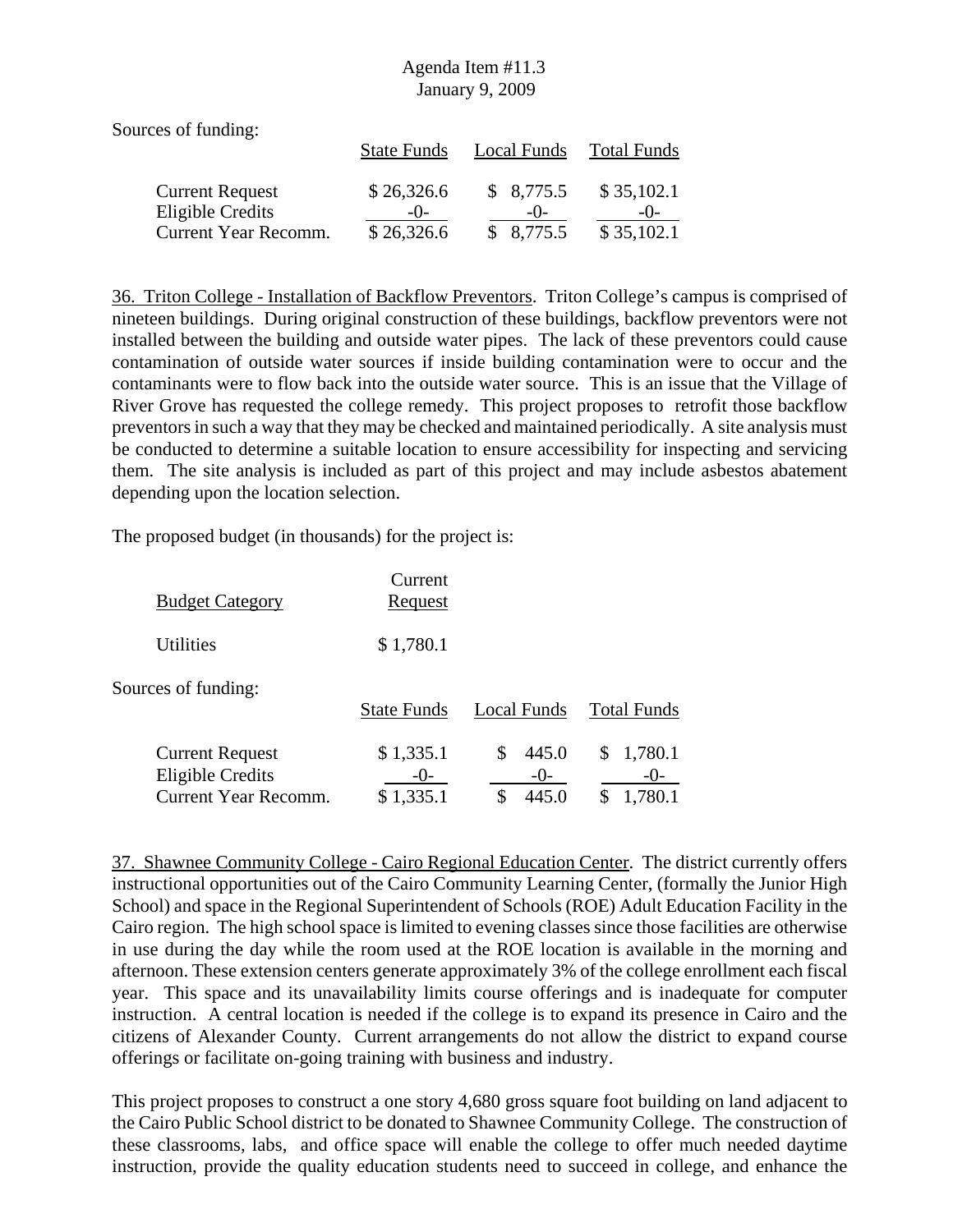college's ability to ensure necessary programs are in place to provide a trained workforce that meets the needs of the community. The project would include site work, sidewalks, 60 parking spaces and driveway, and lighting. All utilities will be provided by Cairo Public Utilities.

The scope of the project is:

| <b>Room Use Category</b> | <b>NASF</b> |
|--------------------------|-------------|
| Classrooms               | 1,400       |
| Laboratories             | 800         |
| <b>Offices</b>           | 300         |
| Other General Use        | 390         |
| <b>Total NASF</b>        | 2,890       |
| <b>Total GSF</b>         | 4.680       |

The proposed budget (in thousands) for the project is:

| <b>Budget Category</b>                                |                    | Current<br>Request     |                    |
|-------------------------------------------------------|--------------------|------------------------|--------------------|
| Buildings, Additions, Structures<br>Site Improvements |                    | 1,517.1<br>\$<br>463.1 |                    |
| Total                                                 |                    | \$1,980.2              |                    |
| Sources of funding:                                   | <b>State Funds</b> | <b>Local Funds</b>     | <b>Total Funds</b> |
| <b>Current Request</b><br><b>Eligible Credits</b>     | \$1,485.1<br>-()-  | 495.1<br>\$<br>$-()$   | 1,980.2<br>\$      |
| Current Year Recomm.                                  | \$1,485.1          | 495.1<br>\$            | \$<br>1,980.2      |

38. Danville Area Community College - Clock Tower Center & Ornamental Horticulture Rehab/Remodeling. The Clock Tower Center was constructed in the early 1900's with portions of the building remodeled in the last few years. Approximately 32,500 gross square feet of classroom and instructors' office space still requires remodeling. Basic infrastructure needs to be rehabilitated including data and electrical wiring, fire protection, and heating and ventilation mechanical units. The Ornamental Horticulture Building is over thirty years old and has never been rehabilitated. Electrical, fire protection, heating and ventilation, piping (water and sanitary) modifications need to be made as well as greenhouse structural improvements.

This project proposes to make improvements to these two buildings to improve the learning/working environment, update the space, and make ADA accessibility improvements to restroom areas.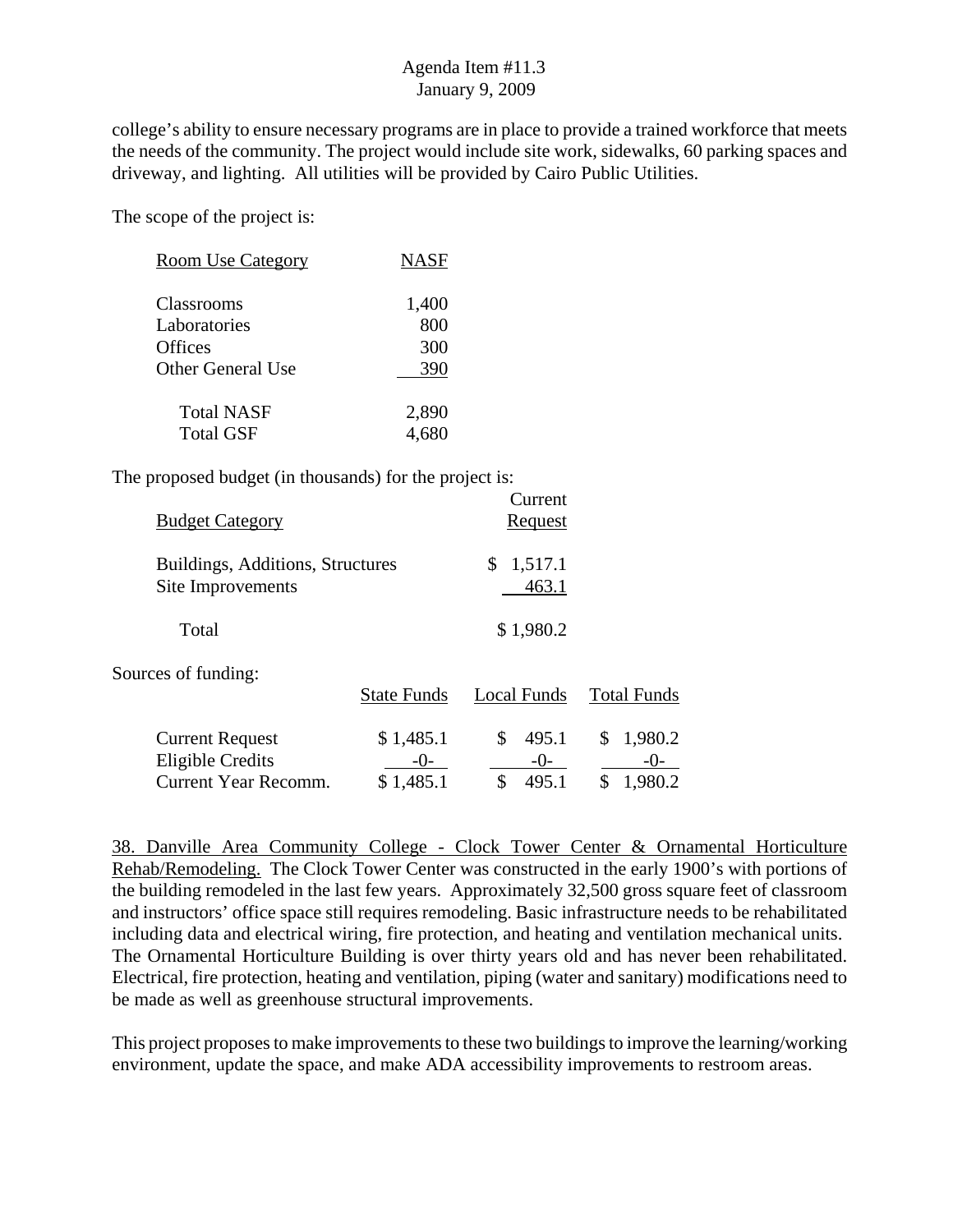The proposed budget (in thousands) for the project is:

|                                               |                    | Current        |                    |
|-----------------------------------------------|--------------------|----------------|--------------------|
| <b>Budget Category</b>                        |                    | <u>Request</u> |                    |
| Remodeling/Rehabilitation                     |                    | 3,170.9        |                    |
| Site Improvements                             |                    | 56.8           |                    |
| Planning                                      |                    | <u>551.8</u>   |                    |
| Total                                         |                    | \$3,779.5      |                    |
| <b>Clock Tower Remodeling</b>                 |                    | 2,382.8        |                    |
| <b>Ornamental Horticulture Rehabilitation</b> |                    | 1,396.7        |                    |
| Total                                         |                    | \$3,779.5      |                    |
| Sources of funding:                           |                    |                |                    |
|                                               | <b>State Funds</b> | Local Funds    | <b>Total Funds</b> |
| <b>Current Request</b>                        | \$2,834.6          | \$944.9        | 3,779.5<br>S.      |
| <b>Eligible Credits</b>                       | -()-               | $-()$          |                    |
| <b>Current Year Recomm.</b>                   | \$2,834.6          | \$944.9        | \$<br>3,779.5      |

39. Richland Community College - Community Education Center and Infrastructure Connection. Decatur is a community that has a significant population of citizens who have not attained a high school degree. In a community that has a workforce population of approximately 56,000 it also has a population of over 15,000 18 to 45 year olds who do not have a high school degree. This includes a growing English as a Second language group. However, on campus facilities provide only two classrooms for adult education classes. This project will allow the college to develop proper educational space where a greater number of adult education students can be served, allow for expansion of its educational partnership activities, address the relatively low educational attainment rate, provide adequate space for child care, and expand the college's early childhood development resources.

This project proposes the construction of a 42,669 gross square foot free standing single story multiuse steel and masonry building on the main campus with additional parking, a connecting roadway, and the extension of existing utilities to the new building. Other site improvements required will be the construction of a retention pond area and grading that provides proper drainage. Further, it includes the construction of a masonry and glass structure extending from the front entrance to the drop off zone that will clearly denote a main entrance to the college which will better direct first time students and the community as they use the campus facilities.

| <b>Room Use Category</b> | <b>NASF</b> |
|--------------------------|-------------|
| <b>Classrooms</b>        | 5,100       |
| Laboratory               | 11,870      |
| <b>Offices</b>           | 1,860       |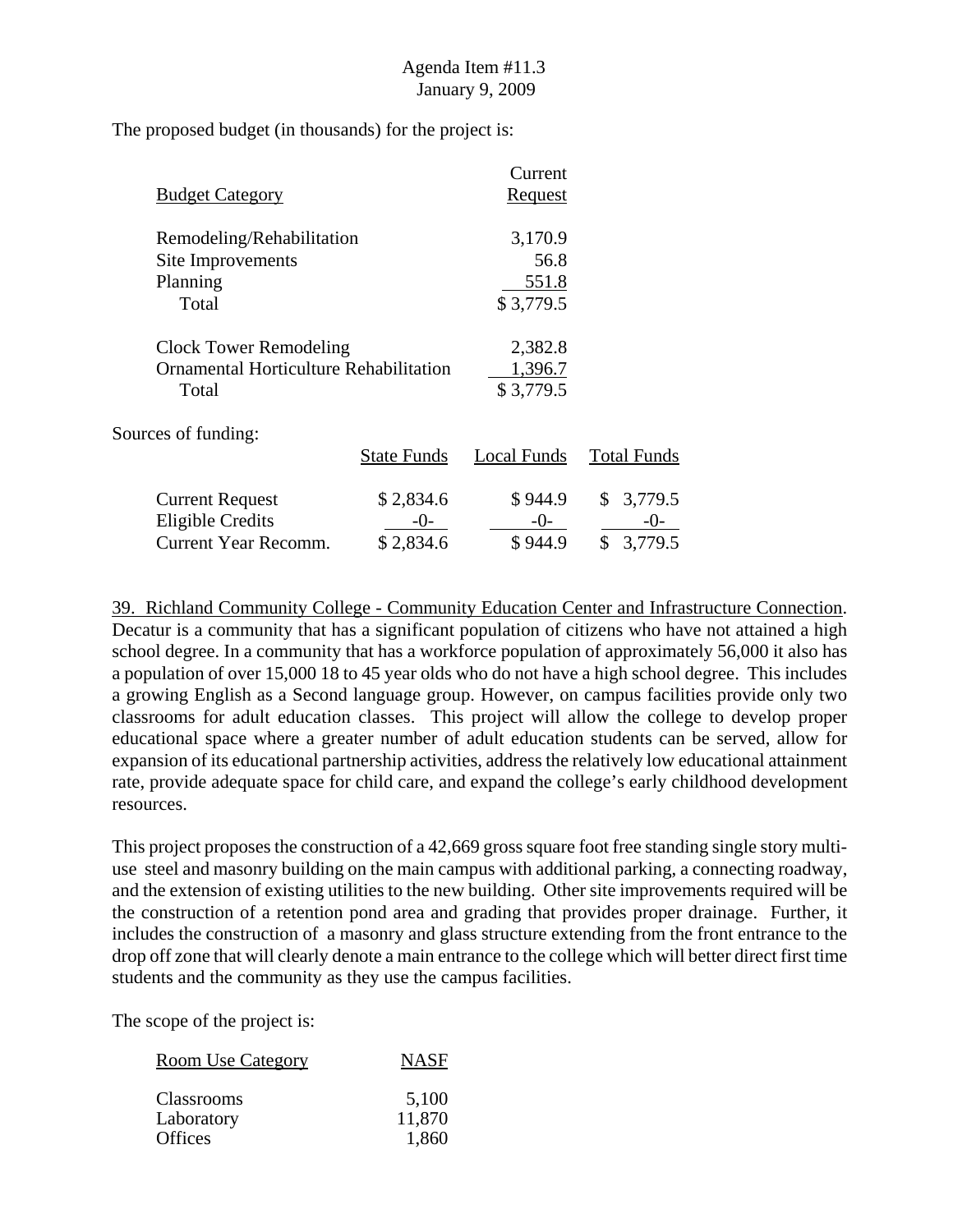| <b>Room Use Category</b> | <b>NASF</b> |
|--------------------------|-------------|
| Study                    | 1,450       |
| Special Use              | 2,450       |
| <b>General Use</b>       | 1,550       |
| Support                  | 2,400       |
| <b>Total NASF</b>        | 26,680      |
| <b>Total GSF</b>         | 42.669      |

The proposed budget (in thousands) for the project is:

| <b>Budget Category</b>                          |                        | Current<br><b>Request</b> |                    |
|-------------------------------------------------|------------------------|---------------------------|--------------------|
| Buildings, Additions, Structures                |                        | 13,825.3<br>\$<br>520.0   |                    |
| Equipment<br>Remodeling/Rehabilitation          |                        | 95.4                      |                    |
| <b>Utilities</b><br>Site Improvements           |                        | 238.0<br>275.6            |                    |
| Planning<br>Total                               |                        | 84.8<br>\$15,039.1        |                    |
| Sources of funding:                             |                        |                           |                    |
|                                                 | <b>State Funds</b>     | Local Funds               | <b>Total Funds</b> |
| <b>Current Request</b>                          | \$11,279.3             | \$3,759.8                 | \$15,039.1         |
| <b>Eligible Credits</b><br>Current Year Recomm. | -()-<br>11.279.3<br>\$ | $-()$<br>\$3.759.8        | -()-<br>\$15,039.1 |

40. Moraine Valley Community College - Renovation of Buildings A, B,& L/Health Careers Center. Buildings A, B, & L were each built between 1971 and 1977 and represent the first permanent structures on the Moraine Valley Community College campus. These facilities were originally constructed utilizing an "Open Plan " concept to allow for maximum flexibility. Over time however, this concept has proven unsuccessful and permanent interior partitions were built in an effort to improve the existing functional capabilities of the spaces. Because the build out occurred over many years and the original infrastructure does not necessarily support the desired programmatic configurations, the buildings require significant remodeling and rehabilitation in order to provide functional and comfortable instructional and support spaces that fully comply with current code requirements and best practices. In order to respond to specific programmatic growth and increasing student population in the health careers programs, additional instructional and associated support space is required on campus and would be provided with the renovation of this existing space. A significant portion of the buildings' mechanical systems are the original systems installed nearly 30 years ago and are beyond their expected useful life and , therefore, require replacement in order to restore them to their original operating condition.

This project will provide more space to the health careers programs, make building envelope improvements, and building infrastructure improvement. Currently the health careers programs only has approximately 9,900 net assignable square feet (NASF) for its use. This project would remodel that space and other space on the  $1<sup>st</sup>$  and  $2<sup>nd</sup>$  floor of building B vacated by the science programs, which are relocating, for the health careers areas to provide a total of approximately 26,250 NASF of space for health and career areas. The remodeled space will provide more flexibility for the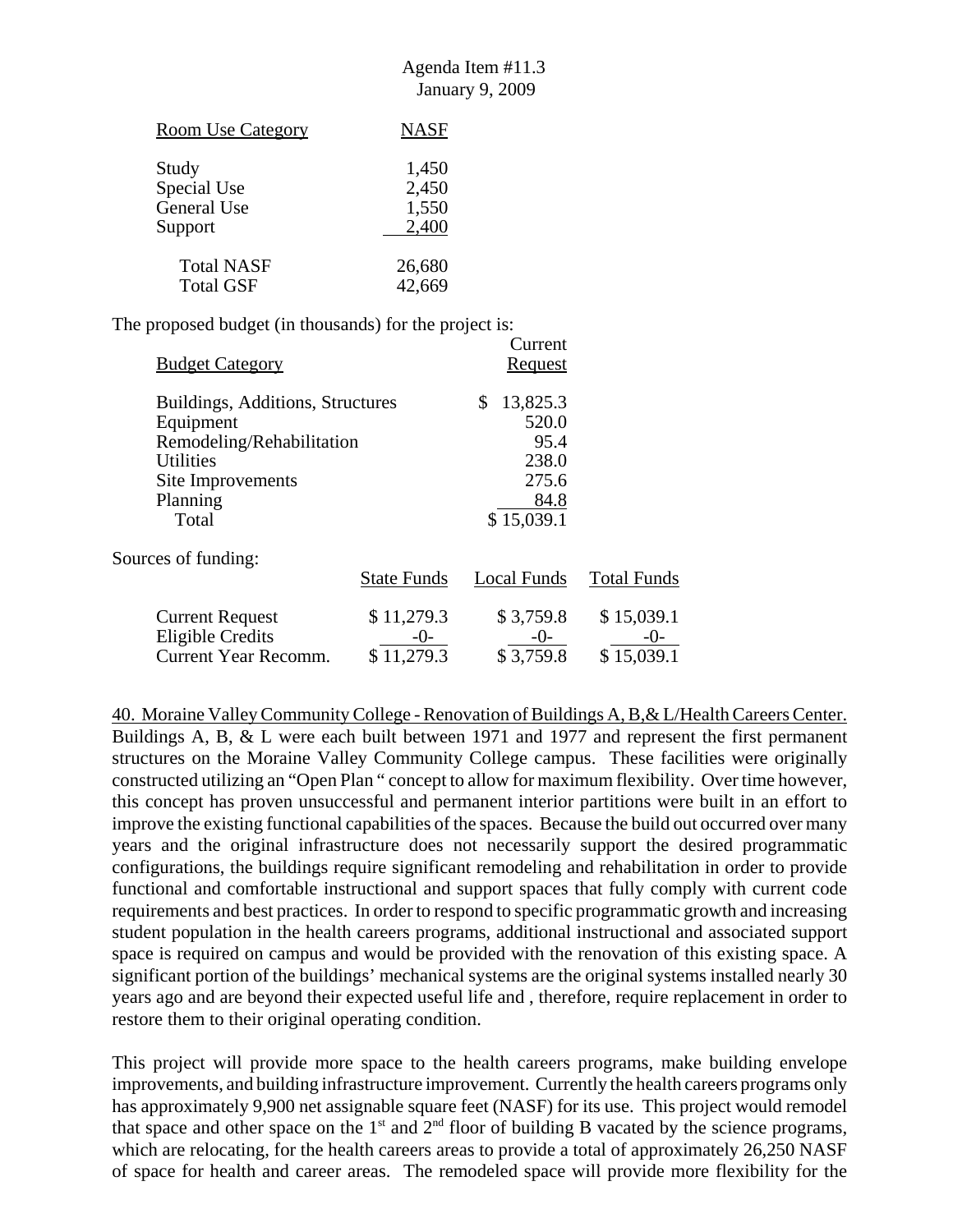college to meet its instructional demands. With these improvements, building B will be dedicated as a Health Careers Center. Additionally, building envelope work such as roof and window removal and replacement and building infrastructure such as mechanical systems replacement, ceiling/lighting replacement, fire protection system modifications, and plumbing replacement in approximately 306,000 gross square feet of Buildings A, B, & L.

The proposed budget (in thousands) for the project is:

| <b>Budget Category</b>                                                           |                               | Current<br>Request                               |                                     |
|----------------------------------------------------------------------------------|-------------------------------|--------------------------------------------------|-------------------------------------|
| Equipment<br>Remodeling/Rehabilitation<br>Site Improvements<br>Total             |                               | \$<br>2,343.6<br>35,021.5<br>347.2<br>\$37,712.3 |                                     |
| Sources of funding:                                                              | <b>State Funds</b>            | Local Funds                                      | <b>Total Funds</b>                  |
| <b>Current Request</b><br><b>Eligible Credits</b><br><b>Current Year Recomm.</b> | 28,284.2<br>$-()$<br>28,284.2 | 9,428.1<br>$-0-$<br>9,428.1                      | \$37,712.3<br>$-()$ -<br>\$37,712.3 |

41. Kaskaskia College - Vandalia Education Center-Phase II. Kaskaskia College is dedicated to promoting life-long learning and is committed to providing educational opportunities and occupational job skills training to all residents of the district. This project would better enable the district to provide citizens of Fayette and Bond counties with an opportunity for higher quality educational services for workforce training and enhancement, as well as comprehensive student services, offered in the Vandalia area. The district proposes to expand the Vandalia Education Center to provide space for technology in vocational, occupational, and career programs, computer laboratories and distance education, faculty offices, and a study commons area. The leased facility previously serving that area was fully utilized and had reached maximum capacity in course offerings experiencing an enrollment growth from 179 students in the fall 1990 to 650 students in fall 2004 (263 % increase). The college has committed to providing at least 43.5% of the cost of this project.

Land was acquired by the Foundation and the first phase of this project has been completed as a locally funded project. Phase I provides a 21,358 gross square foot (GSF) open floor plan structure at the new location. This project request proposes to construct an additional 28,232 gsf one story structure at the new location in Vandalia. The project would include parking, sidewalks and lighting, and expanding utilities to the Phase I portion and would serve programs such as coal mining, nursing, agricultural mechanics, electronics, and business management.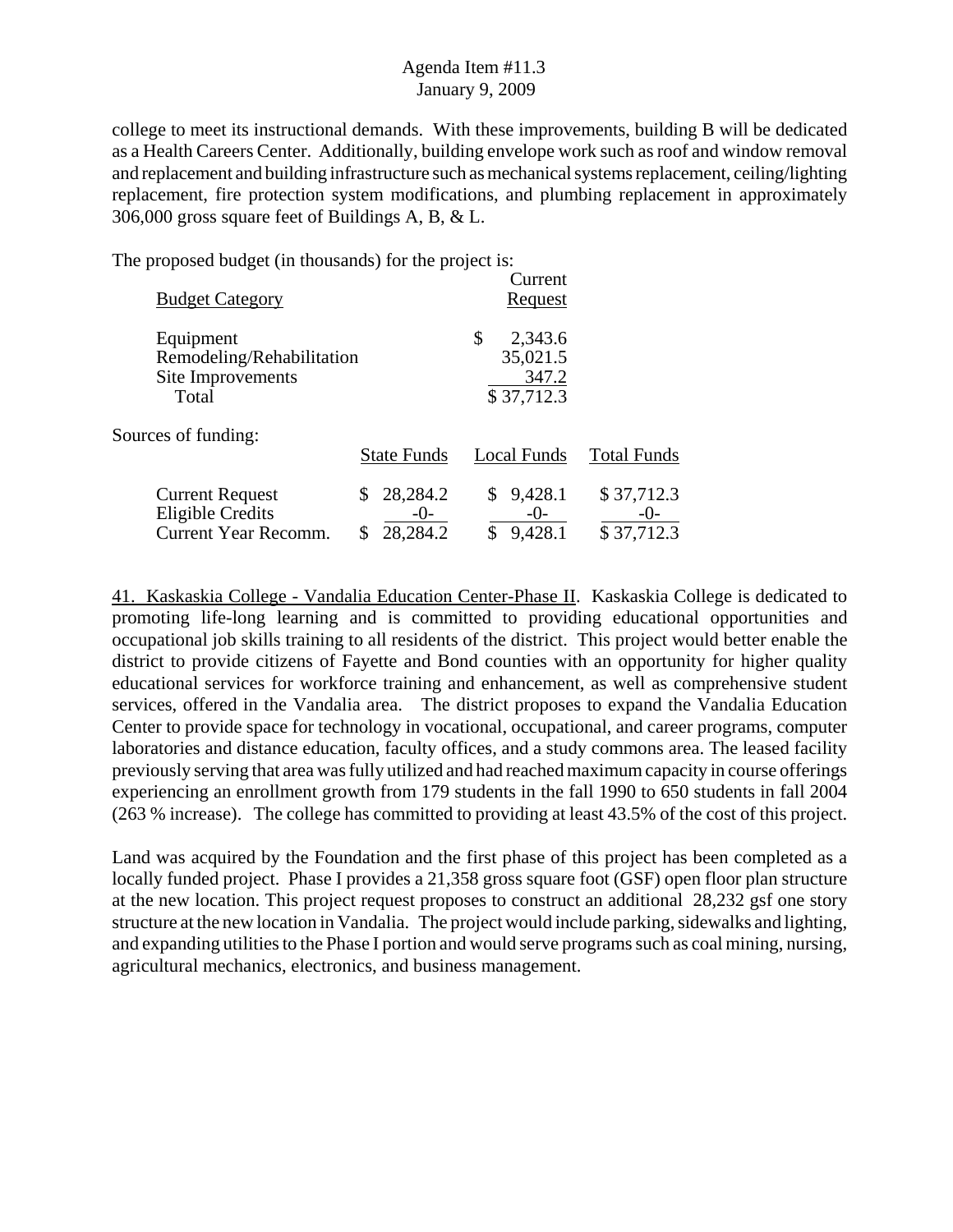The scope of the project is:

| <b>Room Use Category</b>  | <b>NASF</b> |
|---------------------------|-------------|
| Classrooms                | 6,400       |
| Laboratories              | 9,800       |
| <b>Offices</b>            | 800         |
| <b>Support Facilities</b> | 1,000       |
| <b>Total NASF</b>         | 18,000      |
| <b>Total GSF</b>          | 28,232      |

The proposed budget (in thousands) for the project is:

|                                  |                    | Current        |                    |
|----------------------------------|--------------------|----------------|--------------------|
| <b>Budget Category</b>           |                    | <b>Request</b> |                    |
| Buildings, Additions, Structures |                    | \$9,489.8      |                    |
| Equipment                        |                    | 188.7          |                    |
| <b>Utilities</b>                 |                    | 150.0          |                    |
| Site Improvements                |                    | 300.0          |                    |
| Total                            |                    | \$10,128.5     |                    |
| Sources of funding:              | <b>State Funds</b> | Local Funds    | <b>Total Funds</b> |
|                                  |                    |                |                    |
| <b>Current Request</b>           | \$5,540.2          | \$4,588.3      | \$10,128.5         |
| <b>Eligible Credits</b>          | -0-                | $-0-$          | $-()$ -            |
| Current Year Recomm.             | \$5,540.2          | \$4,588.3      | \$10,128.5         |

42. Lake Land College - Western Region Advanced Technology Center in Pana. A new structure located in Pana consisting of approximately 24,060 gross square feet of space will provide a permanent space to address concerns expressed by municipal and business leaders of the western region of the district's geographic area. The western region (parts or Christian, Shelby, Fayette, and Montgomery counties) of the district's geographic area have faced many economic and workforce preparation challenges over the past two decades. Manufacturing plant closings including Firestone, Essex Wire, Borg-Warner, as well as closing of the greenhouse and coal mining industry along with slow progress in widening of U.S. 51 are just a few of those challenges. The college is partnering with municipal and business leaders to develop educational opportunities more readily accessible to area residents. This partnering is intended to provide more opportunities for students by providing them with the training that will also stimulate economic and job growth in the region. A well trained workforce will help attract new business and industry , transportation infrastructure development of U.S. 51 and Route 29. Conversely, completion of widening of US 51 and Route 29 providing easier access through the area will increase the demand from new and existing businesses for a well trained workforce. A variety of Career and Technical Education programs, pre- baccalaureate programs along with adult basic education will be housed at the new location to serve the residents. An area that will be specifically focused on is allied health care including nursing. Employment opportunities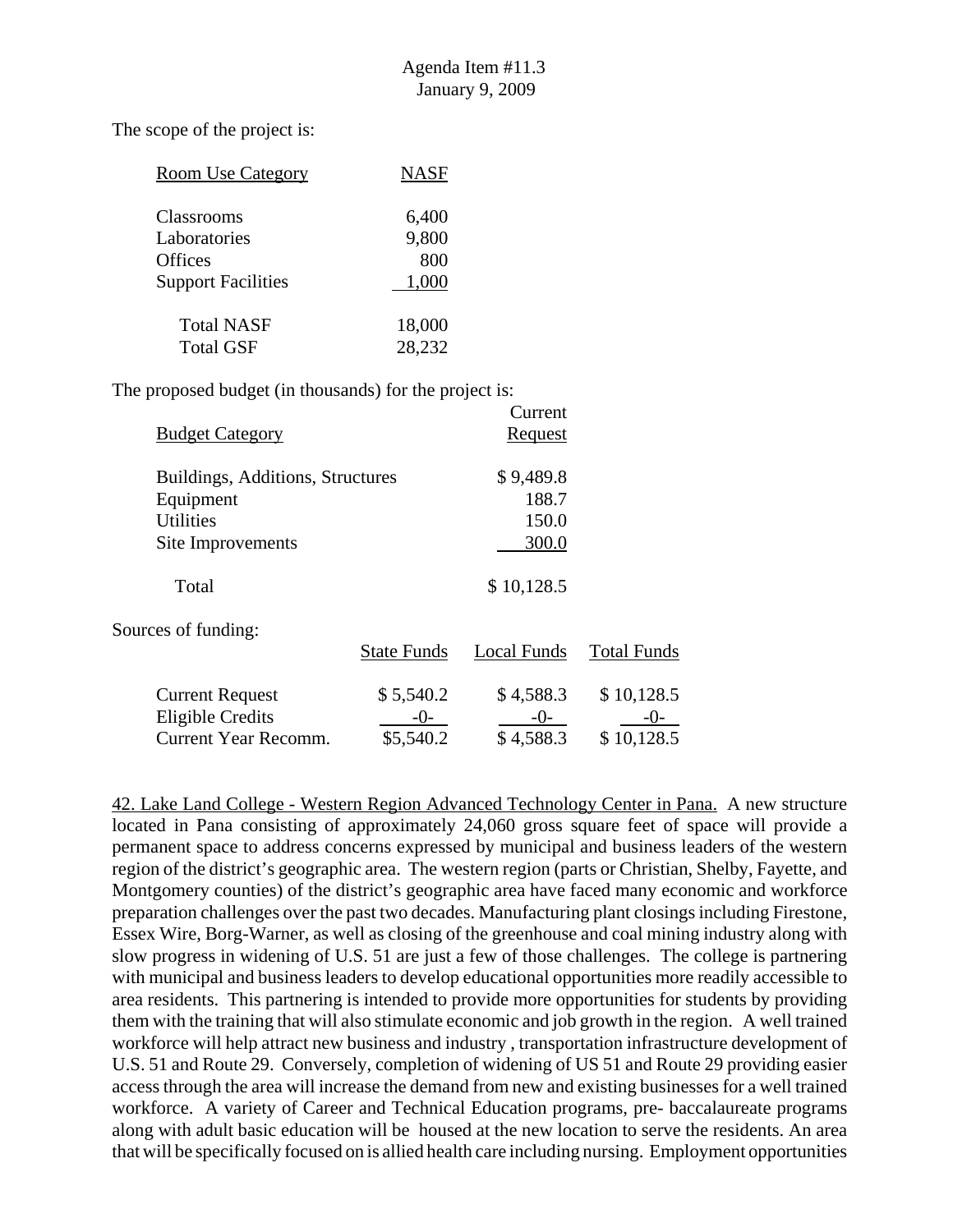in the allied health care and nursing areas are expected to grow faster than the average for all occupations. Health care sectors and hospitals are projected to show an increase in the need for trained professionals. Nursing, the largest health care occupation, is in short supply in the area , according to community leaders. With degrees in nursing and other related fields, graduates will have the skills necessary to be employed in area hospitals, nursing homes, home health care, supported living centers, public health positions, related industries and more. Another opportunity for a high demand job outlook is Information Technology which will be offered to students at the new location. Not only will area high school students be able to participate in the program as dual credit students , but adults will also have an opportunity to enroll in a similar program that could be held during the evening. The Occupational Outlook Handbook has listed information technology as among the fastest growing occupations over the next ten years and it is crucial for continued economic development associated with the high tech industries of today. Further , course work in a variety of technical areas that would provide students with the skills necessary for employment as skilled technicians with manufacturers, engineering firms, testing laboratories, utilities and local, state, and federal government agencies would also be available to residents of this area of the district. Additionally, a building construction technology program, a wide range of services to business and industry, and the offering of adult education students who may not have otherwise had access to such services could be available at this new location.

This project proposes to construct an approximately 24,060 gross square foot three story building at a site in Pana. The district continues to work with local official to determine a suitable location. It is anticipated that the site will be donated to the district for purposes of constructing the Western Region Advanced Technology Center. The project includes landscaping, sidewalks, a parking lot, water connection and plumbing work, HVAC, electrical service and lighting to accommodate the new building, and demolition of an existing building at the potential site.

 $\sim$ 

The scope of the project is:

| <b>Room Use Category</b>  | <b>NASF</b> |
|---------------------------|-------------|
| Classrooms                | 8,000       |
| Laboratories              | 2,000       |
| Offices                   | 1,000       |
| Study                     | 3,000       |
| <b>Support Facilities</b> | 2,400       |
| <b>Total NASF</b>         | 16,400      |
| <b>Total GSF</b>          | 24,060      |

| <b>Budget Category</b>           | Current<br>Request |
|----------------------------------|--------------------|
| Buildings, Additions, Structures | \$6,771.5          |
| Equipment                        | 2,618.6            |
| <b>Utilities</b>                 | 70.5               |
| Site Improvements                | 960.3              |
| Planning                         | 1,048.1            |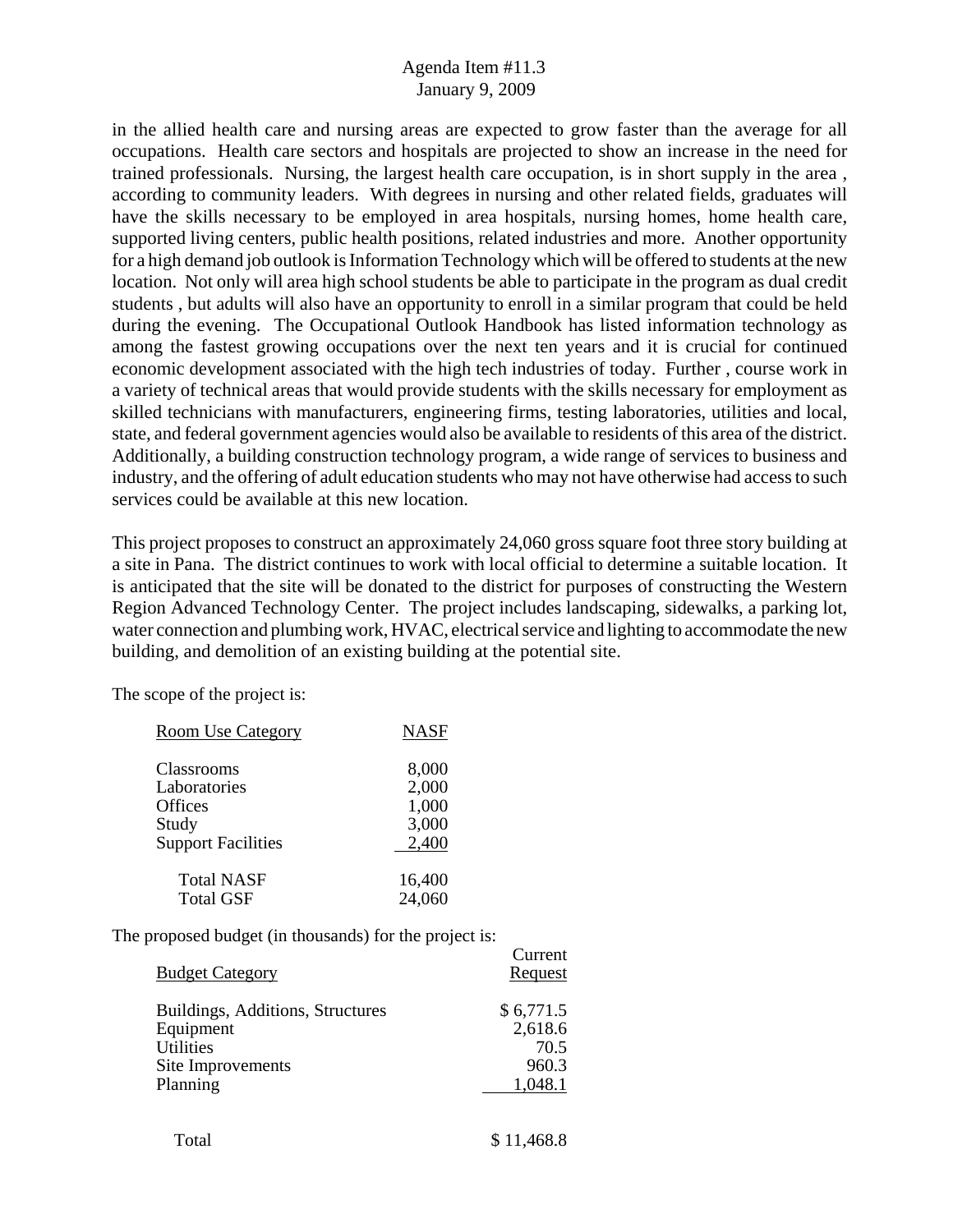Sources of funding:

|                        | <b>State Funds</b> | Local Funds | <b>Total Funds</b> |
|------------------------|--------------------|-------------|--------------------|
| <b>Current Request</b> | \$8,601.6          | \$2,867.2   | \$11,468.8         |
| Eligible Credits       | $-()$              | $-()$       | $-()$              |
| <b>Current Request</b> | \$8,601.6          | \$2,867.2   | \$11,468.8         |

43. College of Lake County - Classroom Building (Southlake Center). The district needs to expand the Southlake Educational Center in Vernon Hills to address the current shortage of space in that area for instruction, student services, support services, community services, and administrative functions. The existing center consisting of two computer labs, two distance learning rooms, and eight classrooms opened in 1999 and has seen enrollment grow from 174 to 900 within a year. The college is constructing a second classroom building with local funds, however, continued growth is anticipated and another classroom building will be needed for more instructional space. The population of the southeast and southwest quadrants of the district grew by more than 40,000 residents (19%) during the ten year period between 1990 and 2000. The Northeastern Planning Commission has projected the area around the Southlake Center will continue to grow by another 64,000 residents by the year 2020. The college currently uses computer lab space at a local high school and , as mentioned above, has a locally funded classroom construction project in progress. The locally funded construction and this project will in combination provide a critical concentration of space for instructional and student support services to serve the growing student population.

This project is included in the college's master plan and proposes to construct a 53,753 gross square foot (gsf) structure to house nineteen general use classrooms, ten computer labs, twelve staff and faculty offices, one science lab, one educational technology area, one storage space and one general assembly space. The proposed project includes extending existing water main, storm, and sanitation sewers, extension of existing electrical service, security and fire alarms, and computer systems, sidewalks, roadways, 300 new parking spaces, landscaping, light fixtures, and equipment for the new building. The storm water retention system will need to be extended to approximately two acres of land in order to prevent flooding. The vacated building (approximately 16,269 gsf) will be razed once the new classroom building is constructed and the cost of such demolition is included in the project's site improvement budget.

| <b>Room Use Category</b>  | <b>NASF</b> |
|---------------------------|-------------|
|                           |             |
| Classrooms                | 18,500      |
| Laboratories              | 11,200      |
| Offices                   | 1,900       |
| General Use               | 1,750       |
| <b>Support Facilities</b> | 900         |
|                           |             |
| <b>Total NASF</b>         | 34,250      |
| <b>Total GSF</b>          | 53,753      |
|                           |             |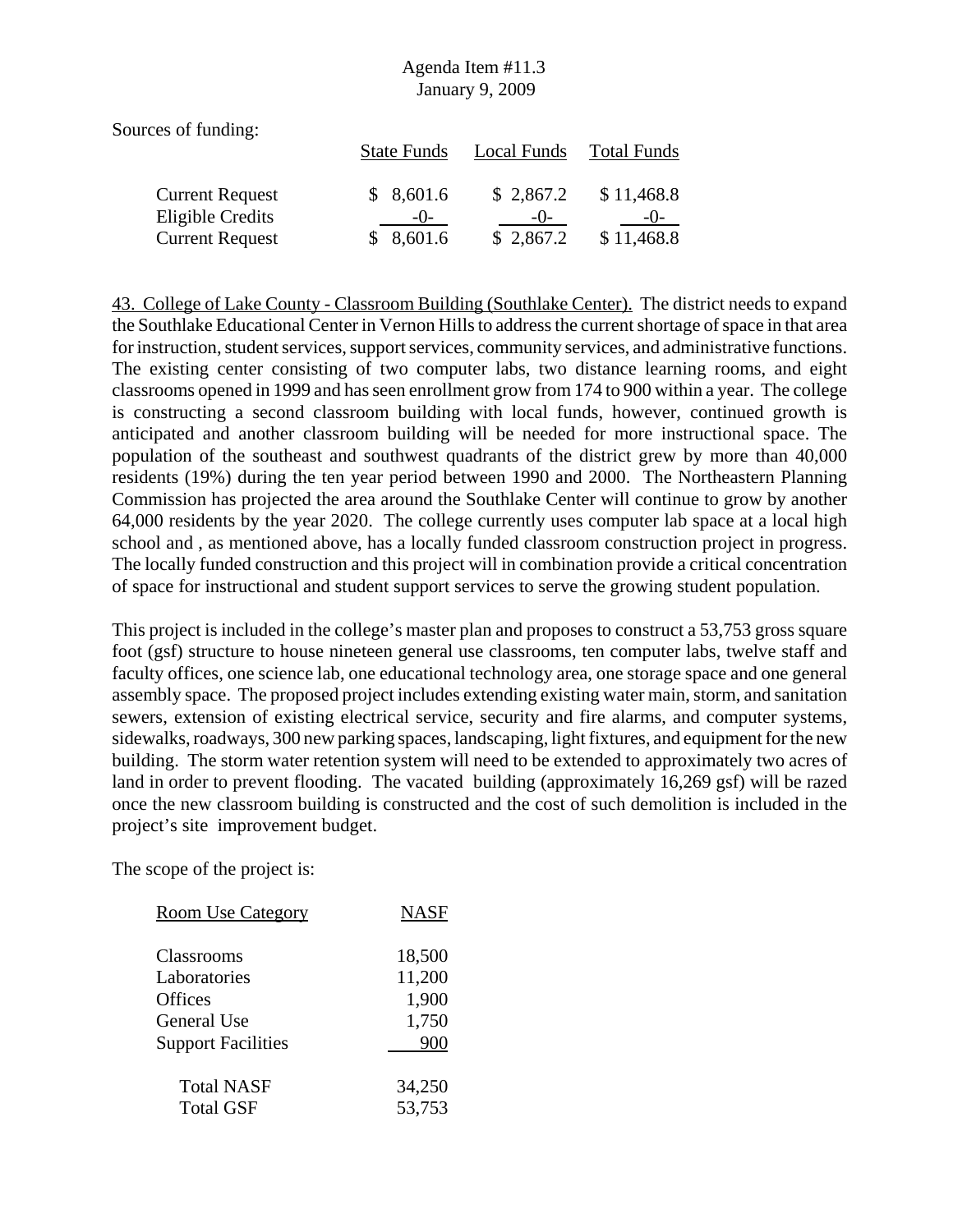The proposed budget (in thousands) for the project is:

|                                  |                    | Current        |                    |
|----------------------------------|--------------------|----------------|--------------------|
| <b>Budget Category</b>           |                    | <b>Request</b> |                    |
| Buildings, Additions, Structures |                    | \$17,294.0     |                    |
| Equipment                        |                    | 1,749.9        |                    |
| <b>Utilities</b>                 |                    | 1,302.6        |                    |
| Site Improvements                |                    | 2,833.9        |                    |
| Total                            |                    | \$23,180.4     |                    |
| Sources of funding:              |                    |                |                    |
|                                  | <b>State Funds</b> | Local Funds    | <b>Total Funds</b> |
| <b>Current Request</b>           | \$17,385.3         | \$5,795.1      | \$23,180.4         |
| <b>Eligible Credits</b>          | $-()$ -            | $-()$          | $-()$              |
| <b>Current Request</b>           | \$17,385.3         | \$5,795.1      | \$23,180.4         |

44. Rock Valley College - Classroom Building III. The district's facility master plan includes the construction of a classroom III building to address increasing enrollments, district growth, the need for technology and connectivity to high schools, partnering opportunities with Northern Illinois University and other baccalaureate institutions, and expansion of instructional programming to increase the economic base of the region. The district's population continues to increase resulting in enrollment increases in both credit generating and non credit generating enrollments. A technology infrastructure has been developed to provide the capability for connectivity to high schools and students enrolled in dual credit programs. Classrooms designed in this proposed structure to offer dual credit instruction to the high school student in the high school would make the infrastructure more valuable and the possibilities more realistic.

This project proposes to construct a free standing three story 56,816 gross square foot structure to be located to the northeast of the existing classroom building. The proposed building would provide space for university center growth, high school partnerships, general science program growth, technology program growth, student study space, faculty offices, and storage. This project includes additional parking, lighting, sidewalks, landscaping, and the extension of electrical service and plumbing to the new building, fire protection service, fire alarm, and computer systems.

| <b>Room Use Category</b>  | NASF   |
|---------------------------|--------|
| Classrooms                | 19,400 |
| Laboratories              | 11,000 |
| <b>Offices</b>            | 3,480  |
| Study                     | 2,000  |
| <b>Support Facilities</b> | 300    |
| <b>Total NASF</b>         | 36,180 |
| <b>Total GSF</b>          | 56,816 |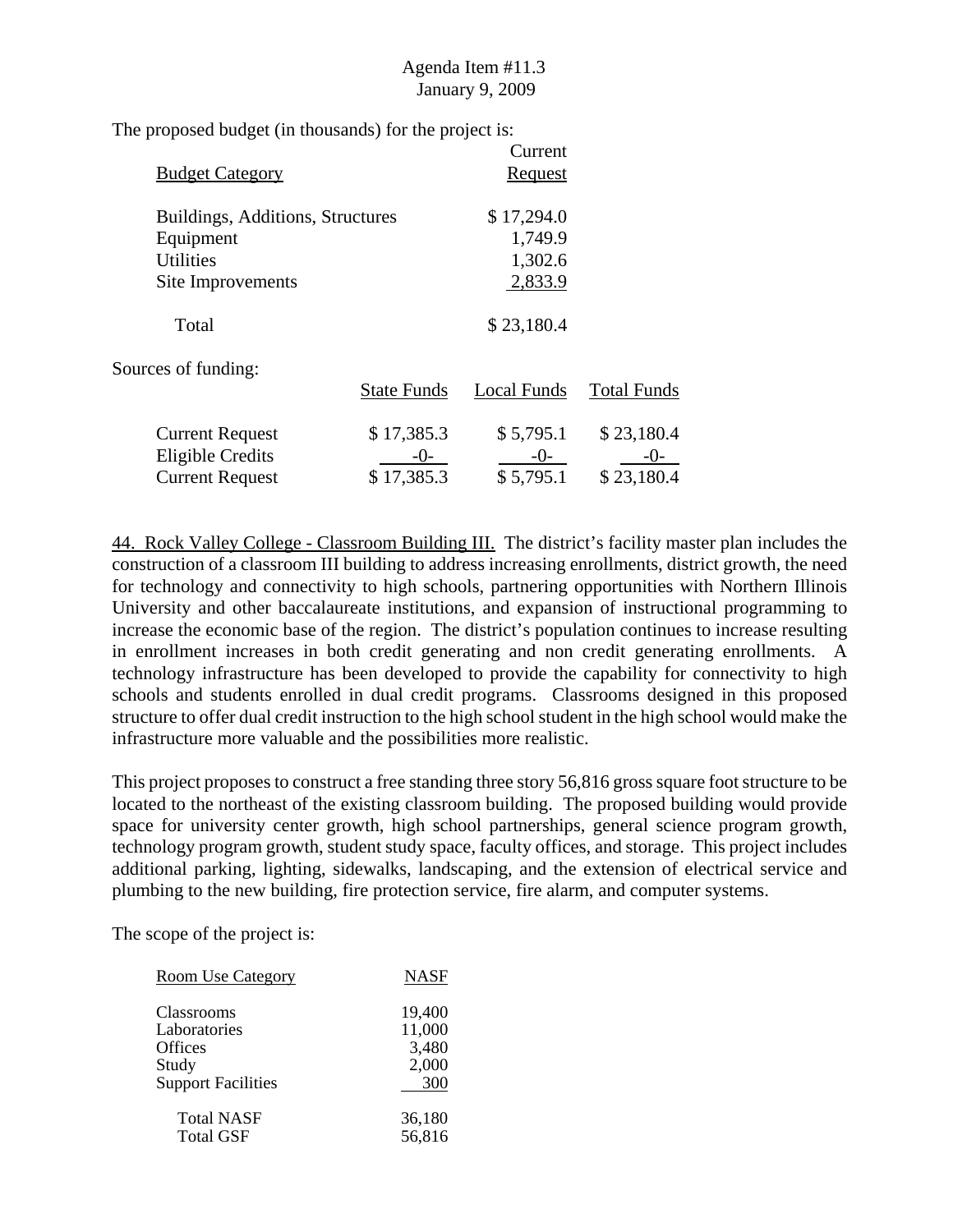The proposed budget (in thousands) for the project is:

|                                  | Current        |                    |
|----------------------------------|----------------|--------------------|
|                                  | <b>Request</b> |                    |
| Buildings, Additions, Structures | \$17,630.2     |                    |
|                                  | 882.4          |                    |
|                                  | 708.6          |                    |
|                                  | 1,675.6        |                    |
|                                  | \$20,896.8     |                    |
|                                  |                |                    |
| <b>State Funds</b>               | Local Funds    | <b>Total Funds</b> |
| \$15,672.6                       | \$5,224.2      | \$20,896.8         |
| $-()$ -                          | $-()$          | $-()$ -            |
| \$15,672.6                       | \$5,224.2      | \$20,896.8         |
|                                  |                |                    |

45. South Suburban College - Allied Health Addition. The district's enrollment trends display a dramatic increase in allied health and nursing with over 25% of the total student population choosing career pathways in these fields. The district has added classes and utilized creative scheduling strategies for optimal room utilization in an attempt to serve these students. However, even with these efforts the district had a waiting list of over 200 students in the fall semester for the nursing program. Fifty students were on a waiting list for the radiological technology program for a total of over 1,000 students on waiting lists for additional classes. In addition to increased demand and enrollments in these areas, recent changes in the field of teacher education in Illinois and throughout the nation have added additional responsibilities for community colleges. In Illinois, community colleges are to be a key provider of an education program of course work and training for paraprofessionals in the K-12 environment to meet requirements of the federal "No Child Left Behind" legislation. The college's affordable child care has seen a surge in enrollment consistent with over student enrollment. An expanded child care facility also adds a dimension to the teacher education program as it provides space for students to experience classroom techniques within the childcare facility. The following described proposed facility would provide additional classroom and laboratory space for allied health and education majors who will have immediate job placement opportunities within the district, accessible child care to allow students with educational goals to attain those goals at South Suburban College, and a teaching environment and observation space in an expanded child care facility for the educational enhancement of students in the teacher education program.

This project proposes to construct an approximately 130,000 gross square foot building on the south end of the main building. The new addition will accommodate nursing, licensed practical nursing, radiology, occupational therapy, pharmacy technician, medical transcription, phlebotomy, medical assistant, medical records, coding specialist and an expanded child care space. In addition to classroom and laboratories, completion of this project will provide faculty offices, study areas, and support facilities. The college architects have developed a proposal which includes general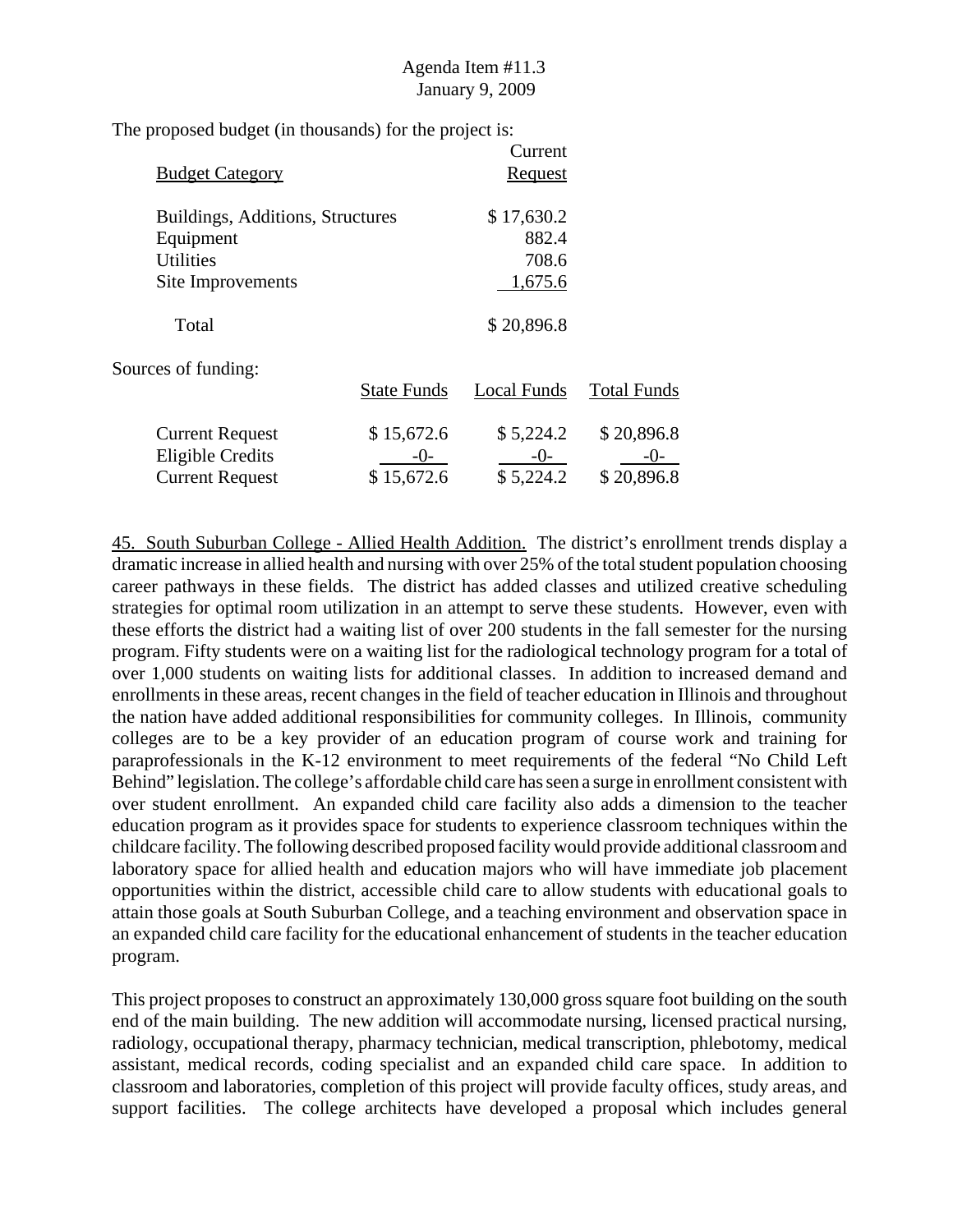construction, mechanicals, lighting, site grading, storm water retention, sewers, additional parking, and landscaping. The project budget includes all basic infrastructure needs for a new building.

The scope of the project is:

| <b>Room Use Category</b> | <b>NASF</b> |
|--------------------------|-------------|
| Classrooms               | 46,920      |
| Laboratories             | 21,480      |
| <b>Offices</b>           | 3,800       |
| General Use              | 9,100       |
| <b>Total NASF</b>        | 81,300      |
| <b>Total GSF</b>         | 129,357     |

The proposed budget (in thousands) for the project is:

| <b>Budget Category</b>                                                      |                                     | Current<br>Request                   |                                     |
|-----------------------------------------------------------------------------|-------------------------------------|--------------------------------------|-------------------------------------|
| Buildings, Additions, Structures                                            |                                     | \$40,270.8                           |                                     |
| Sources of funding:                                                         | <b>State Funds</b>                  | Local Funds                          | <b>Total Funds</b>                  |
| <b>Current Request</b><br><b>Eligible Credits</b><br><b>Current Request</b> | \$30,203.1<br>2,220.2<br>\$32,423.3 | \$10,067.7<br>(2,220.2)<br>\$7,847.5 | \$40,270.8<br>$-()$ -<br>\$40,270.8 |

46. Lake Land College - Learning Resource Center. The existing learning resource center occupies approximately half (13,000 assignable square feet) of the 1972 constructed building in which it resides. This space is inadequate for the number of patrons that utilize the library and its services. The building's design was innovative for the period in which it was constructed but is not conducive to quiet study areas typically found in a library. The proposed new construction will address two building deficiencies: noise and space. The existing open environment, round shape, abundance of concrete surfaces, and high ceilings make it extremely noisy when filled with students. With changes in research methods that have occurred through the use of technology, librarians have the responsibility to teach students to use the available resources for their research and the appropriate space is necessary to be successful. A new facility would provide quiet study rooms for individuals and groups, classrooms for instruction, a workroom for the interlibrary loan program, audio/visual listening rooms, conference and office space, a small auditorium and an additional room for library volumes and community and student use. The existing library has not been able to use all of the building in which it resides due to instructional program demands for additional classroom space.

This project proposes to construct a 100,580 gross square foot multi-story structure on the main campus. The initial design calls for over half of the new structure to serve as the library which is approximately three times the space currently available for the library. The remaining space would be used for classrooms, labs, lecture hall, small group meeting area, and the audio visual department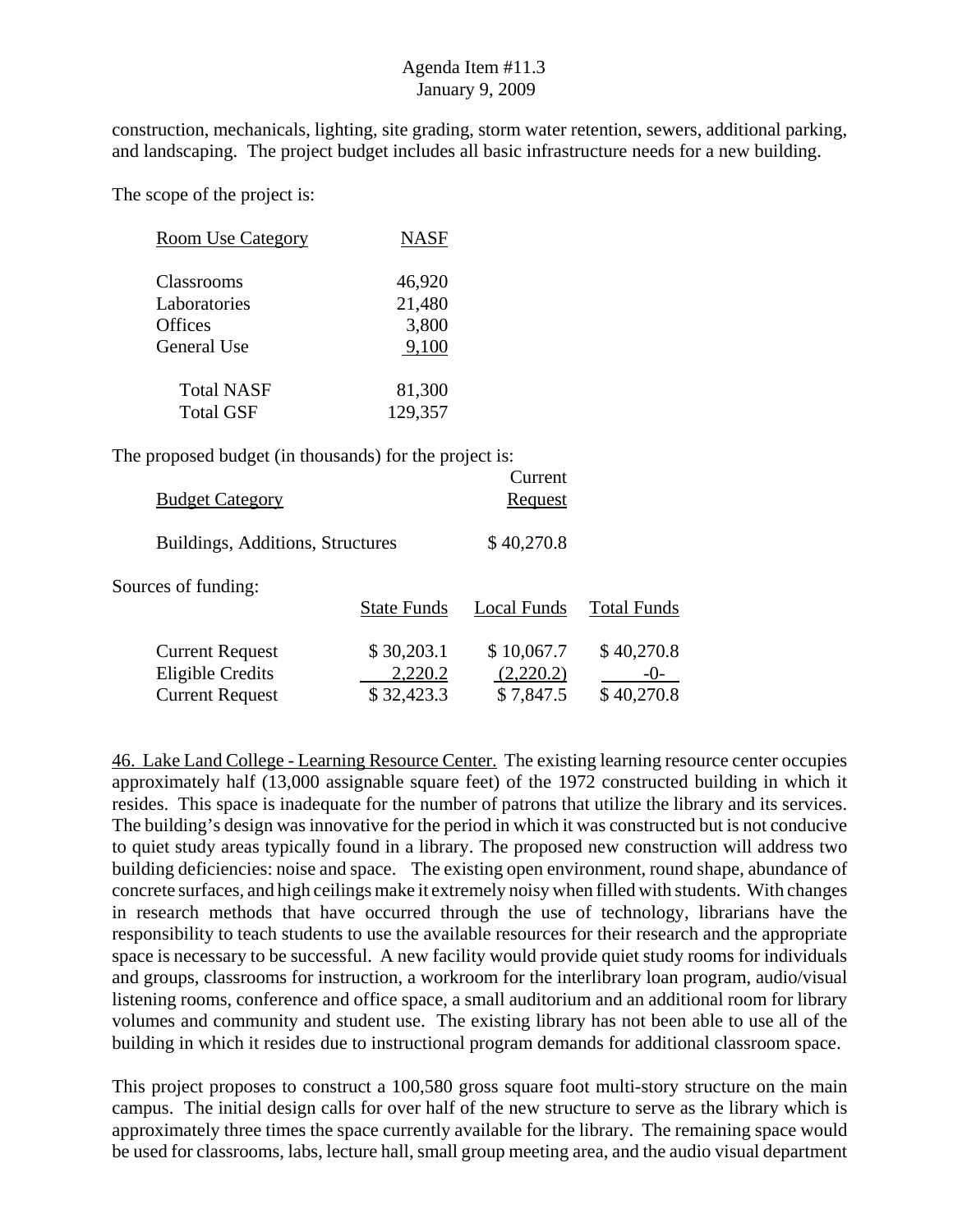of the college. The proposed project would include an additional parking area, landscaping and sidewalks, plumbing additions and modifications, additional heating, ventilation, and air conditioning capacity and electrical service, and lighting to accommodate the new building.

The scope of the project is:

| <b>Room Use Category</b> | <b>NASF</b> |
|--------------------------|-------------|
| Classrooms               | 4,000       |
| Laboratories             | 2,000       |
| Offices                  | 2,000       |
| Study                    | 42,000      |
| General Use              | 9,000       |
| Support                  | 10,000      |
| <b>Total NASF</b>        | 69,000      |
| <b>Total GSF</b>         | 100,580     |

The proposed budget (in thousands) for the project is:

|                                  |                    | Current        |                    |
|----------------------------------|--------------------|----------------|--------------------|
| <b>Budget Category</b>           |                    | <u>Request</u> |                    |
| Buildings, Additions, Structures |                    | \$29,216.4     |                    |
| Equipment                        |                    | 5,409.8        |                    |
| <b>Utilities</b>                 |                    | 270.1          |                    |
| Site Improvements                |                    | 1,334.4        |                    |
| Planning                         |                    | 3,569.2        |                    |
| Total                            |                    | \$39,799.9     |                    |
| Sources of funding:              |                    |                |                    |
|                                  | <b>State Funds</b> | Local Funds    | <b>Total Funds</b> |
| <b>Current Request</b>           | \$29,850.0         | \$9,949.9      | \$39,799.9         |
| <b>Eligible Credits</b>          | $-()$ -            | $-0-$          | $-()$ -            |
| <b>Current Request</b>           | \$29,850.0         | \$9,949.9      | \$39,799.9         |

47. Triton College - Renovation of Campus Light Fixtures. The college has been in operation since 1965 and was constructed to facilitate standard classroom space and offices. The prolific use of computers was not considered in the original design. The college has aggressively incorporated computers across all curricula and has created over 30 multi-room computer labs throughout campus; however, no lighting modifications were done as these computer labs were created. In order to provide the students with an environment that is conducive to learning, the lighting fixtures need to be upgraded with parabolic louvers. These changes will provide an environment that meets ergonomic standards and thereby enhance the learning process.

It is believed to be cost prohibitive, based on the age of the building, to completely replace all lighting fixtures as the ceiling structures would most likely contain asbestos materials and require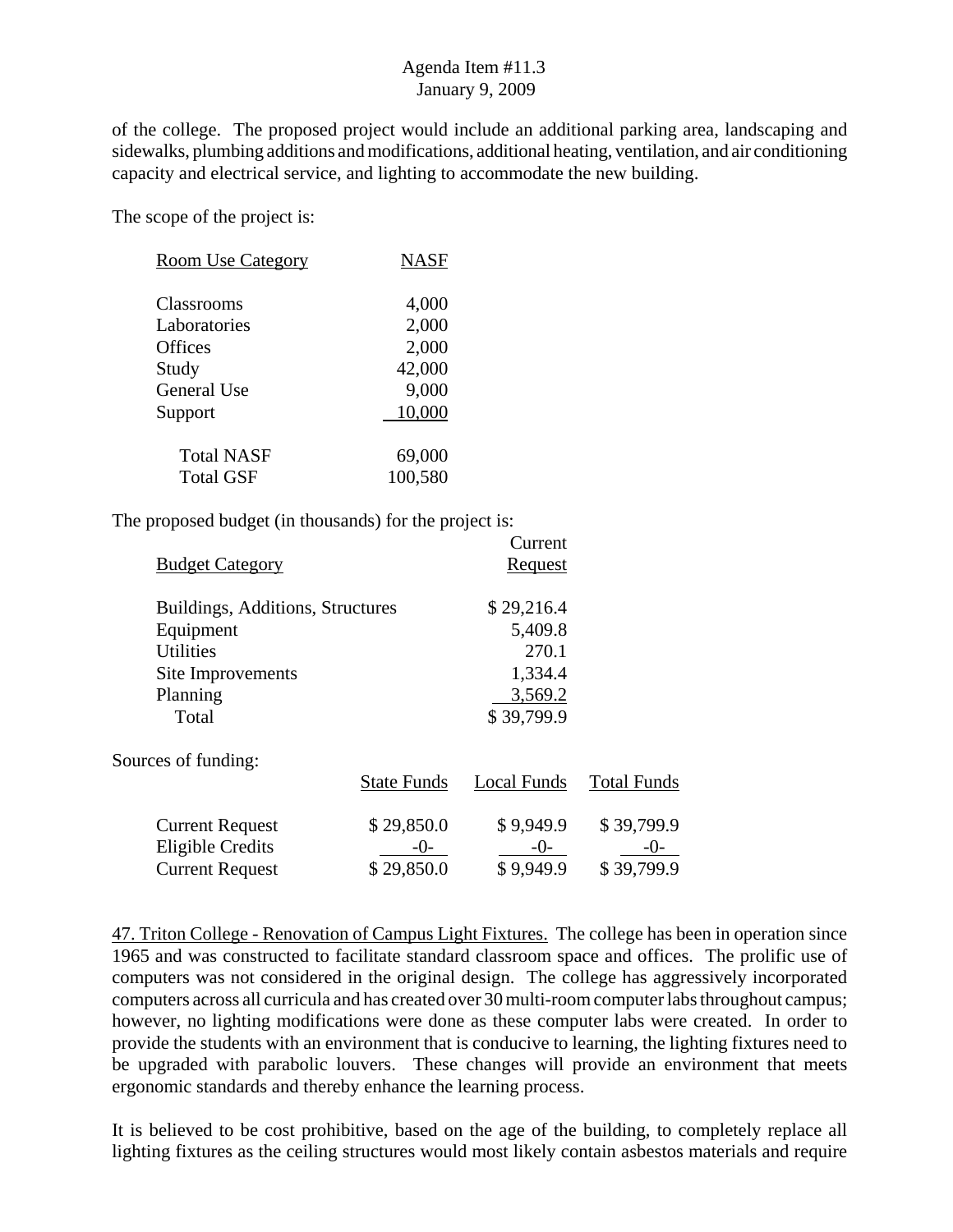remediation as part of total replacement plan. This project would instead retrofit the existing luminaries with parabolic louvers. A detailed site analysis will be conducted to determine the type of louvers to be used in the project. 359 rooms will be evaluated , 131 of which are labs to determine which rooms require lighting modifications to bring them to into compliance with indoor illumination standards and provide a learning environment that students will receive the most benefit as they use these spaces to further their education.

The proposed budget (in thousands) for the project is:

| <b>Budget Category</b>                                                      |                                           | Current<br><b>Request</b>           |                                         |
|-----------------------------------------------------------------------------|-------------------------------------------|-------------------------------------|-----------------------------------------|
| Remodeling/Rehabilitation                                                   |                                           | \$1,516.8                           |                                         |
| Total                                                                       |                                           | \$1,516.8                           |                                         |
| Sources of funding:                                                         | <b>State Funds</b>                        | Local Funds                         | <b>Total Funds</b>                      |
| <b>Current Request</b><br><b>Eligible Credits</b><br><b>Current Request</b> | 1,137.6<br>\$<br>$-()$ -<br>1,137.6<br>\$ | \$<br>379.2<br>$-()$<br>\$<br>379.2 | \$<br>1,516.8<br>$-()$<br>1,516.8<br>\$ |

48. Illinois Eastern Community Colleges (Frontier Community College) – Student Center Building. The district continues to increase its on-campus enrollment at Frontier Community College while maintaining a commitment to off-campus offerings. The increase in on-campus enrollments is primarily due to the significant increase of traditional age college students. This increase along with the college's significant adult enrollment, with new vocational program offerings, an increase in nursing enrollment, a strong non credit continuing education program, and the formation of a student senate is changing the climate and culture of Frontier. Student space is currently restricted to two small vending areas located within the two classroom buildings.

This proposed project would provide a free standing 10,756 gross square foot new structure directly south of the Richard L. Mason Building parking lot on existing owned property. The space would include an instructional bookstore operation, space for student organizations, a banquet/dining area, kitchen, catering space, restrooms, one office, storage and mechanical space. The open floor space could be used for student gatherings and functions as well as for seminars for credit and non credit classes. An additional 120 parking spaces would be provided. The new building would be connected to existing utilities and college personnel will complete wiring for voice and data service, and landscaping.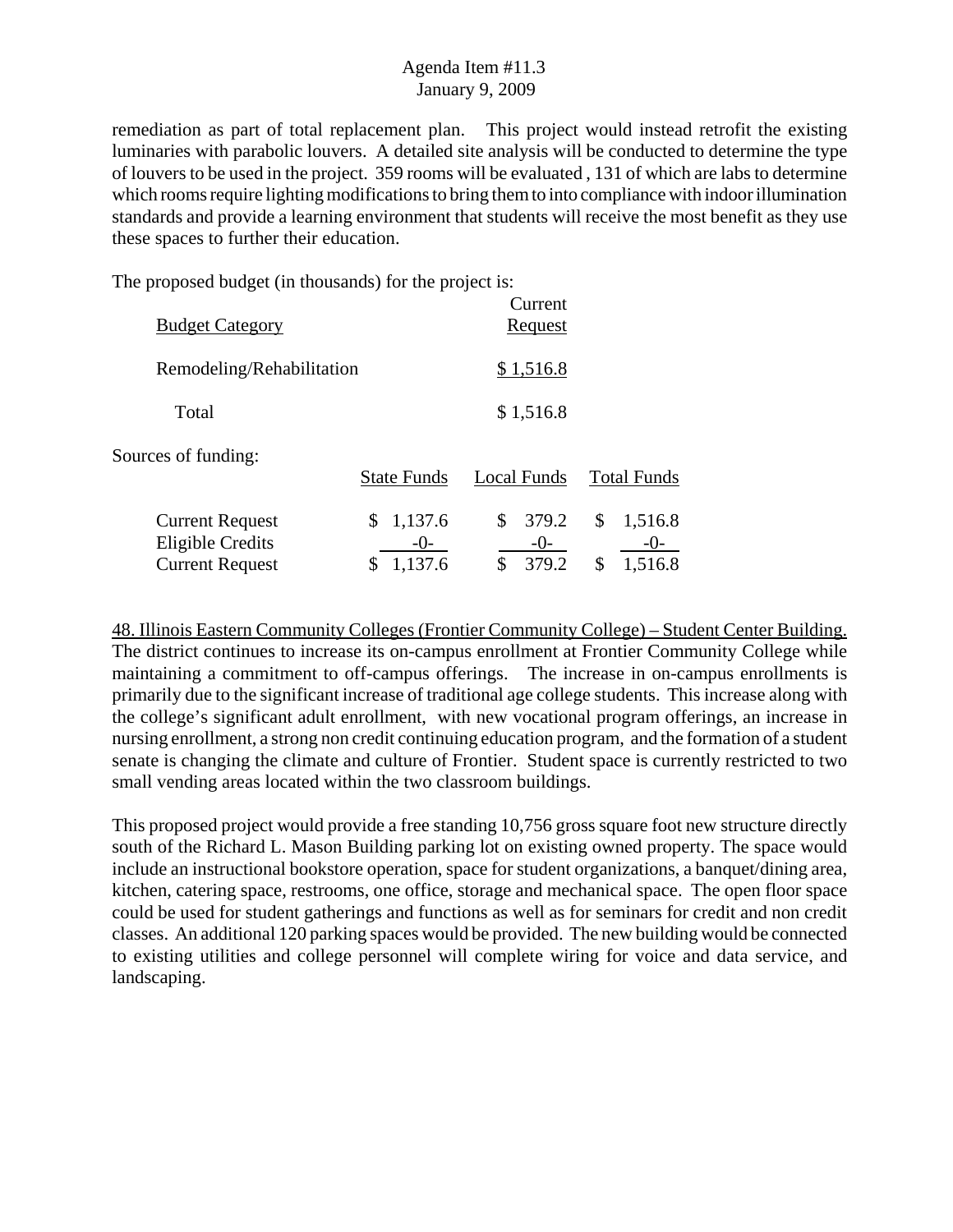The scope of the project is:

| <b>Room Use Category</b>  | <b>NASF</b> |
|---------------------------|-------------|
| <b>Offices</b>            | 80          |
| Special Use               | 600         |
| General Use               | 4,200       |
| <b>Support Facilities</b> | 1.300       |
| <b>Total NASF</b>         | 6,180       |
| Total GSF                 | 10,756      |

The proposed budget (in thousands) for the project is:

| <b>Budget Category</b>                                                      |                                 | Current<br><u>Request</u>   |                                 |
|-----------------------------------------------------------------------------|---------------------------------|-----------------------------|---------------------------------|
| Buildings, Additions, Structures                                            |                                 | \$3,683.8                   |                                 |
| Total                                                                       |                                 | \$3,683.8                   |                                 |
| Sources of funding:                                                         | <b>State Funds</b>              | Local Funds                 | <b>Total Funds</b>              |
| <b>Current Request</b><br><b>Eligible Credits</b><br><b>Current Request</b> | \$2,762.9<br>$-()$<br>\$2,762.9 | \$920.9<br>$-()$<br>\$920.9 | \$3,683.8<br>$-()$<br>\$3,683.8 |

49. Black Hawk College - Community Instructional Center Building. The development of such a facility provides the district three discrete but related functional areas which will expand and replace functions currently accommodated at several buildings on or around the Moline campus area. It would include a Performing Arts Center, a Business Conference Center and a facility for the local public television station, WQPT. The college believes a close integration of these functions will benefit all three and enhance the college's mission since TV production, performing arts, production and conference classroom and lab spaces can be used by all functions to accommodate both traditional classroom based teaching programs and business and industry training courses tailored to specific users.

This project proposes to construct an approximately 65,000 gross square foot three story structure on the existing site of the main campus. Topography of the area will allow a tunnel from existing buildings to be enclosed for a pedestrian bridge which would connect to the third level of the new facility. The project will include separate mechanical and, heating and cooling systems, while water, sanitary, and storm sewers will be connected to existing systems. New electrical power will be connected into the existing utility grid. An existing parking lot at the site will accommodate the new building occupants, plus, a new paved drop-off location would be constructed off 34<sup>th</sup> Avenue. Minimal landscaping will be needed.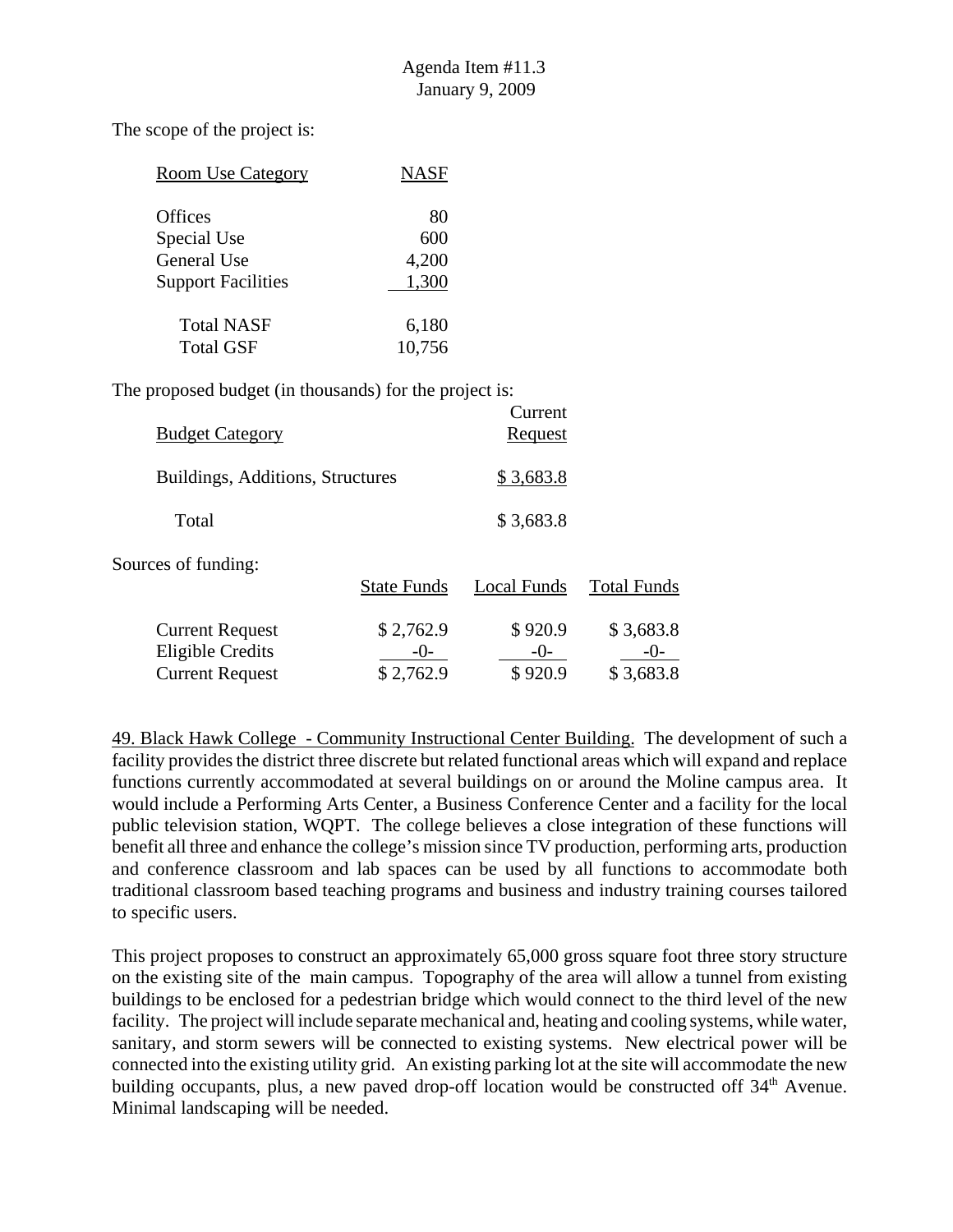The scope of the project is:

| <b>Room Use Category</b>  | NASF   |
|---------------------------|--------|
|                           |        |
| Classrooms                | 8,500  |
| Laboratories              | 3,400  |
| <b>Offices</b>            | 5,200  |
| Special Use               | 8,800  |
| General Use               | 17,300 |
| <b>Support Facilities</b> | 2,500  |
|                           |        |
| Total NASF                | 45,700 |
| <b>Total GSF</b>          | 68,600 |
|                           |        |
| Performing Arts Center    | 15,876 |
| <b>Conference Center</b>  | 20,068 |
| WQPT-TV                   | 16,398 |
| <b>Common Space</b>       | 8,425  |
| Mechanical/Electrical     | 4,233  |
| Enclosed Bridge/Tunnel    | 3,600  |
| <b>Total GSF</b>          | 68,600 |

The proposed budget (in thousands) for the project is:

|                                  |                    | Current        |                    |
|----------------------------------|--------------------|----------------|--------------------|
| <b>Budget Category</b>           |                    | <b>Request</b> |                    |
| Buildings, Additions, Structures |                    | \$24,880.5     |                    |
| Equipment                        |                    | 1,565.5        |                    |
| <b>Utilities</b>                 |                    | 391.4          |                    |
| Site Improvements                |                    | 724.3          |                    |
| Planning                         |                    | 3,019.5        |                    |
| Total                            |                    | \$30,581.2     |                    |
| Sources of funding:              |                    |                |                    |
|                                  | <b>State Funds</b> | Local Funds    | <b>Total Funds</b> |
| <b>Current Request</b>           | \$22,935.8         | \$7,645.4      | \$30,581.2         |
| <b>Eligible Credits</b>          | $-()$              | $-()$          | -0-                |
| <b>Current Request</b>           | \$22,935.8         | \$7,645.4      | \$30,581.2         |

50. Kaskaskia College – Agricultural Facility. Two counties included in the college district, Clinton and Washington, rank first and third, respectively, in milk production. In addition, one of the largest family owned pork production companies in the country has its headquarters in the college's district. The college has a need to expand its agriculture curricula for the agri-business, farm records management, livestock management, crop management, veterinary technology, and the equine program. A facility is needed that would provide classrooms, laboratories, and a livestock arena that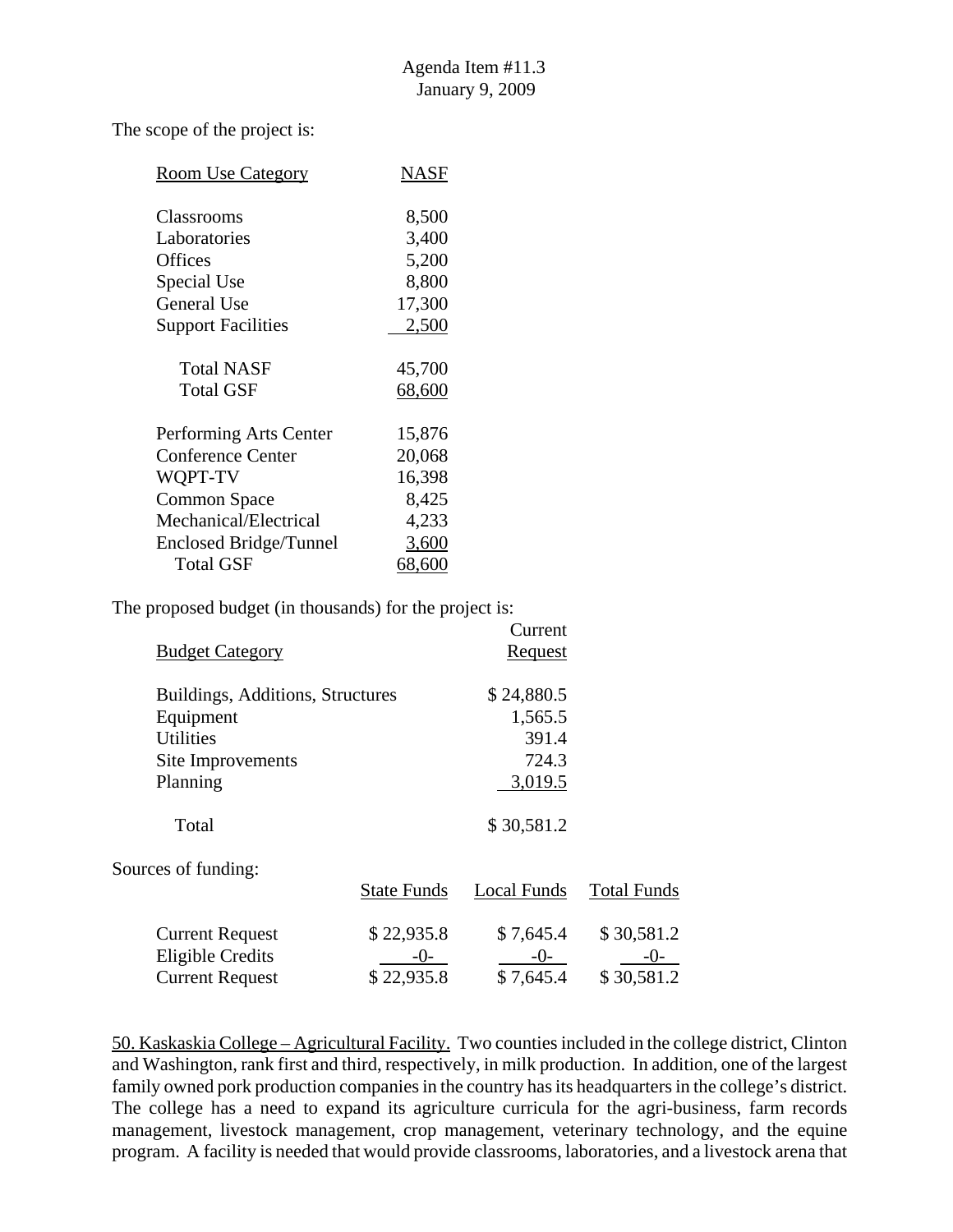would be used for traditional college activities and community activities. The college's agricultural program continues to grow and to foster partnerships with the farming and animal industry. This growth and a new facility will contribute to economic development for all of southern Illinois. The college predicts significant enrollment growth in the agriculture program due to recruitment efforts and sponsorship of both state and national level agriculture competitions. Demand for jobs in the district exceeds the number of graduates from the program. According to U.S. Bureau of Labor statistics workers in the industry tend to be older than the average worker in the U.S. Over the next several years many will be retiring or otherwise leaving the industry. A steady supply of graduates will be needed to meet the demand.

This proposed one-story multi-purpose facility would include approximately 68,499 gross square feet that will be used to promote agricultural educational opportunities and promote partnerships with the farming and livestock industry. The facility will house an open air covered area and the necessary amenities for livestock shows, equestrian events, greenhouse facilities and laboratories, classroom space, and computer laboratories. The new space would be constructed on the main campus consistent with current building designs and existing utilities will be connected to the new space.

The scope of the project is:

| <b>Room Use Category</b> | <b>NASF</b> |
|--------------------------|-------------|
| Classrooms               | 3,600       |
| Laboratories             | 2,800       |
| Offices                  | 675         |
| Special Use              | 4,600       |
| General Use              | 40,900      |
| <b>Total NASF</b>        | 52,575      |
| <b>Total GSF</b>         | 68,499      |

|                                                   |                     | Current              |                       |
|---------------------------------------------------|---------------------|----------------------|-----------------------|
| <b>Budget Category</b>                            |                     | Request              |                       |
|                                                   |                     |                      |                       |
| Buildings, Additions, Structures                  |                     | \$20,377.1           |                       |
| Equipment                                         |                     | 224.5                |                       |
| <b>Utilities</b>                                  |                     | 300.0                |                       |
| Site Improvements                                 |                     | 500.0                |                       |
| Total                                             |                     | \$21,401.6           |                       |
| Sources of funding:                               |                     |                      |                       |
|                                                   | <b>State Funds</b>  | <b>Local Funds</b>   | <b>Total Funds</b>    |
| <b>Current Request</b><br><b>Eligible Credits</b> | \$16,051.2<br>$-()$ | \$5,350.4<br>$-()$ - | \$21,401.6<br>$-()$ - |
| <b>Current Request</b>                            | \$16,051.2          | \$5,350.4            | \$21,401.6            |
|                                                   |                     |                      |                       |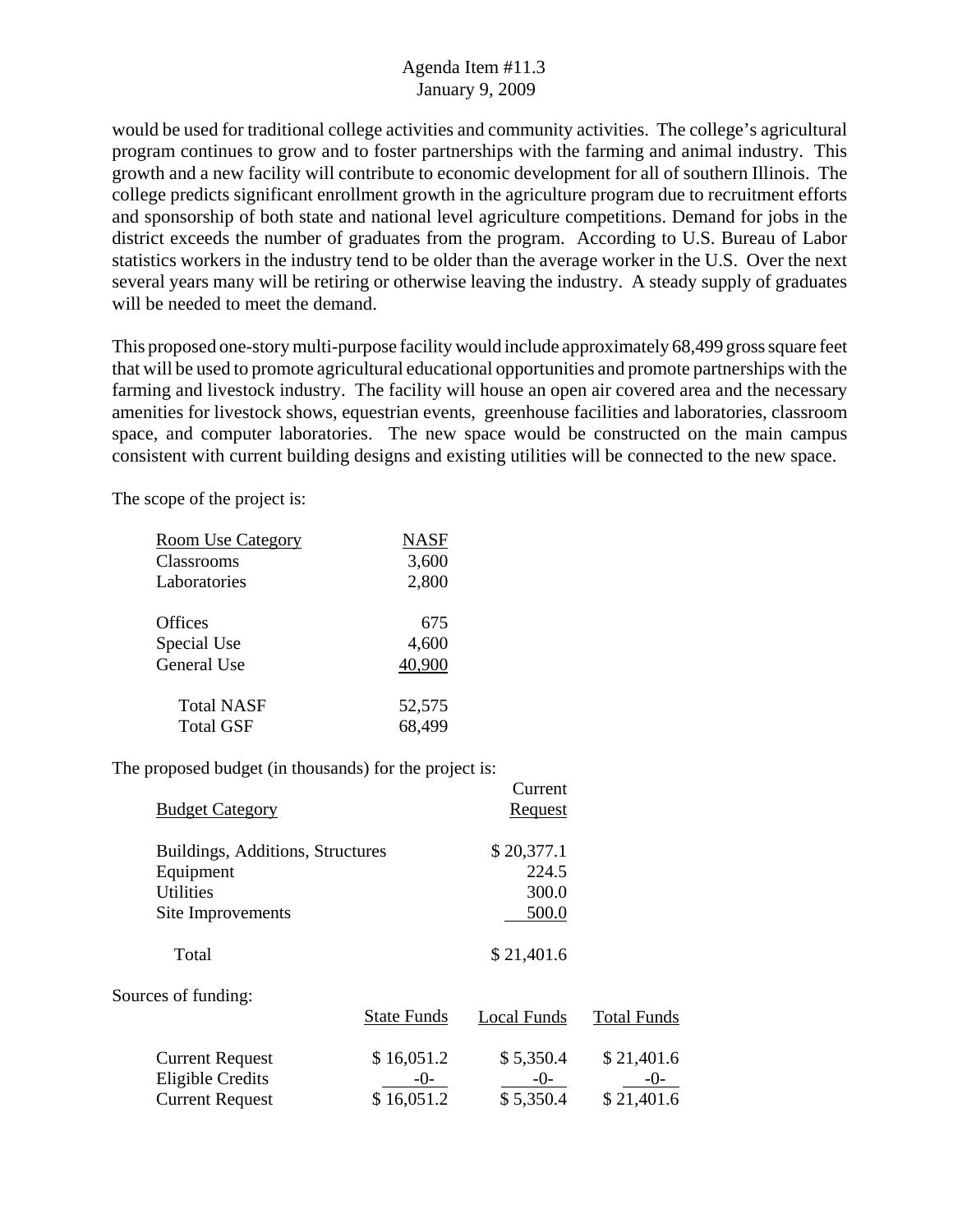51. Moraine Valley Community College - Classroom Building II. Moraine Valley Community College is currently ranked second in the state in terms of full time equivalent (FTE) enrollment and projections for the district indicate continued population growth, particularly in the southwest portion of the district. The college's total net assignable square feet (NASF) per FTE and net assignable classroom area per FTE is near the bottom of the list when compared to the rest of the state. The continuous growth of existing programs such as health careers and emerging technologies is displacing existing classrooms and computer labs as these programs grow in place creating even more strain on these instructional spaces. In addition to the need for instructional classroom and computer lab space, additional office space and support space will be required to accommodate faculty, staff, and student spaces.

The proposed project will provide 59,042 gross square feet in a two story structure built at and connected to the south end of building D. The new classroom building on the main campus will provide 12 general classrooms, 6 computer labs, 6 seminar rooms, 1 open computer lab, faculty office space, and student lounge and study space. Due to existing poor soil conditions at the site, special foundations will be required to adequately support the structure. Wireless technology will be incorporated into the structure to provide as much flexibility for students and faculty. The existing parking lot and utilities within this area will require reconfiguration to accommodate the new structure. Sidewalks will be extended to the new building and landscaping will be provided around the facility to enhance its presence on campus and tie into the campus green space.

The scope of the project is:

| <b>Room Use Category</b> | <b>NASF</b> |
|--------------------------|-------------|
| Classrooms               | 20,580      |
| Laboratories             | 9,660       |
| Offices                  | 3,900       |
| General Use              | 3,000       |
| <b>Total NASF</b>        | 37,140      |
| <b>Total GSF</b>         | 59,042      |

| <b>Budget Category</b>                                                      |                                  | Current<br>Request                           |                                     |
|-----------------------------------------------------------------------------|----------------------------------|----------------------------------------------|-------------------------------------|
| Buildings, Additions, Structures<br>Equipment<br>Site Improvements<br>Total |                                  | \$19,503.1<br>1,141.8<br>702.9<br>\$21,347.8 |                                     |
| Sources of funding:                                                         | <b>State Funds</b>               | <b>Local Funds</b>                           | <b>Total Funds</b>                  |
| <b>Current Request</b><br><b>Eligible Credits</b><br><b>Current Request</b> | \$16,010.8<br>-()-<br>\$16,010.8 | \$5,337.0<br>$-()$<br>\$5,337.0              | \$21,347.8<br>$-()$ -<br>\$21,347.8 |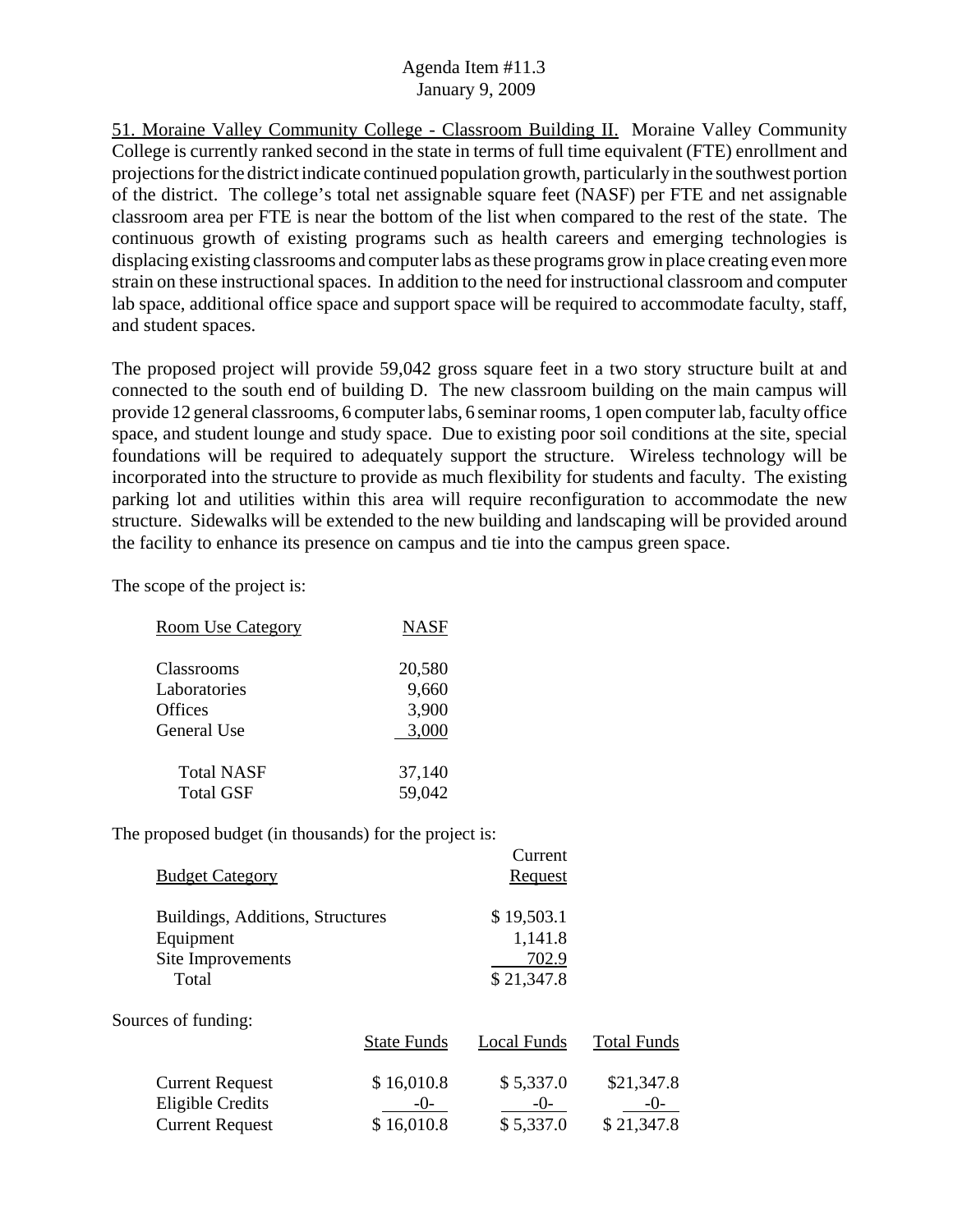52. Lincoln Land Community College - Learning Resources Center. The Learning Resources Center is integral and crucial to the provision of learning opportunities in the district. In 2003, LLCC contracted to have a Facilities Master Plan completed for the district. The current Learning Resources Center was constructed in 1972 and has not been renovated since 1972. It is dilapidated and provides inadequate space for the needs of the college and student body, which has grown considerably since the original campus was conceived. A remodel of the current space located in Sangamon Hall is not feasible since space expansion is needed and a building addition adjacent to a remodeled existing LRC would not be feasible due to terrain and location. The facility master plan calls for construction of a new facility and remodeling of vacated space from the existing LRC. Remodeling of the existing LRC will be considered as a separate project by the college at a later date. Consideration of the Learning Resources Center project for state funding is independent of any request for state funding relative to remodeling of vacated space from Sangamon Hall.

The proposed new Learning Resources Center would be approximately 69,530 gross square feet and be located directly west of the Millennium Center on the main campus in Springfield. A parking lot would be lost to this construction and utilities would be accessible to the site.

The scope of the project is:

| <b>Room Use Category</b>  | <b>NASF</b> |
|---------------------------|-------------|
|                           |             |
| Classrooms                | 12,000      |
| Laboratories              | 2,000       |
| Offices                   | 5,500       |
| Study                     | 23,500      |
| <b>Support Facilities</b> | 5,000       |
| <b>Total NASF</b>         | 48,000      |
| <b>Total GSF</b>          | 69,530      |

| <b>Budget Category</b>                                                      |                                     | Current<br><u>Request</u>       |                                     |
|-----------------------------------------------------------------------------|-------------------------------------|---------------------------------|-------------------------------------|
| Buildings, Additions, Structures<br>Equipment                               |                                     | \$22,194.5<br>791.0             |                                     |
| Total                                                                       |                                     | \$22,985.5                      |                                     |
| Sources of funding:                                                         | <b>State Funds</b>                  | Local Funds                     | <b>Total Funds</b>                  |
| <b>Current Request</b><br><b>Eligible Credits</b><br><b>Current Request</b> | \$17,239.2<br>$-()$ -<br>\$17,239.2 | \$5,746.3<br>$-0-$<br>\$5,746.3 | \$22,985.5<br>$-()$ -<br>\$22,985.5 |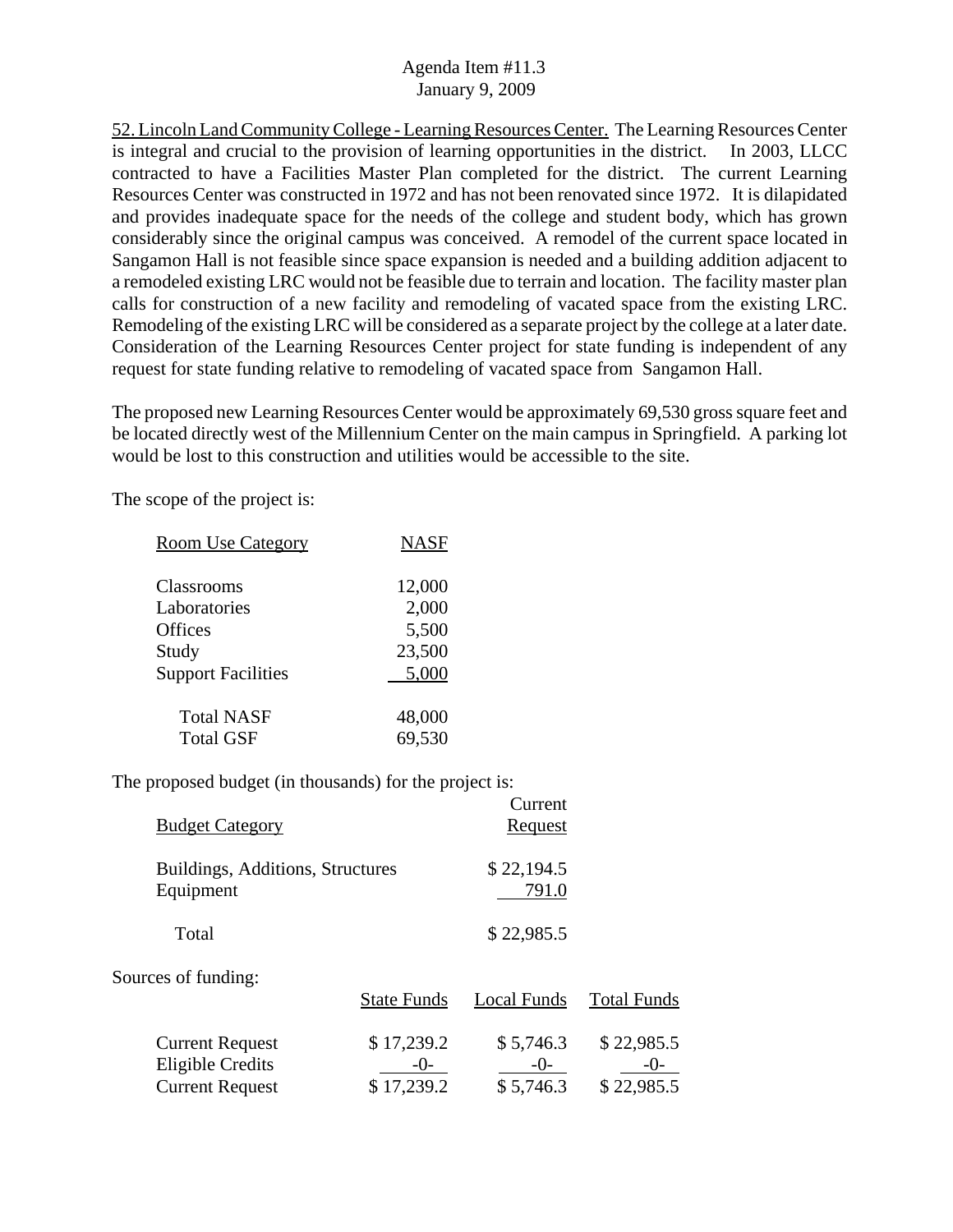53. Triton College - Advanced Technology Building 2nd Floor Addition. The one story Advanced Technology Center on Triton's west campus has served as the primary computer facility for the past six years. The existing facility lacks needed classroom space. The area had formerly been a warehouse before the computer labs were moved to the location six years ago. The existing  $1<sup>st</sup>$  floor computer labs need to be remodeled to allow for soundproofing between the computer labs, lighting modifications, ergonomic and ADA considerations. A second floor addition will allow the college to expand classroom and computer lab availability to provide more suitable space and adequate space for the growing demand due to increasing enrollments.

The proposed project would provide a  $2<sup>nd</sup>$  floor addition to the Advanced Technology Building and include at least 6 new smart classrooms, at least 6 new computer labs, faculty and staff offices, study atrium, phone/data hub room, washrooms and storage/maintenance areas. The proposed project would also remodel the main computer lab on the  $1<sup>st</sup>$  floor, install ceiling grid and ceiling tiles, and reconfigure the space and reroute computer cabling, electrical wiring, and HVAC.

The scope of the project is:

| <b>Room Use Category</b>  | <b>NASF</b> |
|---------------------------|-------------|
| Classrooms                | 23,400      |
| Laboratories              | 23,400      |
| Offices                   | 2,000       |
| <b>Other General Use</b>  | 500         |
| <b>Support Facilities</b> | 500         |
| Total NASF                | 49,800      |
| <b>Total GSF</b>          | 78,426      |

The proposed budget (in thousands) for the project is:

| <b>Budget Category</b>                                                      |                                     | Current<br><u>Request</u>       |                                     |
|-----------------------------------------------------------------------------|-------------------------------------|---------------------------------|-------------------------------------|
| Buildings, Additions, Structures                                            |                                     | \$24,420.8                      |                                     |
| Total                                                                       |                                     | \$24,420.8                      |                                     |
| Sources of funding:                                                         | <b>State Funds</b>                  | <b>Local Funds</b>              | <b>Total Funds</b>                  |
| <b>Current Request</b><br><b>Eligible Credits</b><br><b>Current Request</b> | \$18,315.6<br>$-()$ -<br>\$18,315.6 | \$6,105.2<br>$-()$<br>\$6,105.2 | \$24,420.8<br>$-()$ -<br>\$24,420.8 |

54. McHenry County College - Master Plan Phase I Classroom Building. The college updated its Master Plan in May 2004. Expansion of the campus to accommodate growth was prioritized and identified in three distinct areas. This proposed project addresses the need in phase I which is one of the three distinct areas of the Master Plan. The programmatic and support areas in Phase I of the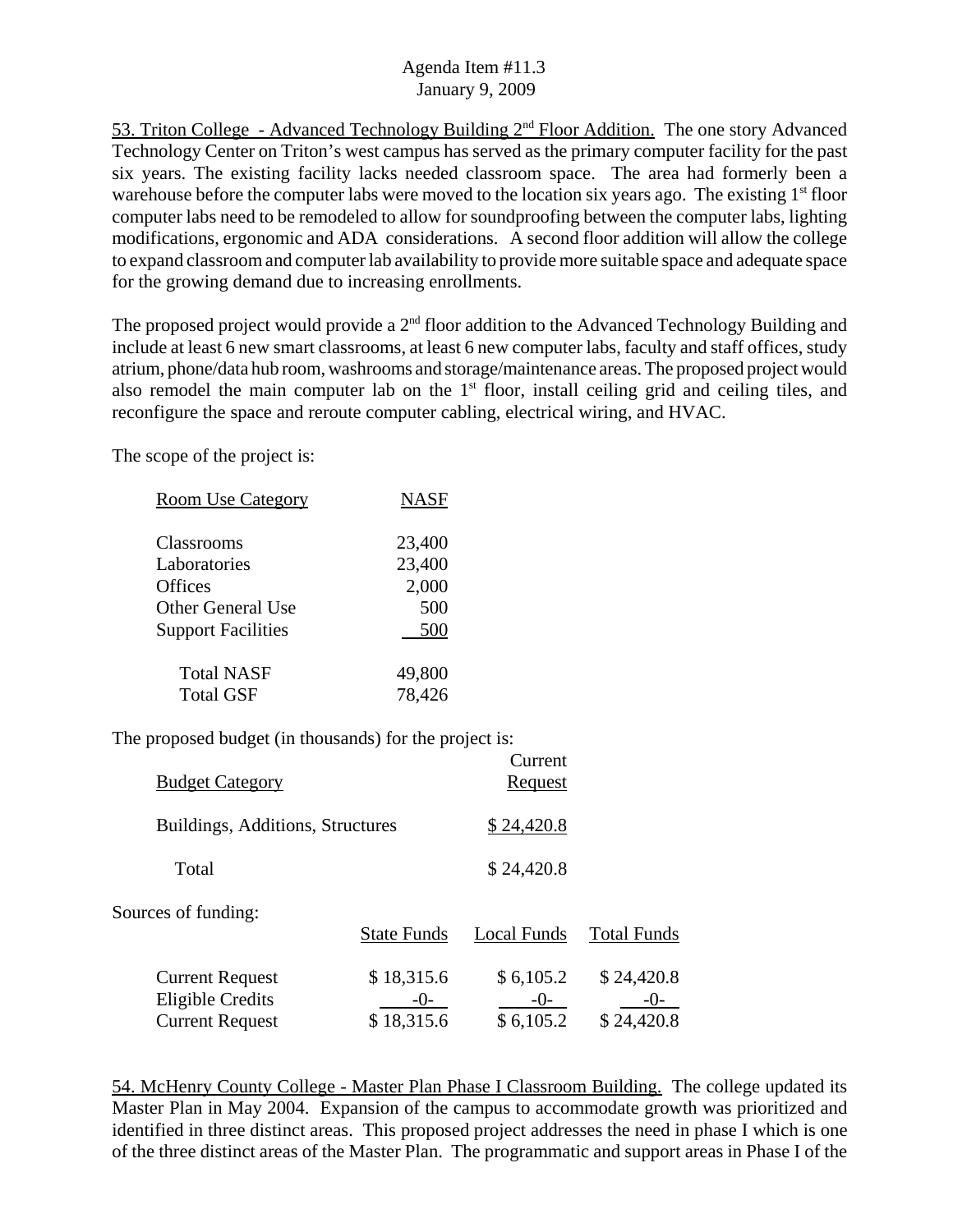plan include the Health Careers Center, Math and Science offering, classroom space for general classes, computer-related classes, and virtual classrooms, and food service/dining improvements.

The proposed project primarily includes new construction but also includes some remodeling of existing space. The project which would provide an additional 46,000 gross square feet (GSF) of space on the main campus and remodel approximately 3,100 net assignable square feet of space. Of the new construction, approximately 32,332 GSF will be for classrooms, offices, and instructional labs in the areas mentioned above. The remaining 14,070 GSF of new space will be in the food service dining and preparation areas.

The scope of the project is:

| <b>Room Use Category</b>  | <b>NASF</b> |
|---------------------------|-------------|
|                           |             |
| Classrooms                | 13,000      |
| Laboratories              | 6,000       |
| Offices                   | 1,760       |
| Special Use               | 1,150       |
| <b>Support Facilities</b> | 10,000      |
|                           |             |
| <b>Total NASF</b>         | 31,910      |
| <b>Total GSF</b>          | 46,402      |
|                           |             |

The proposed budget (in thousands) for the project is:

| <b>Budget Category</b>                                                      |                                 | Current<br><b>Request</b>       |                                  |
|-----------------------------------------------------------------------------|---------------------------------|---------------------------------|----------------------------------|
| Buildings, Additions, Structures<br>Equipment<br>Remodeling/Rehabilitation  |                                 | \$14,450.1<br>891.5<br>330.1    |                                  |
| Total                                                                       |                                 | \$15,671.7                      |                                  |
| Sources of funding:                                                         | <b>State Funds</b>              | Local Funds                     | <b>Total Funds</b>               |
| <b>Current Request</b><br><b>Eligible Credits</b><br><b>Current Request</b> | \$11,754.0<br>-0-<br>\$11,754.0 | \$3,917.7<br>$-0-$<br>\$3,917.7 | \$15,671.7<br>-()-<br>\$15,671.7 |

55. Richland Community College - Global Agribusiness Center. The college's facility needs are changing as a result of the college becoming a primary community link in the economic development chain for agribusiness, energy, and workforce development. Economic growth in the region will result from the shift from manufacturing to agrobiotechnology. The college is in a key position to lead this growth through information sharing, training, and developing partnerships in the agribusiness industry. This proposed facility will help the college in furthering partnering activities between private business, education, and the government which will in turn spur new business development. Currently no space has been established or is available to serve such partnerships.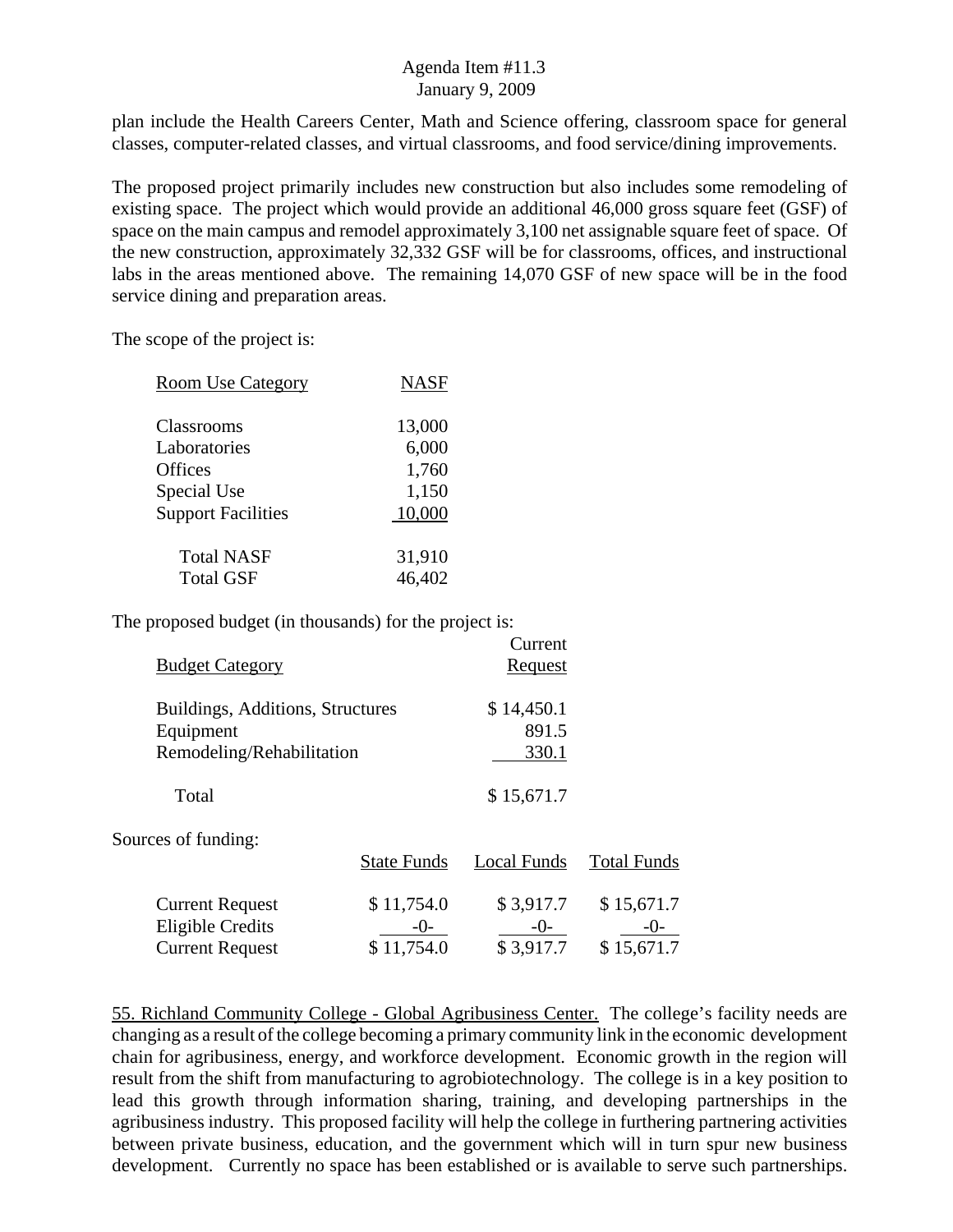Educational partners are not located in close proximity and constituents must seek training at various locations. Student awareness of career opportunities is limited to the education they receive in secondary education systems , or in some cases, work situations.

This proposed project is based on bringing together educational resources and expanding programming focused on the agribusiness industry. The construction of an approximate 32,715 gross square foot multi-use freestanding facility on the main campus of the college would help aggregate the resources of the various educational partners to provide an enhanced program for which there currently exists no such space. The building will require all utilities to be extended form the main building, will include a parking lot for 50 new parking spaces, a connecting roadway, and other site work including grading the area for proper drainage and a water retention area.

The scope of the project is:

| <b>Room Use Category</b>  | <b>NASF</b> |
|---------------------------|-------------|
| Classrooms                | 4,150       |
| Laboratories              | 6,225       |
| Offices                   | 1,820       |
| Study                     | 750         |
| Special Use               | 3,900       |
| <b>Other General Use</b>  | 900         |
| <b>Support Facilities</b> | 2,600       |
| <b>Total NASF</b>         | 20,345      |
| <b>Total GSF</b>          | 32,715      |

|                                  |                    | Current        |                    |
|----------------------------------|--------------------|----------------|--------------------|
| <b>Budget Category</b>           |                    | <b>Request</b> |                    |
| Buildings, Additions, Structures |                    | \$9,089.9      |                    |
| Equipment                        |                    | 593.5          |                    |
| <b>Utilities</b>                 |                    | 415.6          |                    |
| Site Improvements                |                    | 1,352.0        |                    |
| Planning                         |                    | 764.0          |                    |
| Total                            |                    | \$12,215.0     |                    |
| Sources of funding:              |                    |                |                    |
|                                  | <b>State Funds</b> | Local Funds    | <b>Total Funds</b> |
| <b>Current Request</b>           | \$9,161.2          | \$3,053.8      | \$12,515.0         |
| <b>Eligible Credits</b>          | $-0-$              | $-0-$          | $-0-$              |
| <b>Current Request</b>           | \$9,161.2          | \$3,053.8      | \$12,515.0         |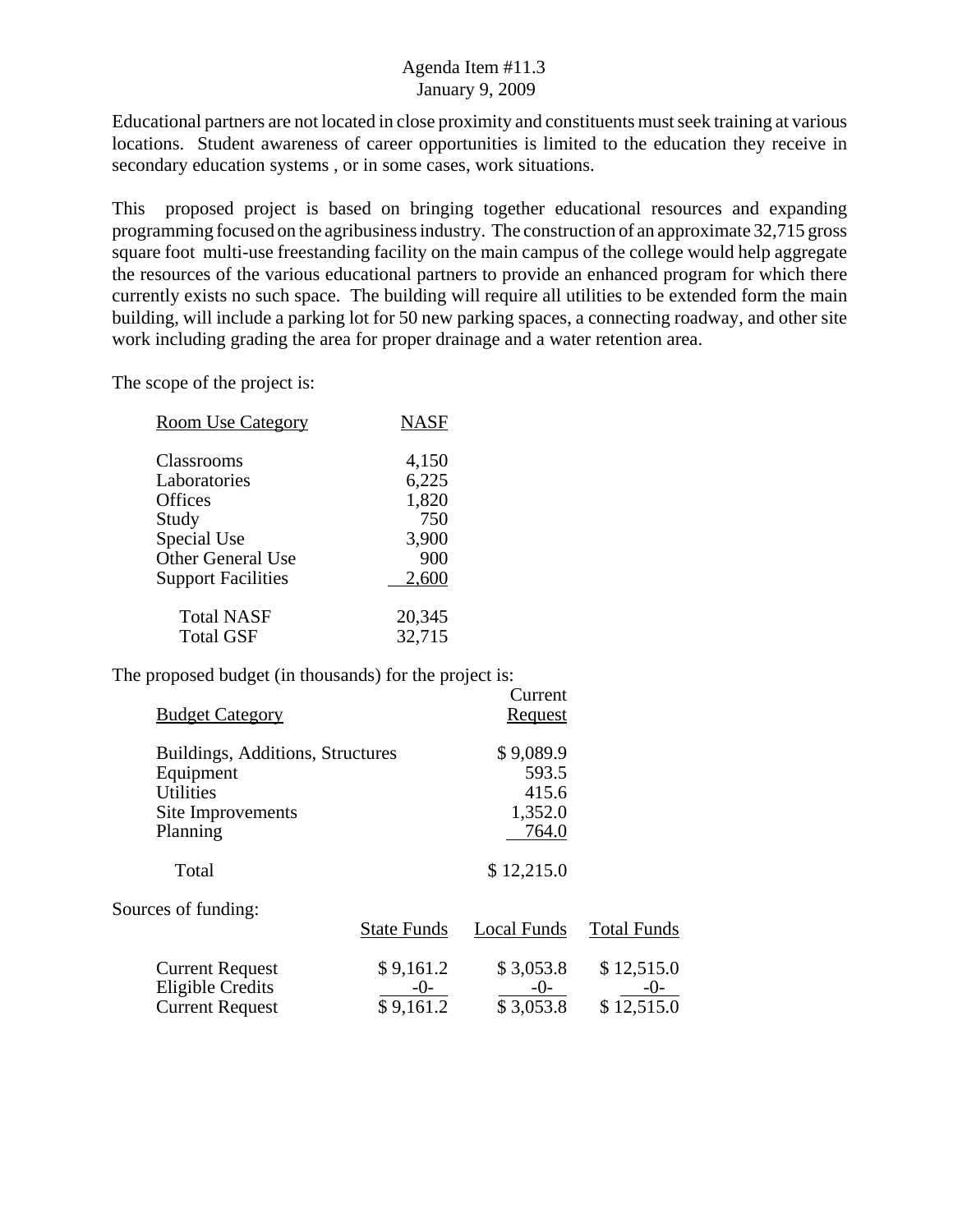56. Illinois Valley Community College - Additions/Renovations to Buildings C & G. The college's most current facilities master plan identified critical need area, which included the expansion/renovation of the Jacobs Memorial Library, relocation /expansion of massage therapy, relocation/expansion of the Child Care/Early Childhood Education Center , expansion of the Health Education,/Wellness Center, and relocation/expansion of the Continuing Education Multi-purpose Room. The library currently operates with 4,000 assignable square feet less than the standard recommended by the Association of College and Research Libraries. The library serves an important role within the district as it is the only academic library within a 50 mile radius. The college proposes to expand the library by approximately 2,500 assignable square feet to create 1) student areas appropriate for individual and group study, 2) increased computer and internet access, 3) additional office space for library staff, 4) culturally enriched programming for the expanded community, and 5) a reading room. The massage therapy program and Child Care Center/Early Childhood Education Center (ECEC)currently occupy space in temporary facilities. This portion of the project has some overlap with a separate project requesting use of temporary facilities (enhanced construction program) dollars not yet considered for funding. For safety reasons and the ability to upgrade to state of the art facilities, these programs and services would be relocated to expanded space in a permanent facility (approximately 3,240 assignable square feet of additional space for the massage therapy program and 4,000 total assignable square feet for the ECEC). The existing Health Education/Wellness Center is inadequate to serve the needs of its students and an increased use by an aging community at large. The current facility can only accommodate 500 students per semester. Further, the college does not have an adequate area to serve as a Continuing Education/Multi Purpose room. The space currently used is the Fireplace Lounge which was originally intended to serve as a student lounge/study space but is most often used for instructional space out of necessity. The college is limited to offering three classes or less per semester in this area due to lock of adequate facilities.

The proposed new additions to the main campus of the college would provide approximately 18,780 new assignable square feet of space and remodel approximately 14,300 gross square feet of existing space to complete this project and would require some site improvements as well.

| <b>Room Use Category</b> | <b>NASF</b> |
|--------------------------|-------------|
|                          |             |
| Classrooms               | 800         |
| Laboratories             | 8,200       |
| Offices                  | 480         |
| Study                    | 2,500       |
| Other General Use        | 6,800       |
| <b>Total NASF</b>        | 18,780      |
| <b>Total GSF</b>         | 30,884      |
|                          |             |